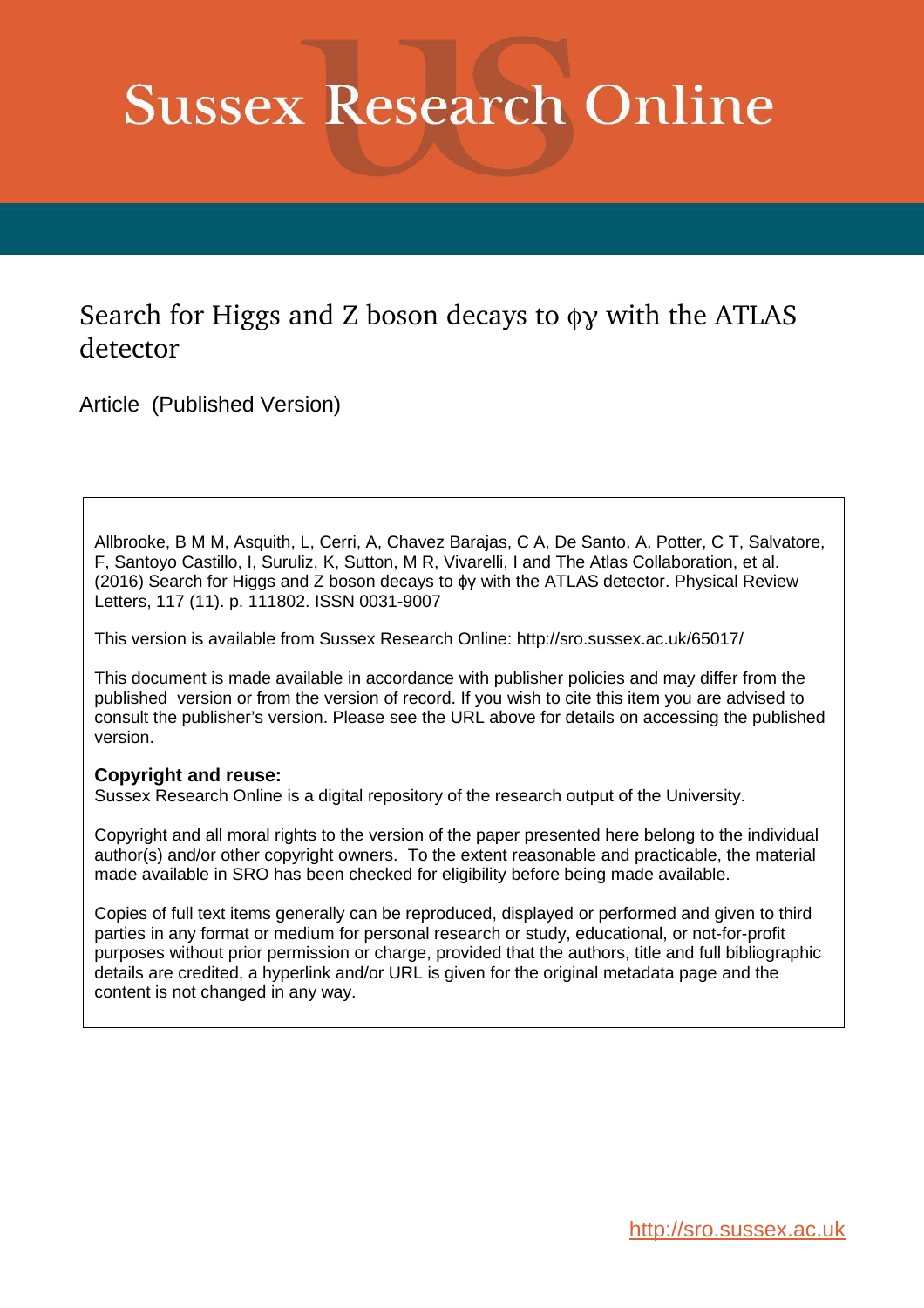### Search for Higgs and Z Boson Decays to  $\phi\gamma$  with the ATLAS Detector

M. Aaboud et al.<sup>\*</sup>

(ATLAS Collaboration)

(Received 14 July 2016; published 9 September 2016)

A search for the decays of the Higgs and Z bosons to a  $\phi$  meson and a photon is performed with a pp collision data sample corresponding to an integrated luminosity of 2.7 fb<sup>-1</sup> collected at  $\sqrt{s} = 13$  TeV with the ATLAS detector at the LHC. No significant excess of events is observed above the background, and 95% confidence level upper limits on the branching fractions of the Higgs and Z boson decays to  $\phi\gamma$  of  $1.4 \times 10^{-3}$  and  $8.3 \times 10^{-6}$ , respectively, are obtained.

DOI: [10.1103/PhysRevLett.117.111802](http://dx.doi.org/10.1103/PhysRevLett.117.111802)

Rare decays of the 125 GeV Higgs boson  $[1,2]$  H to a light meson and a photon  $\gamma$  have been suggested to present one viable probe of the Yukawa coupling of the Higgs boson to light  $(u, d, s)$  quarks [\[3](#page-4-1)–5]. While the Standard Model (SM) predicts these couplings to be small, substantial modifications are predicted in several scenarios beyond the SM, which include the minimal flavor violation framework [\[6\],](#page-4-2) the Froggatt-Nielsen mechanism [\[7\]](#page-4-3), the Higgs-dependent Yukawa couplings model [\[8\]](#page-4-4), the Randall-Sundrum family of models [\[9\],](#page-4-5) and the possibility of the Higgs boson being a composite pseudo-Goldstone boson [\[10\].](#page-4-6) The light-quark Yukawa couplings are almost entirely unconstrained by existing data and the large multijet background at the Large Hadron Collider (LHC) severely inhibits the study of such couplings with inclusive  $H \rightarrow q\bar{q}$  decays. The decay of the Higgs boson to a  $\phi$ meson and a photon would give access to the strange-quark Yukawa coupling and to potential deviations from the SM prediction. The expected SM branching fraction is  $B(H \to \phi \gamma) = (2.3 \pm 0.1) \times 10^{-6}$  [\[4\]](#page-4-7), and no direct experimental information about this decay mode currently exists. The analogous rare decays of the Higgs boson to a heavy quarkonium state and a photon offer sensitivity to the charm- and bottom-quark Yukawa couplings [\[11](#page-4-8)–13]. The Higgs boson decays to  $J/\psi\gamma$  and  $\Upsilon\gamma$  have already been searched for by the ATLAS Collaboration [\[14\]](#page-4-9). The former decay mode has also been searched for by the CMS Collaboration [\[15\]](#page-4-10).

The corresponding decay of the Z boson has also been considered from a theoretical perspective [\[16,17\]](#page-4-11), as it offers a precision test of the SM and the predictions of the factorization approach in quantum chromodynamics [\[17\]](#page-4-12). Owing to the large Z boson production cross section at the LHC, rare Z boson decays can be probed at branching fractions much smaller than for Higgs boson decays to the same final state. The most precise prediction for the SM branching fraction is  $\mathcal{B}(Z \to \phi \gamma) = (1.17 \pm 0.08) \times 10^{-8}$ [\[16\]](#page-4-11). The decay  $Z \rightarrow \phi \gamma$  has not yet been observed and is not well constrained by existing measurements of Z boson decays.

This Letter describes a search for Higgs and Z boson decays to the exclusive final state  $\phi$ γ. The decay  $\phi \to K^+K^-$  is used to reconstruct the  $\phi$  meson. The search is performed with a sample of  $pp$  collision data corresponding to an integrated luminosity of 2.7 fb<sup>-1</sup> recorded at a center-of-mass energy  $\sqrt{s} = 13$  TeV with the ATLAS detector, described in detail in Ref. [\[18\]](#page-4-13).

<span id="page-1-0"></span>Higgs boson production is modeled using the POWHEG-BOX v2 Monte Carlo (MC) event generator [\[19](#page-4-14)–23] for the gluon fusion  $(qqH)$  and vector-boson fusion (VBF) processes calculated up to next-to-leading order in  $\alpha_s$  with CT10 parton distribution functions [\[24\]](#page-4-15). Additional contributions from the associated production of a Higgs boson and a W or Z boson (denoted WH and ZH, respectively) are modeled by the PYTHIA 8.186 MC event generator [\[25,26\]](#page-4-16) with NNPDF 2.3 parton distribution functions [\[27\].](#page-4-17) The production rates and dynamics for a SM Higgs boson with  $m_H = 125$  GeV, obtained from Ref. [\[28\],](#page-4-18) are assumed throughout this analysis. The  $ggH$  signal model is appropriately scaled to account for the production of a Higgs boson in association with a  $t\bar{t}$  or  $b\bar{b}$  pair. The POWHEG-BOX v2 MC event generator, with the CTEQ6L1 parton distribution functions [\[29\]](#page-4-19), is used to model Z boson production. The total cross section is obtained from the measurement in Ref. [\[30\]](#page-4-20), with an uncertainty of 5.5%.

The Higgs and Z boson decays are simulated as a cascade of two-body decays. Effects of the helicity of the  $\phi$  mesons on the  $K^{\pm}$  kinematics are found to modify the acceptance by at most  $\pm 1\%$  and this is corrected for in the Higgs boson case and treated as a systematic uncertainty in the Z boson case, due to the unknown Z boson polarization.

PYTHIA 8.186 [\[25,26\]](#page-4-16) with the AZNLO set of hadronization and underlying-event parameters [\[31\]](#page-4-21) is used to simulate showering and hadronization. The simulated

<sup>\*</sup> Full author list given at the end of the article.

Published by the American Physical Society under the terms of the [Creative Commons Attribution 3.0 License.](http://creativecommons.org/licenses/by/3.0/) Further distribution of this work must maintain attribution to the author(s) and the published article's title, journal citation, and DOI.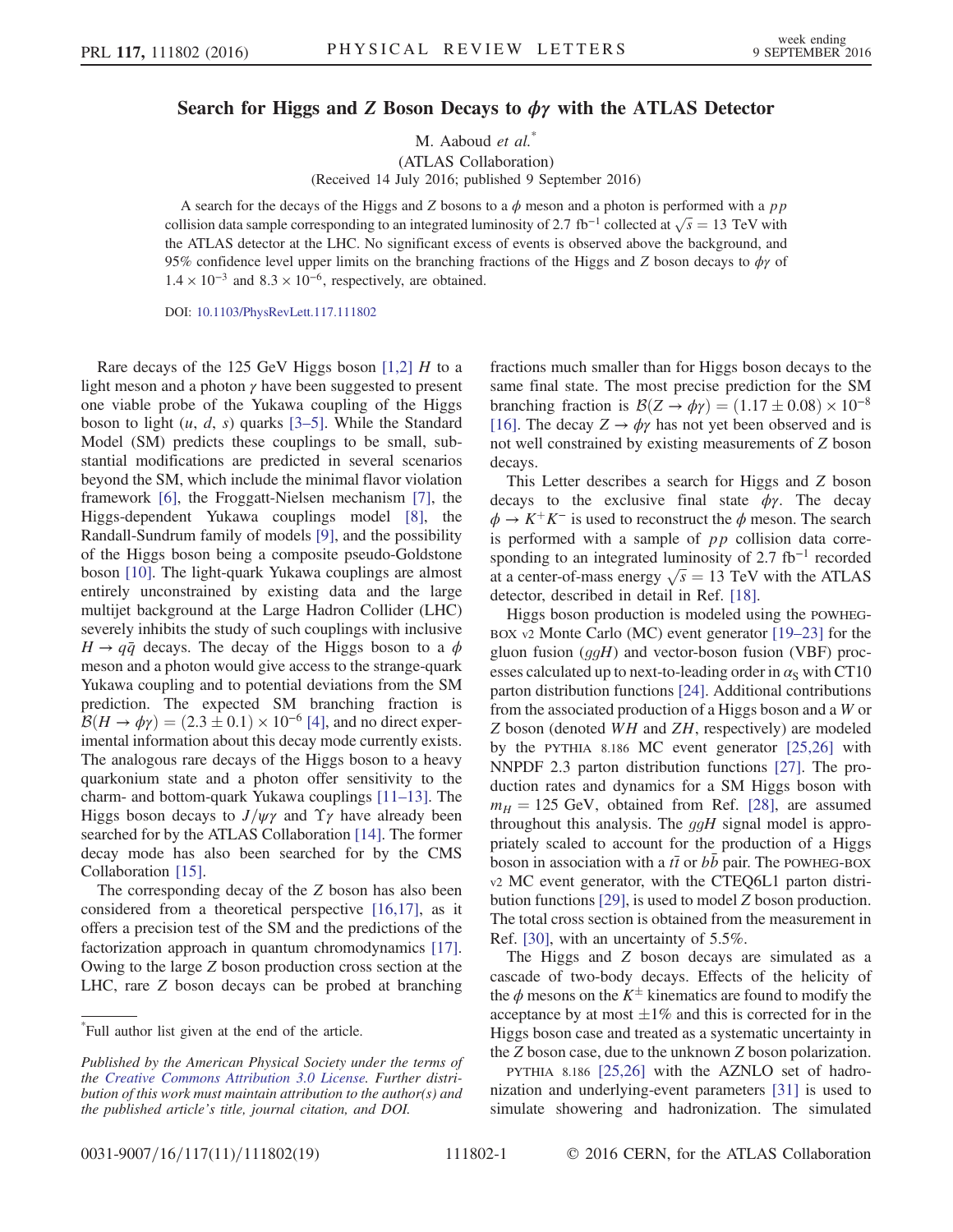events are passed through the detailed GEANT4 simulation of the ATLAS detector [\[32,33\]](#page-5-0) and processed with the same software used to reconstruct data.

The data sample used in this analysis was collected with a dedicated trigger, commissioned in September 2015, requiring an isolated photon with a transverse momentum  $p_T$  greater than 35 GeV and an isolated pair of tracks with an invariant mass loosely consistent with the  $\phi$  meson mass of 1019.5 MeV [\[34\]](#page-5-1), one of which must have a transverse momentum greater than 15 GeV. The trigger efficiency for both the Higgs and Z boson signals is around 80% with respect to the offline selection. Events are retained for analysis if collected under stable LHC beam conditions and the detector was operating normally.

For this analysis, in the absence of particle identification capabilities in the relevant momentum range, every reconstructed charged particle satisfying the following requirements is assumed to be a  $K^{\pm}$  meson. Events are selected if there are at least two tracks with  $p_T > 400$  MeV originating from the primary vertex, which is defined as the vertex with the largest  $\sum p_{\rm T}^2$  in the event. The charged kaons are reconstructed from inner-detector tracks that satisfy quality requirements, including a requirement on the number of hits in the silicon detectors [\[35\]](#page-5-2). The  $K^{\pm}$ candidates are required to have pseudorapidity [\[36\]](#page-5-3)  $|\eta|$  < 2.5 and  $p_T > 15$  GeV. The  $\phi \rightarrow K^+K^-$  decays are reconstructed from pairs of oppositely charged inner detector tracks. The higher- $p<sub>T</sub>$  track in a pair, denoted the leading track, is required to have  $p_T > 20$  GeV. The experimental resolution in  $m_{K^+K^-}$  is around 4 MeV, comparable to the natural width of the  $\phi$  meson,  $\Gamma_{\phi} = 4.266 \pm 0.031$  MeV [\[34\]](#page-5-1). Track pairs with a mass  $m_{K^+K^-}$  within  $\pm 20$  MeV of the  $\phi$  meson mass [\[34\]](#page-5-1) are selected as  $\phi \to K^+K^$ candidates. Selected  $\phi \rightarrow K^+K^-$  candidates are required to satisfy an isolation requirement: the sum of the  $p<sub>T</sub>$  of the reconstructed inner detector tracks from the main vertex within  $\Delta R = \sqrt{(\Delta \phi)^2 + (\Delta \eta)^2} = 0.2$  of the leading track (excluding both tracks constituting the  $\phi \to K^+K^-$  candidate) is required to be less than 10% of the  $p<sub>T</sub>$  of the  $\phi$ candidate,  $p_{\text{T}}^{K^+K^-}$ .

Photons are reconstructed from clusters of energy in the electromagnetic calorimeter. Clusters without matching tracks are classified as unconverted photon candidates while clusters matched to tracks consistent with the hypothesis of a photon conversion into an  $e^+e^-$  pair are classified as converted photon candidates [\[37\].](#page-5-4) Reconstructed photon candidates are required to have transverse momentum  $p_T^{\gamma} > 35$  GeV, pseudorapidity  $|\eta^{\gamma}| < 2.37$ , excluding the barrel or endcap calorimeter transition region  $1.37 < |\eta^{\gamma}| <$ 1.52, and to satisfy the "tight" photon identification criteria [\[38\]](#page-5-5). An isolation requirement is imposed to further suppress the contamination from jets. The sum of the transverse momenta of all tracks within  $\Delta R = 0.2$  of the photon direction, excluding those associated with the reconstructed photon, is required to be less than 5% of  $p_T^{\gamma}$ . The effects of <span id="page-2-0"></span>multiple  $p p$  interactions per bunch crossing (pile-up) in this calculation are reduced by removing tracks that do not originate from the primary vertex. Additionally, the sum of the transverse momenta of all energy deposits in the calorimeters within  $\Delta R = 0.4$  of the photon direction, excluding those associated with the reconstructed photon, is required to be less than  $(2.45 \text{ GeV} + 0.022 \times p_{\text{T}}^{\gamma})$ . The calorimeter isolation measurements are also corrected for the effects of pile-up.

Combinations of a  $\phi \to K^+K^-$  candidate and a photon, satisfying  $\Delta \phi (K^+ K^-,\gamma) > 0.5$ , are retained for further analysis. When multiple combinations are possible, the combination of the highest- $p_T$  photon and the  $\phi \to K^+K^$ candidate with a mass closest to the  $\phi$  meson mass is retained. The transverse momentum of  $\phi \to K^+K^-$  candidates is required to be greater than a threshold that varies as a function of the invariant mass of the three-body system,  $m_{K^+K^-\gamma}$ . Thresholds of 40 GeV and 45 GeV are imposed for the regions  $m_{K^+K^-\gamma}$  < 91 GeV and  $m_{K^+K^-\gamma} \ge 125$  GeV, respectively. The threshold is varied from 40 GeV to 45 GeV as a linear function of  $m_{K^+K^-\gamma}$  in the region  $91 \leq m_{K^+K^-\gamma} < 125$  GeV. This approach ensures optimal sensitivity for both the Higgs and Z boson searches. The total signal efficiency (kinematic acceptance, and trigger and reconstruction efficiencies) is 18% and 8% for the Higgs and Z boson decays, respectively. The difference in efficiencies primarily arises due to the softer  $p_T^{\gamma}$  and  $p_T^{K^{+}K^{-}}$ distributions in the case of  $Z \to \phi \gamma$  production. The  $m_{K^+K^-\gamma}$ resolution is around 1.8% for both the Higgs and Z boson decays. The  $m_{K^+K^-}$  distribution for selected  $\phi\gamma$  candidates, with no  $m_{K^+K^-}$  requirement applied, is shown in Fig. [1](#page-1-0) and exhibits a clear peak at the  $\phi$  meson mass.



<span id="page-2-1"></span>FIG. 1. The  $m_{K^+K^-}$  distribution of selected  $\phi\gamma$  combinations with the complete event selection applied (see text), apart from the requirement on  $m_{K^+K^-}$ . The data are fitted with the convolution of a Breit-Wigner distribution, using the  $\phi$  width [\[34\],](#page-5-1) and a Gaussian distribution to represent the experimental resolution, while the background is modeled with an analytical function, commonly used to describe a kinematic threshold [\[39\].](#page-5-6)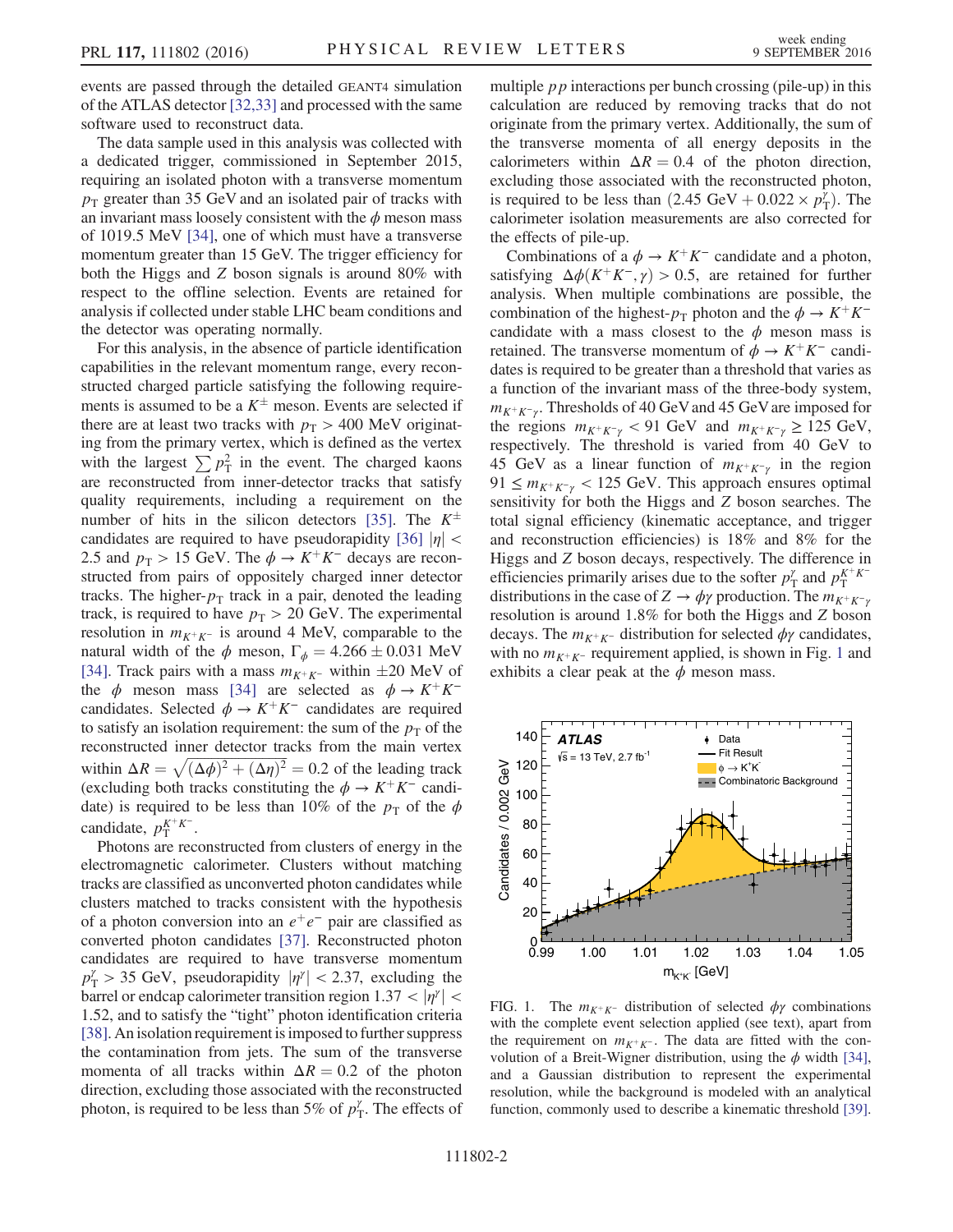<span id="page-3-0"></span>The main source of background to the search comes from events involving inclusive multijet or photon  $+$  jet processes where a  $\phi \rightarrow K^+K^-$  candidate is reconstructed from tracks associated with a jet. The normalization of this inclusive background is extracted directly from a fit to data. The selection criteria discussed earlier shape the  $m_{K^+K^-}$ distribution for background such that it exhibits a threshold structure near 100 GeV, and falls then smoothly towards higher mass values. Given the nontrivial shape of this background, these processes are modeled with a nonparametric data-driven approach using templates to describe the kinematic distributions. A similar procedure was used in the search for Higgs and Z boson decays to  $J/\psi\gamma$  and  $\Upsilon(nS)\gamma$ described in Ref. [\[14\].](#page-4-9) The approach exploits a sample of around 4000 K<sup>+</sup>K<sup>-</sup> $\gamma$  candidate events passing all of the kinematic selection requirements described previously, except that the photon and  $\phi \rightarrow K^+K^-$  candidates are not required to satisfy the nominal isolation requirements. The events satisfying this selection are collected in a generation region (GR). The contamination of this sample from signal events is expected to be negligible and is verified not to affect the shape of the background model. Probability density functions (pdfs) that model the  $p_{\rm T}^{K^+K^-}$ ,  $p_{\rm T}^{\gamma}$ ,  $\Delta \eta (K^+K^-$ ,  $\gamma)$ , and  $\Delta \phi (K^+ K^-$ ,  $\gamma$ ) distributions of this sample are constructed using a Gaussian kernel density estimation [\[40\]](#page-5-7). Correlations between these variables and  $p_T^{\gamma}$  in the event were studied and accounted for in the background model by deriving separate pdfs in 13 exclusive regions of  $p_T^{\gamma}$ . In the case of the  $\phi \to K^+K^-$  and photon isolation variables, correlations are accounted for by using twodimensional histograms derived in the same 13 exclusive regions of  $p_T^{\gamma}$ . Values of  $m_{K^+K^-}$  are sampled from the corresponding distribution in the GR. The pdfs of these kinematic and isolation variables are sampled to generate an ensemble of pseudocandidates, each with a complete  $K^+K^-\gamma$  four-vector and an associated pair of  $\phi \to K^+K^$ and photon isolation values. The nominal selection requirements are imposed on the ensemble and the surviving pseudocandidates are used to construct templates for the  $m_{K^+K^-\gamma}$  distribution.

To validate this background model with data, the  $m_{K^+K^-}$ distributions in several validation regions, defined by kinematic and isolation requirements looser than the nominal signal requirements, are used to compare the prediction of the background model with the data. The  $m_{K^+K^-}$  distribution in one of these validation regions, defined by the GR selection with the addition of the nominal photon isolation requirement, is shown in Fig. [2.](#page-2-0) The background model is found to describe the data well, and within the observed statistical uncertainties. A consistency test of the background modeling procedure has been performed with a sample of simulated photon  $+$  jet events in place of the data; similarly good agreement is observed. The robustness of the background model is further validated by splitting the data into high- and low- $p_T^{K^+K^-\gamma}$  subsets, that exhibit different

<span id="page-3-1"></span>

FIG. 2. The distribution of  $m_{K^+K^-\gamma}$  in data compared to the prediction of the background model for a validation control sample defined by the GR selection with the addition of the nominal photon isolation requirement. The background model is normalized to the observed number of events within the region shown. The uncertainty band corresponds to the uncertainty envelope derived from variations in the background modeling procedure.

threshold structures, and confirming that the background model describes the shapes of both  $m_{K^+K^- \gamma}$  distributions. Further exclusive background contributions from  $Z \to \ell \ell \gamma$ decays have been studied but are found to represent a negligible contribution for the selection requirements and data set used in this analysis.

Trigger and identification efficiencies for photons are determined from samples enriched with  $Z \rightarrow e^+e^-$  events in data [\[37,41\].](#page-5-4) The systematic uncertainty on the expected signal yield associated with the trigger efficiency is estimated to be 2%. The photon identification efficiency uncertainties, for both the converted and unconverted photons, are estimated to be 2.4% and 2.6% for the Higgs and Z boson signals, respectively. An uncertainty of 6% is assigned to the track reconstruction efficiency and includes effects associated with the material budget of the inner detector and the behavior of the track reconstruction algorithm if a nearby track is present. The integrated luminosity of the data sample has an uncertainty of 5% derived using the method described in Ref. [\[42\]](#page-5-8). The

TABLE I. The number of observed events and the expected background yield for the two  $m_{K^+K^- \gamma}$  ranges of interest. The Higgs and Z boson contributions expected for branching fraction values of  $10^{-3}$  and  $10^{-6}$ , respectively, and estimated using Monte Carlo simulations are also shown.

| Observed (expected) background<br>Mass range [GeV] |  |                                 |  |             |                        | Expected signal                                                        |
|----------------------------------------------------|--|---------------------------------|--|-------------|------------------------|------------------------------------------------------------------------|
| All<br>1065                                        |  | $81 - 101$<br>288 $(266 \pm 9)$ |  | $120 - 130$ | $\mathcal{B}[10^{-6}]$ | $\mathcal{B}[10^{-3}]$<br>89 $(87 \pm 3)$ $6.7 \pm 0.7$ $13.5 \pm 1.5$ |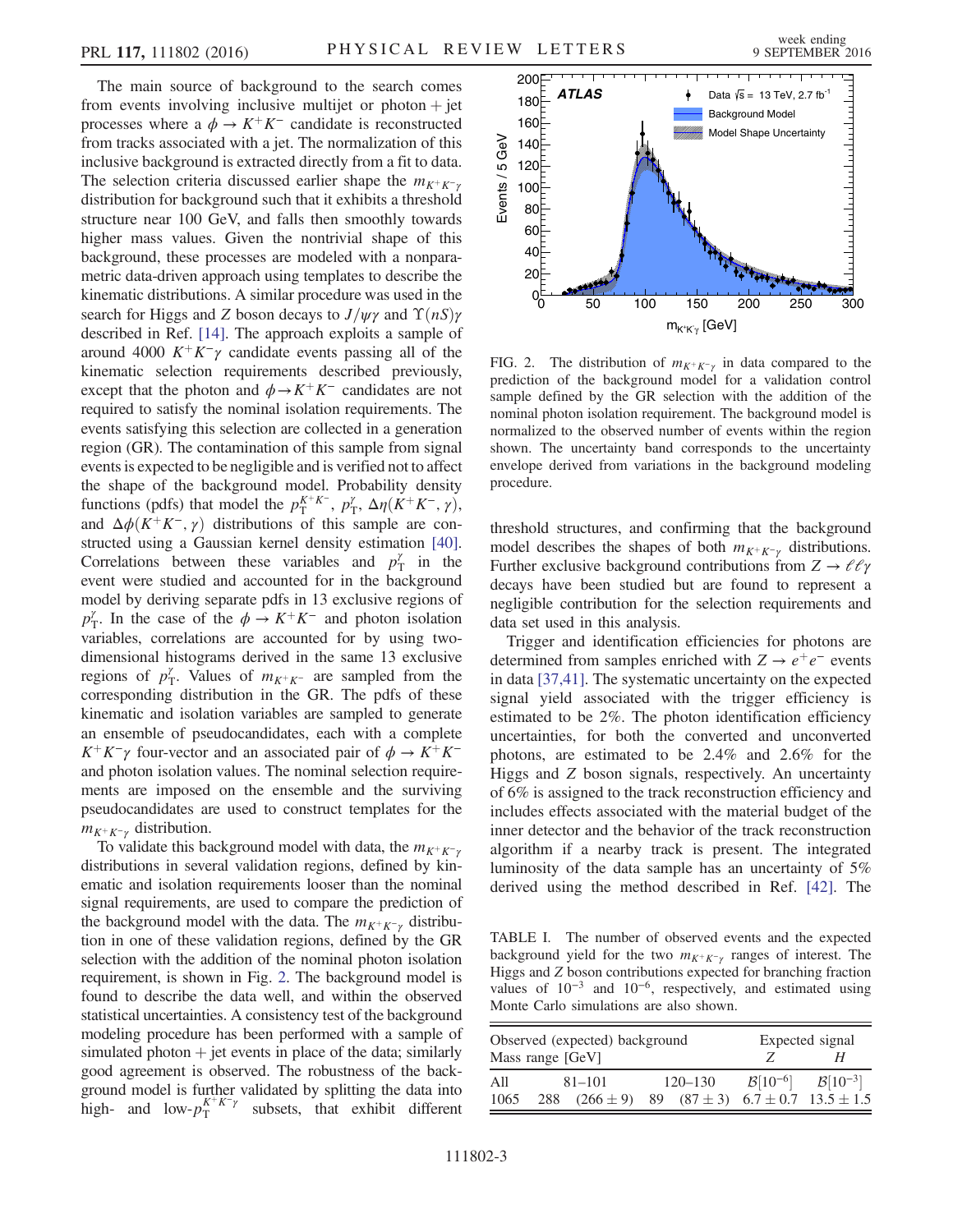

FIG. 3. The  $m_{K^+K^-\gamma}$  distributions of the selected  $\phi\gamma$  candidates, along with the results of the maximum-likelihood fit with background-only model. The  $1\sigma$  uncertainty band corresponds to the total uncertainty of the background model. The Higgs and Z boson contributions, expected for branching fraction values of 10−<sup>3</sup> and 10−<sup>6</sup> , respectively, are also shown.

<span id="page-4-0"></span>photon energy scale uncertainty, determined from  $Z \rightarrow$  $e^+e^-$  events and validated using  $Z \rightarrow \ell \ell \gamma$  events [\[43\],](#page-5-9) is propagated through the simulated signal samples as a function of  $\eta^{\gamma}$  and  $p_{\rm T}^{\gamma}$ . The uncertainty associated with the description of the photon energy scale in the simulation is found to be less than 0.3% of the three-body invariant mass while the uncertainty associated with the photon energy resolution is found to be negligible relative to the overall three-body invariant mass resolution. Similarly, the systematic uncertainty associated with the track momentum measurement is found to be negligible.

<span id="page-4-7"></span><span id="page-4-1"></span>The uncertainty on the shape of the inclusive multijet and  $photon + jet$  background is estimated through the study of variations in the background modeling procedure. The shape of the background model is allowed to vary around the nominal shape within an envelope associated with shifts in the  $p_T^{K^+K^-}$  distribution, tilts of the  $\Delta \phi (K^+K^-, \gamma)$ distribution, and by neglecting the weakest correlation accounted for in the nominal background model.

<span id="page-4-8"></span><span id="page-4-6"></span><span id="page-4-5"></span><span id="page-4-4"></span><span id="page-4-3"></span><span id="page-4-2"></span>Results are compared to background and signal predictions using an unbinned maximum-likelihood fit to the  $m_{K^+K^-\gamma}$  distribution. The fit uses the selected events with  $m_{K^+K^-\gamma}$  < 300 GeV. The systematic uncertainties described above result in a 3% deterioration of the sensitivity to the  $H \to \phi \gamma$  decay. For the Z boson decay the reduction is larger, 13%, mainly due to the systematic uncertainty in the background shape. The expected and observed numbers of background events within the  $m_{K^+K^-\gamma}$  ranges relevant to the Higgs and Z boson signals are shown in Table [I](#page-2-1).

TABLE II. Expected and observed branching fraction limits at 95% C.L. for 2.7 fb<sup>-1</sup> of pp collision data at  $\sqrt{s} = 13$  TeV. The  $\pm 1\sigma$  intervals of the expected limits are also given.

<span id="page-4-9"></span>

| Branching fraction limit (95% C.L.)       | Expected            | Observed |
|-------------------------------------------|---------------------|----------|
| $\mathcal{B}(H \to \phi \gamma)[10^{-3}]$ | $1.5^{+0.7}_{-0.4}$ | 1.4      |
| $\mathcal{B}(Z \to \phi \gamma)[10^{-6}]$ | $4.4^{+2.0}_{-1.2}$ | 8.3      |

<span id="page-4-13"></span><span id="page-4-12"></span><span id="page-4-11"></span><span id="page-4-10"></span>On the basis of the observed data, upper limits are set on the branching fractions for the Higgs and Z boson decays to  $\phi$ γ using the CL<sub>s</sub> modified frequentist formalism [\[44\]](#page-5-10) with the profile-likelihood ratio test statistic [\[45\]](#page-5-11). The result of the background-only fit is shown in Fig. [3](#page-3-0); a small excess of two standard deviations is observed in the Z boson mass region, estimated using the asymptotic approximation for the distribution of the test statistic. The expected SM production cross section is assumed for the Higgs boson while the ATLAS measurement of the inclusive Z boson cross section is used for the Z boson signal [\[30\].](#page-4-20) The results are summarized in Table [II.](#page-3-1) The observed 95% confidence level (C.L.) upper limits on the branching fractions for  $H \rightarrow \phi\gamma$  and  $Z \rightarrow \phi\gamma$  decays are around 600 and 700 times the expected SM branching fractions, respectively.

<span id="page-4-14"></span>In conclusion, a search for the decay of Higgs or Z bosons to  $\phi\gamma$  has been performed with a pp collision data sample at  $\sqrt{s} = 13$  TeV corresponding to an integrated luminosity of 2.7 fb<sup>−</sup><sup>1</sup> collected with the ATLAS detector at the LHC. No significant excess of events is observed above the background. Upper limits at the 95% C.L. are set on the branching fractions for the decay of the 125 GeV SM Higgs boson and the Z boson to  $\phi$ *γ*. The obtained limits are  $\mathcal{B}(H \to \phi \gamma) < 1.4 \times 10^{-3}$  and  $\mathcal{B}(Z \to \phi \gamma) < 8.3 \times 10^{-6}$ .

<span id="page-4-21"></span><span id="page-4-20"></span><span id="page-4-19"></span><span id="page-4-18"></span><span id="page-4-17"></span><span id="page-4-16"></span><span id="page-4-15"></span>We thank CERN for the very successful operation of the LHC, as well as the support staff from our institutions without whom ATLAS could not be operated efficiently. We acknowledge the support of ANPCyT, Argentina; YerPhI, Armenia; ARC, Australia; BMWFW and FWF, Austria; ANAS, Azerbaijan; SSTC, Belarus; CNPq and FAPESP, Brazil; NSERC, NRC and CFI, Canada; CERN; CONICYT, Chile; CAS, MOST and NSFC, China; COLCIENCIAS, Colombia; MSMT CR, MPO CR (Ministry of Industry and Trade) and VSC CR, Czech Republic; DNRF and DNSRC, Denmark; IN2P3-CNRS, CEA-DSM/IRFU, France; GNSF, Georgia; BMBF, HGF (Helmholtz Association), and MPG, Germany; GSRT, Greece; RGC, Hong Kong SAR, China; ISF, I-CORE and Benoziyo Center, Israel; INFN, Italy; MEXT and JSPS, Japan; CNRST, Morocco; FOM and NWO, Netherlands; RCN, Norway; MNiSW and NCN, Poland; FCT, Portugal; MNE/IFA, Romania; MES of Russia and NRC KI, Russian Federation; JINR; MESTD (Ministry of Education, Science and Technological Development), Serbia; MSSR, Slovakia; ARRS and MIZŠ, Slovenia; DST/NRF, South Africa; MINECO, Spain; SRC and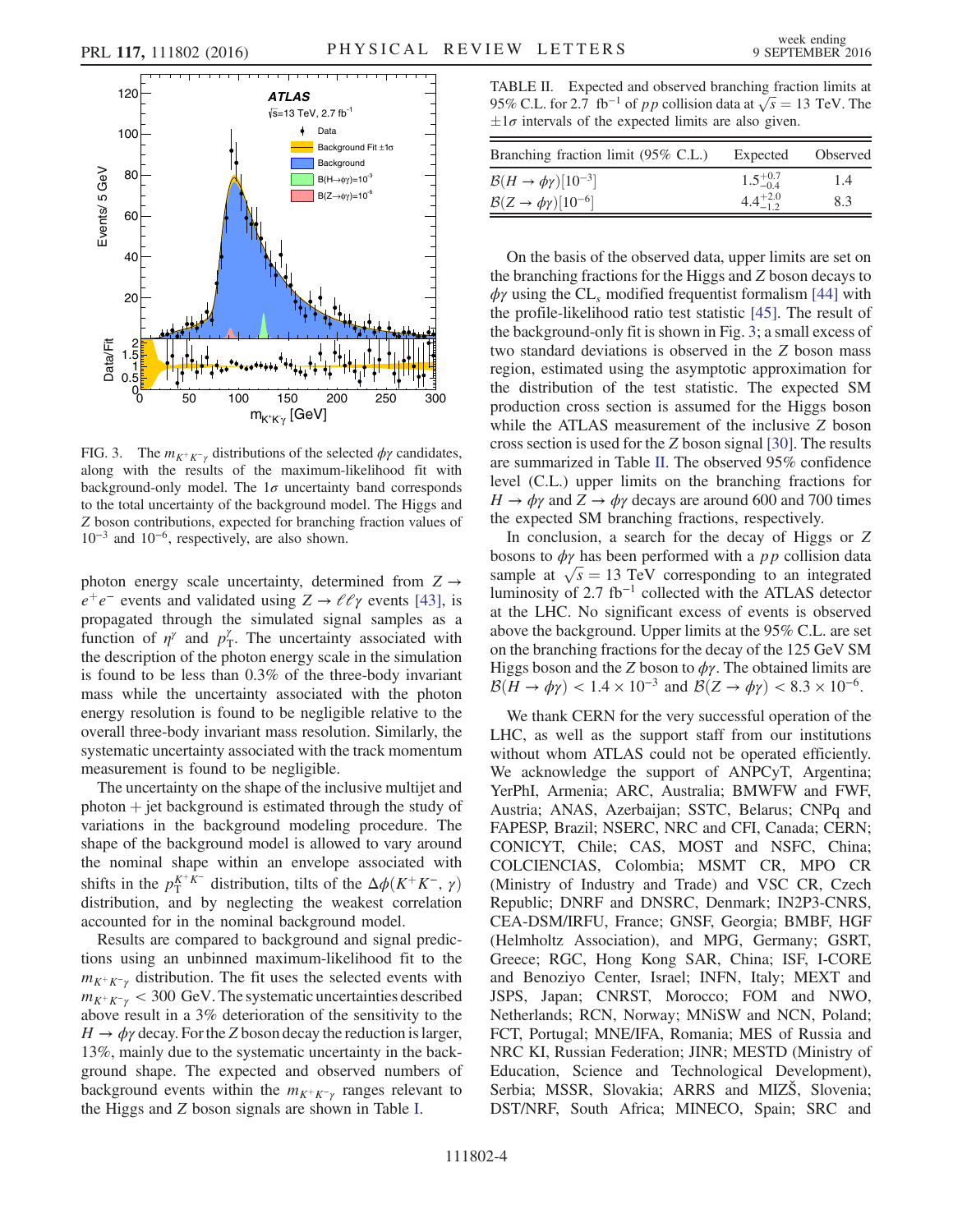<span id="page-5-4"></span><span id="page-5-3"></span><span id="page-5-2"></span><span id="page-5-1"></span><span id="page-5-0"></span>Wallenberg Foundation, Sweden; SERI, SNSF and Cantons of Bern and Geneva, Switzerland; MOST, Taiwan; TAEK, Turkey; STFC, United Kingdom; DOE and NSF, United States of America. In addition, individual groups and members have received support from BCKDF, the Canada Council, CANARIE, CRC, Compute Canada, FQRNT, and the Ontario Innovation Trust, Canada; EPLANET, ERC, FP7, Horizon 2020 and Marie Skłodowska-Curie Actions, European Union; Investissements d'Avenir Labex and Idex, ANR, Région Auvergne and Fondation Partager le Savoir, France; DFG and AvH Foundation, Germany; Herakleitos, Thales and Aristeia programmes co-financed by EU-ESF and the Greek NSRF; BSF, GIF and Minerva, Israel; BRF (Bergen Research Foundation), Norway; Generalitat de Catalunya, Generalitat Valenciana, Spain; the Royal Society and Leverhulme Trust, United Kingdom. The crucial computing support from all WLCG partners is acknowledged gratefully, in particular from CERN, the ATLAS Tier-1 facilities at TRIUMF (Canada), NDGF (Denmark, Norway, Sweden), CC-IN2P3 (France), KIT/ GridKA (Germany), INFN-CNAF (Italy), NL-T1 (Netherlands), PIC (Spain), ASGC (Taiwan), RAL (UK) and BNL (USA), the Tier-2 facilities worldwide and large non-WLCG resource providers. Major contributors of computing resources are listed in Ref. [\[46\].](#page-5-12)

- <span id="page-5-15"></span><span id="page-5-14"></span><span id="page-5-5"></span>[1] ATLAS Collaboration, Observation of a new particle in the search for the standard model Higgs boson with the ATLAS detector at the LHC, [Phys. Lett. B](http://dx.doi.org/10.1016/j.physletb.2012.08.020) 716, 1 (2012).
- [2] CMS Collaboration, Observation of a new boson at a mass of 125 GeV with the CMS experiment at the LHC, [Phys.](http://dx.doi.org/10.1016/j.physletb.2012.08.021) Lett. B 716[, 30 \(2012\)](http://dx.doi.org/10.1016/j.physletb.2012.08.021).
- [3] A. L. Kagan, G. Perez, F. Petriello, Y. Soreq, S. Stoynev, and J. Zupan, An Exclusive Window onto Higgs Yukawa Couplings, Phys. Rev. Lett. 114[, 101802 \(2015\)](http://dx.doi.org/10.1103/PhysRevLett.114.101802).
- <span id="page-5-13"></span>[4] M. König and M. Neubert, Exclusive radiative Higgs decays as probes of light-quark Yukawa couplings, [J. High Energy](http://dx.doi.org/10.1007/JHEP08(2015)012) [Phys. 08 \(2015\) 012.](http://dx.doi.org/10.1007/JHEP08(2015)012)
- [5] G. Perez, Y. Soreq, E. Stamou, and K. Tobioka, Prospects for measuring the Higgs boson coupling to light quarks, Phys. Rev. D 93[, 013001 \(2016\)](http://dx.doi.org/10.1103/PhysRevD.93.013001).
- <span id="page-5-17"></span>[6] G. D'Ambrosio, G. F. Giudice, G. Isidori, and A. Strumia, Minimal flavor violation: An effective field theory approach, Nucl. Phys. B645[, 155 \(2002\)](http://dx.doi.org/10.1016/S0550-3213(02)00836-2).
- <span id="page-5-18"></span><span id="page-5-16"></span>[7] C. D. Froggatt and H. B. Nielsen, Hierarchy of quark masses, Cabibbo angles and CP violation, [Nucl. Phys.](http://dx.doi.org/10.1016/0550-3213(79)90316-X) B147[, 277 \(1979\).](http://dx.doi.org/10.1016/0550-3213(79)90316-X)
- [8] G. F. Giudice and O. Lebedev, Higgs-dependent Yukawa couplings, [Phys. Lett. B](http://dx.doi.org/10.1016/j.physletb.2008.05.062) 665, 79 (2008).
- <span id="page-5-19"></span>[9] L. Randall and R. Sundrum, Large Mass Hierarchy from a Small Extra Dimension, [Phys. Rev. Lett.](http://dx.doi.org/10.1103/PhysRevLett.83.3370) 83, 3370 (1999).
- <span id="page-5-20"></span>[10] M. J. Dugan, H. Georgi, and D. B. Kaplan, Anatomy of a composite Higgs model, Nucl. Phys. B254[, 299 \(1985\)](http://dx.doi.org/10.1016/0550-3213(85)90221-4).
- [11] M. Doroshenko et al., Vector quarkonium in decays of heavy Higgs particles, Yad. Fiz. 46, 864 (1987).
- <span id="page-5-6"></span>[12] G. T. Bodwin, F. Petriello, S. Stoynev, and M. Velasco, Higgs boson decays to quarkonia and the Hcc coupling, Phys. Rev. D 88[, 053003 \(2013\)](http://dx.doi.org/10.1103/PhysRevD.88.053003).
- <span id="page-5-7"></span>[13] G. T. Bodwin, H. S. Chung, J.-H. Ee, J. Lee, and F. Petriello, Relativistic corrections to Higgs-boson decays to quarkonia., Phys. Rev. D 90[, 113010 \(2014\).](http://dx.doi.org/10.1103/PhysRevD.90.113010)
- <span id="page-5-8"></span>[14] ATLAS Collaboration, Search for Higgs and Z Boson Decays to  $J/\psi\gamma$  and  $\Upsilon(nS)\gamma$  with the ATLAS Detector, Phys. Rev. Lett. 114[, 121801 \(2015\).](http://dx.doi.org/10.1103/PhysRevLett.114.121801)
- <span id="page-5-9"></span>[15] CMS Collaboration, Search for a Higgs boson decaying into  $\gamma^* \gamma \to \ell \ell \gamma$  with low dilepton mass in pp collisions at  $\sqrt{s}$  = 8 TeV, [Phys. Lett. B](http://dx.doi.org/10.1016/j.physletb.2015.12.039) 753, 341 (2016).
- [16] T.-C. Huang and F. Petriello, Rare exclusive decays of the Z boson revisited, Phys. Rev. D 92[, 014007 \(2015\)](http://dx.doi.org/10.1103/PhysRevD.92.014007).
- <span id="page-5-11"></span><span id="page-5-10"></span>[17] Y. Grossman, M. König, and M. Neubert, Exclusive radiative decays of W and Z Bosons in QCD factorization, [J. High Energy Phys. 04 \(2015\) 101.](http://dx.doi.org/10.1007/JHEP04(2015)101)
- [18] ATLAS Collaboration, The ATLAS experiment at the CERN Large Hadron Collider, J. Instrum. 3[, S08003 \(2008\).](http://dx.doi.org/10.1088/1748-0221/3/08/S08003)
- <span id="page-5-12"></span>[19] P. Nason, A New method for combining NLO QCD with shower Monte Carlo algorithms, [J. High Energy Phys. 11](http://dx.doi.org/10.1088/1126-6708/2004/11/040) [\(2004\) 040.](http://dx.doi.org/10.1088/1126-6708/2004/11/040)
- [20] S. Frixione, P. Nason, and C. Oleari, Matching NLO QCD computations with parton shower simulations: The POW-HEG method, [J. High Energy Phys. 11 \(2007\) 070.](http://dx.doi.org/10.1088/1126-6708/2007/11/070)
- [21] S. Alioli, P. Nason, C. Oleari, and E. Re, A general framework for implementing NLO calculations in shower Monte Carlo programs: The POWHEG BOX, [J. High](http://dx.doi.org/10.1007/JHEP06(2010)043) [Energy Phys. 06 \(2010\) 043.](http://dx.doi.org/10.1007/JHEP06(2010)043)
- [22] S. Alioli, P. Nason, C. Oleari, and E. Re, NLO Higgs boson production via gluon fusion matched with shower in POWHEG, [J. High Energy Phys. 04 \(2009\) 002.](http://dx.doi.org/10.1088/1126-6708/2009/04/002)
- [23] P. Nason and C. Oleari, NLO Higgs boson production via vector-boson fusion matched with shower in POWHEG, [J. High Energy Phys. 02 \(2010\) 037.](http://dx.doi.org/10.1007/JHEP02(2010)037)
- [24] H.-L. Lai, M. Guzzi, J. Huston, Z. Li, P.M. Nadolsky, J. Pumplin, and C.-P. Yuan, New parton distributions for collider physics, Phys. Rev. D 82[, 074024 \(2010\)](http://dx.doi.org/10.1103/PhysRevD.82.074024).
- [25] T. Sjöstrand, S. Mrenna, and P. Z. Skands, A brief introduction to PYTHIA 8.1, [Comput. Phys. Commun.](http://dx.doi.org/10.1016/j.cpc.2008.01.036) 178, 852 [\(2008\).](http://dx.doi.org/10.1016/j.cpc.2008.01.036)
- [26] T. Sjöstrand, S. Mrenna, and P. Z. Skands, PYTHIA 6.4 physics and manual, [J. High Energy Phys. 05 \(2006\) 026.](http://dx.doi.org/10.1088/1126-6708/2006/05/026)
- [27] R. D. Ball et al., Parton distributions with LHC data, Nucl. Phys. B867[, 244 \(2013\).](http://dx.doi.org/10.1016/j.nuclphysb.2012.10.003)
- [28] LHC Higgs Cross Section Working Group, Handbook of LHC Higgs Cross Sections: 3. Higgs Properties, CERN-2013-004 (CERN, Geneva, 2013), [arXiv:1307.1347.](http://arXiv.org/abs/1307.1347)
- [29] J. Pumplin, D. R. Stump, J. Huston, H.-L. Lai, P. Nadolsky, and W.-K. Tung, New generation of parton distributions with uncertainties from global QCD analysis, [J. High](http://dx.doi.org/10.1088/1126-6708/2002/07/012) [Energy Phys. 07 \(2002\) 012.](http://dx.doi.org/10.1088/1126-6708/2002/07/012)
- [30] ATLAS Collaboration, Measurement of  $W^{\pm}$  and Z-boson production cross sections in pp collisions at  $\sqrt{s} = 13$  TeV with the ATLAS detector, [Phys. Lett. B](http://dx.doi.org/10.1016/j.physletb.2016.06.023) 759, 601 (2016).
- [31] ATLAS Collaboration, Measurement of the  $Z/\gamma^*$  boson transverse momentum distribution in  $pp$  collisions at  $\sqrt{s}$  = 7 TeV with the ATLAS detector, [J. High Energy](http://dx.doi.org/10.1007/JHEP09(2014)145) [Phys. 09 \(2014\) 145.](http://dx.doi.org/10.1007/JHEP09(2014)145)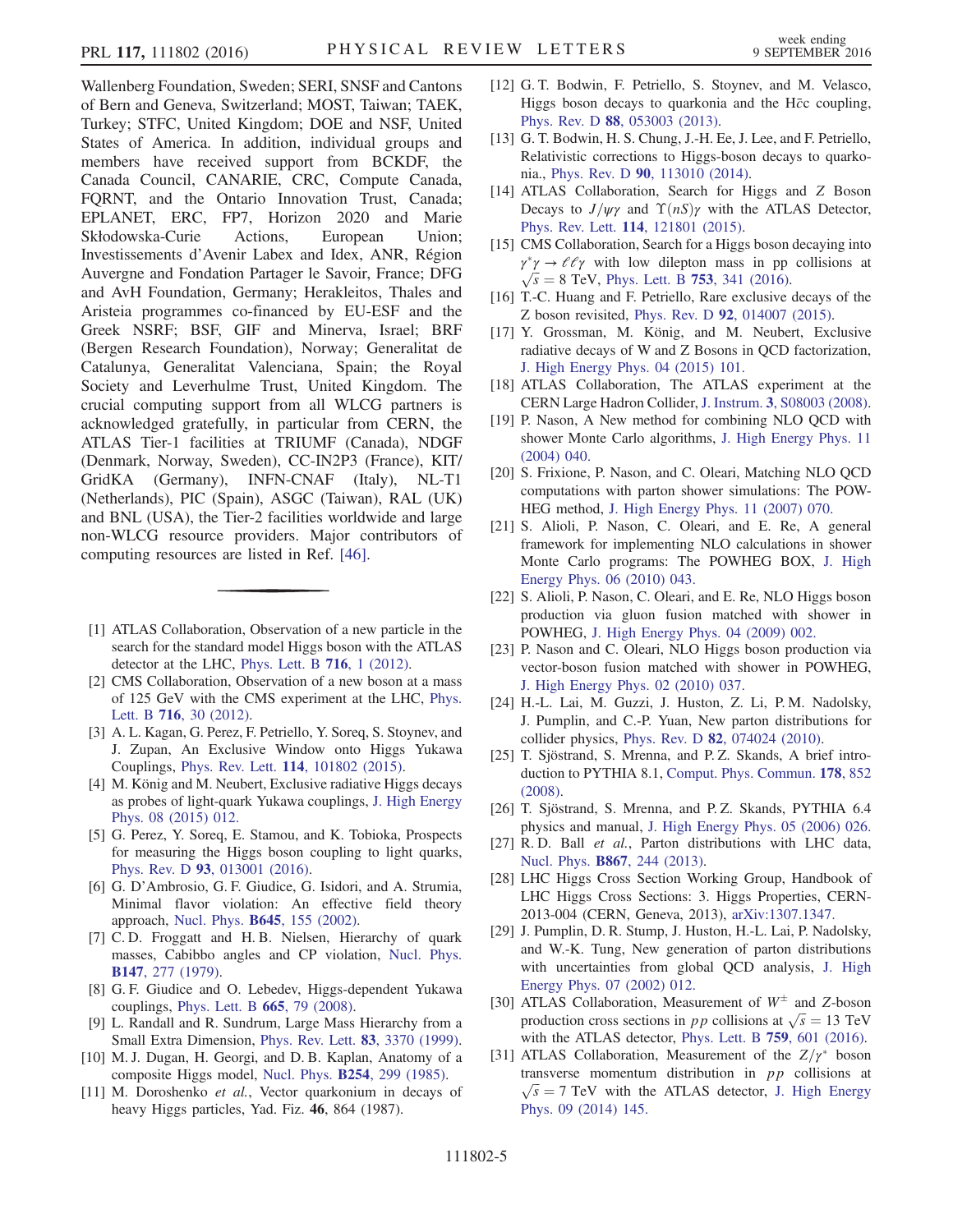- [32] S. Agostinelli et al., GEANT4: a simulation toolkit, [Nucl.](http://dx.doi.org/10.1016/S0168-9002(03)01368-8) [Instrum. Methods Phys. Res., Sect. A](http://dx.doi.org/10.1016/S0168-9002(03)01368-8) 506, 250 (2003).
- [33] ATLAS Collaboration, The ATLAS simulation infrastructure, [Eur. Phys. J. C](http://dx.doi.org/10.1140/epjc/s10052-010-1429-9) 70, 823 (2010).
- [34] K. A. Olive et al., Review of particle physics, [Chin. Phys. C](http://dx.doi.org/10.1088/1674-1137/38/9/090001) 38[, 090001 \(2014\).](http://dx.doi.org/10.1088/1674-1137/38/9/090001)
- [35] ATLAS Collaboration, ATL-PHYS-PUB-2015-051, 2015, [http://cds.cern.ch/record/2110140.](http://cds.cern.ch/record/2110140)
- [36] ATLAS uses a right-handed coordinate system with its origin at the nominal interaction point (IP) in the center of the detector and the z axis along the beam pipe. The  $x$  axis points from the IP to the center of the LHC ring, and the y axis points upward. Cylindrical coordinates are used in the transverse plane, with  $\Delta \phi$  being the difference in azimuthal angles around the  $z$  axis. The pseudorapidity is defined in terms of the polar angle  $\theta$  as  $\eta = -\ln \tan(\theta/2)$ .
- [37] ATLAS Collaboration, Measurement of the photon identification efficiencies with the ATLAS detector using LHC Run-1 data, [arXiv:1606.01813.](http://arXiv.org/abs/1606.01813)
- [38] ATLAS Collaboration, Measurement of the inclusive isolated prompt photon cross section in  $pp$  collisions at  $\sqrt{s}$  = 7 TeV with the ATLAS detector, [Phys. Rev. D](http://dx.doi.org/10.1103/PhysRevD.83.052005) 83, [052005 \(2011\).](http://dx.doi.org/10.1103/PhysRevD.83.052005)
- [39] J. P. Lees et al. (BABAR Collaboration), Measurement of the  $D^*(2010)^+$  natural line width and the  $D^*(2010)^+ - D^0$ mass difference, Phys. Rev. D 88[, 052003 \(2013\)](http://dx.doi.org/10.1103/PhysRevD.88.052003); [88](http://dx.doi.org/10.1103/PhysRevD.88.079902), [079902\(E\) \(2013\).](http://dx.doi.org/10.1103/PhysRevD.88.079902)
- [40] K. S. Cranmer, Kernel estimation in high-energy physics, [Comput. Phys. Commun.](http://dx.doi.org/10.1016/S0010-4655(00)00243-5) 136, 198 (2001).
- [41] ATLAS Collaboration, ATLAS-CONF-2012-048, 2012, [http://cds.cern.ch/record/1450089.](http://cds.cern.ch/record/1450089)
- [42] ATLAS Collaboration, Improved luminosity determination in *pp* collisions at  $\sqrt{s} = 7$  TeV using the ATLAS detector at the LHC, [Eur. Phys. J. C](http://dx.doi.org/10.1140/epjc/s10052-013-2518-3) 73, 2518 (2013).
- [43] ATLAS Collaboration, Electron and photon energy calibration with the ATLAS detector using LHC Run 1 data, [Eur. Phys. J. C](http://dx.doi.org/10.1140/epjc/s10052-014-3071-4) 74, 3071 (2014).
- [44] A. L. Read, Presentation of search results: The CLs technique, J. Phys. G 28[, 2693 \(2002\)](http://dx.doi.org/10.1088/0954-3899/28/10/313).
- [45] G. Cowan, K. Cranmer, E. Gross, and O. Vitells, Asymptotic formulae for likelihood-based tests of new physics, [Eur. Phys. J. C](http://dx.doi.org/10.1140/epjc/s10052-011-1554-0) 71, 1554 (2011); 73[, 2501\(E\) \(2013\).](http://dx.doi.org/10.1140/epjc/s10052-013-2501-z)
- [46] ATLAS Collaboration, ATL-GEN-PUB-2016-002, 2016, [http://cds.cern.ch/record/2202407.](http://cds.cern.ch/record/2202407)

<span id="page-6-4"></span><span id="page-6-3"></span><span id="page-6-2"></span><span id="page-6-1"></span><span id="page-6-0"></span>M. Aaboud,<sup>135d</sup> G. Aad,<sup>86</sup> B. Abbott,<sup>113</sup> J. Abdallah,<sup>64</sup> O. Abdinov,<sup>12</sup> B. Abeloos,<sup>117</sup> R. Aben,<sup>107</sup> O. S. AbouZeid,<sup>137</sup> N. L. Abraham,<sup>149</sup> H. Abramowicz,<sup>153</sup> H. Abreu,<sup>152</sup> R. Abreu,<sup>116</sup> Y. Abulaiti,<sup>146a,146b</sup> B. S. Acharya,<sup>163a,163[b,b](#page-17-0)</sup> L. Adamczyk,<sup>40a</sup> D. L. Adams,<sup>27</sup> J. Adelman,<sup>108</sup> S. Adomeit,<sup>100</sup> T. Adye,<sup>131</sup> A. A. Affolder,<sup>75</sup> T. Agatonovic-Jovin,<sup>14</sup> J. Agricola,<sup>56</sup> J. A. Aguilar-Saavedra,<sup>126a,126f</sup> S. P. Ahlen,<sup>24</sup> F. Ahmadov,<sup>6[6,c](#page-17-1)</sup> G. Aielli,<sup>133a,133b</sup> H. Akerstedt,<sup>146a,146b</sup> T. P. A. Åkesson,<sup>82</sup> A. V. Akimov,<sup>96</sup> G. L. Alberghi,<sup>22a,22b</sup> J. Albert,<sup>168</sup> S. Albrand,<sup>57</sup> M. J. Alconada Verzini,<sup>72</sup> M. Aleksa,<sup>32</sup> I. N. Aleksandrov, <sup>66</sup> C. Alexa, <sup>28b</sup> G. Alexander, <sup>153</sup> T. Alexopoulos, <sup>10</sup> M. Alhroob, <sup>113</sup> B. Ali, <sup>128</sup> M. Aliev, <sup>74a, 74b</sup> G. Alimonti,<sup>92a</sup> J. Alison,<sup>33</sup> S. P. Alkire,<sup>37</sup> B. M. M. Allbrooke,<sup>149</sup> B. W. Allen,<sup>116</sup> P. P. Allport,<sup>19</sup> A. Aloisio,<sup>104a,104b</sup> A. Alonso,<sup>38</sup> F. Alonso,<sup>72</sup> C. Alpigiani,<sup>138</sup> M. Alstaty,<sup>86</sup> B. Alvarez Gonzalez,<sup>32</sup> D. Álvarez Piqueras,<sup>166</sup> M. G. Alviggi,<sup>104a,104b</sup> B. T. Amadio,<sup>16</sup> K. Amako,<sup>67</sup> Y. Amaral Coutinho,<sup>26a</sup> C. Amelung,<sup>25</sup> D. Amidei,<sup>90</sup> S. P. Amor Dos Santos,<sup>126a,126c</sup> A. Amorim,<sup>126a,126b</sup> S. Amoroso,<sup>32</sup> G. Amundsen,<sup>25</sup> C. Anastopoulos,<sup>139</sup> L. S. Ancu,<sup>51</sup> N. Andari,<sup>19</sup> T. Andeen,<sup>11</sup> C. F. Anders,<sup>59b</sup> G. Anders,<sup>32</sup> J. K. Anders,<sup>75</sup> K. J. Anderson,<sup>33</sup> A. Andreazza,<sup>92a,92b</sup> V. Andrei,<sup>59a</sup> S. Angelidakis, <sup>9</sup> I. Angelozzi,<sup>107</sup> P. Anger,<sup>46</sup> A. Angerami,<sup>37</sup> F. Anghinolfi,<sup>32</sup> A. V. Anisenkov,<sup>10[9,d](#page-17-2)</sup> N. Anjos,<sup>13</sup> A. Annovi, <sup>124a,124b</sup> C. Antel,<sup>59a</sup> M. Antonelli,<sup>49</sup> A. Antonov,<sup>9[8,a](#page-17-3)</sup> F. Anulli,<sup>132a</sup> M. Aoki,<sup>67</sup> L. Aperio Bella,<sup>19</sup> G. Arabidze,<sup>91</sup> Y. Arai, <sup>67</sup> J. P. Araque, <sup>126a</sup> A. T. H. Arce, <sup>47</sup> F. A. Arduh, <sup>72</sup> J-F. Arguin, <sup>95</sup> S. Argyropoulos, <sup>64</sup> M. Arik, <sup>20a</sup> A. J. Armbruster, <sup>143</sup> L. J. Armitage,<sup>77</sup> O. Arnaez,<sup>32</sup> H. Arnold,<sup>50</sup> M. Arratia,<sup>30</sup> O. Arslan,<sup>23</sup> A. Artamonov,<sup>97</sup> G. Artoni,<sup>120</sup> S. Artz,<sup>84</sup> S. Asai,<sup>155</sup> N. Asbah,<sup>44</sup> A. Ashkenazi,<sup>153</sup> B. Åsman,<sup>146a,146b</sup> L. Asquith,<sup>149</sup> K. Assamagan,<sup>27</sup> R. Astalos,<sup>144a</sup> M. Atkinson,<sup>165</sup> N. B. Atlay,<sup>141</sup> K. Augsten,<sup>128</sup> G. Avolio,<sup>32</sup> B. Axen,<sup>16</sup> M. K. Ayoub,<sup>117</sup> G. Azuelos,<sup>95[,e](#page-17-4)</sup> M. A. Baak,<sup>32</sup> A. E. Baas,<sup>59a</sup> M. J. Baca,<sup>19</sup> H. Bachacou,<sup>136</sup> K. Bachas,<sup>74a,74b</sup> M. Backes,<sup>148</sup> M. Backhaus,<sup>32</sup> P. Bagiacchi,<sup>132a,132b</sup> P. Bagnaia,<sup>132a,132b</sup> Y. Bai,<sup>35a</sup> J. T. Baines,<sup>131</sup> O. K. Baker,<sup>175</sup> E. M. Baldin,<sup>10[9,d](#page-17-2)</sup> P. Balek,<sup>171</sup> T. Balestri,<sup>148</sup> F. Balli,<sup>136</sup> W. K. Balunas,<sup>122</sup> E. Banas,<sup>41</sup> Sw. Banerjee,<sup>17[2,f](#page-17-5)</sup> A. A. E. Bannoura,<sup>174</sup> L. Barak,<sup>32</sup> E. L. Barberio,<sup>89</sup> D. Barberis,<sup>52a,52b</sup> M. Barbero,<sup>86</sup> T. Barillari,<sup>101</sup> M-S Barisits,<sup>32</sup> T. Barklow,<sup>143</sup> N. Barlow,<sup>30</sup> S. L. Barnes,<sup>85</sup> B. M. Barnett,<sup>131</sup> R. M. Barnett,<sup>16</sup> Z. Barnovska,<sup>5</sup> A. Baroncelli,<sup>134a</sup> G. Barone,<sup>25</sup> A. J. Barr,<sup>120</sup> L. Barranco Navarro,<sup>166</sup> F. Barreiro,<sup>83</sup> J. Barreiro Guimarães da Costa,<sup>35a</sup> R. Bartoldus,<sup>143</sup> A. E. Barton,<sup>73</sup> P. Bartos,<sup>144a</sup> A. Basalaev,<sup>123</sup> A. Bassalat,<sup>117</sup> R. L. Bates,<sup>55</sup> S. J. Batista,<sup>158</sup> J. R. Batley,<sup>30</sup> M. Battaglia,<sup>137</sup> M. Bauce,<sup>132a,132b</sup> F. Bauer,<sup>136</sup> H. S. Bawa,<sup>143[,g](#page-17-6)</sup> J. B. Beacham,<sup>111</sup> M. D. Beattie,<sup>73</sup> T. Beau,<sup>81</sup> P. H. Beauchemin,<sup>161</sup> P. Bechtle,<sup>23</sup> H. P. Beck,<sup>18[,h](#page-17-7)</sup> K. Becker,<sup>120</sup> M. Becker,<sup>84</sup> M. Beckingham,<sup>169</sup> C. Becot,<sup>110</sup> A. J. Beddall,<sup>20d</sup> A. Beddall,<sup>20b</sup> V. A. Bednyakov,<sup>66</sup> M. Bedognetti,<sup>107</sup> C. P. Bee,<sup>148</sup> L. J. Beemster,<sup>107</sup> T. A. Beermann,<sup>32</sup> M. Begel,<sup>27</sup> J. K. Behr,<sup>44</sup> C. Belanger-Champagne,<sup>88</sup> A. S. Bell,<sup>79</sup> G. Bella,<sup>153</sup> L. Bellagamba,<sup>22a</sup> A. Bellerive,<sup>31</sup>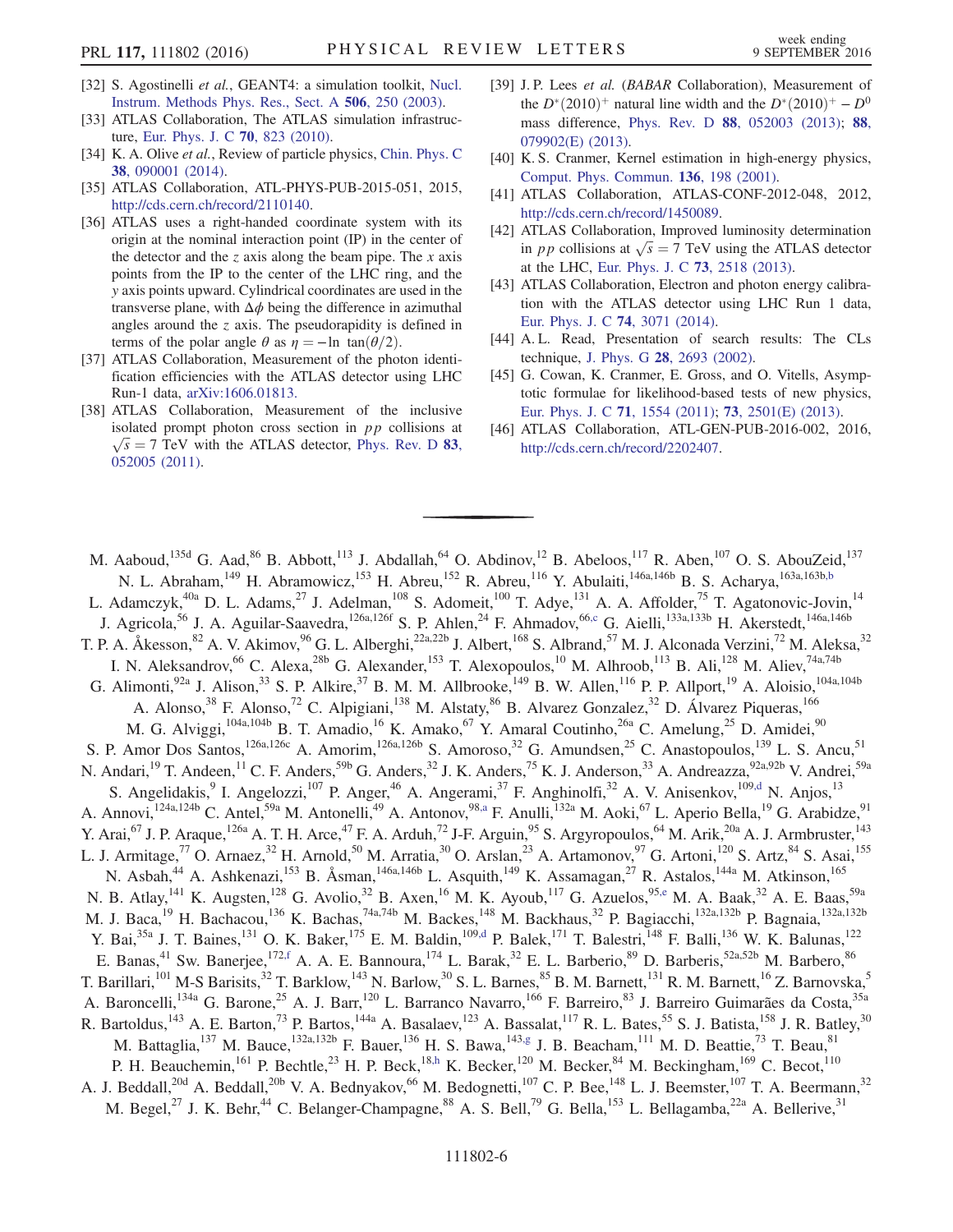<span id="page-7-2"></span><span id="page-7-1"></span><span id="page-7-0"></span>M. Bellomo,<sup>87</sup> K. Belotskiy,<sup>98</sup> O. Beltramello,<sup>32</sup> N. L. Belyaev,<sup>98</sup> O. Benary,<sup>153</sup> D. Benchekroun,<sup>135a</sup> M. Bender,<sup>100</sup> K. Bendtz,  $^{146a,146b}$  N. Benekos,  $^{10}$  Y. Benhammou,  $^{153}$  E. Benhar Noccioli,  $^{175}$  J. Benitez,  $^{64}$  D. P. Benjamin,  $^{47}$  J. R. Bensinger,  $^{25}$ S. Bentvelsen,<sup>107</sup> L. Beresford,<sup>120</sup> M. Beretta,<sup>49</sup> D. Berge,<sup>107</sup> E. Bergeaas Kuutmann,<sup>164</sup> N. Berger,<sup>5</sup> J. Beringer,<sup>16</sup> S. Berlendis,<sup>57</sup> N. R. Bernard,<sup>87</sup> C. Bernius,<sup>110</sup> F. U. Bernlochner,<sup>23</sup> T. Berry,<sup>78</sup> P. Berta,<sup>129</sup> C. Bertella,<sup>84</sup> G. Bertoli,<sup>146a,146b</sup> F. Bertolucci,<sup>124a,124b</sup> I. A. Bertram,<sup>73</sup> C. Bertsche,<sup>44</sup> D. Bertsche,<sup>113</sup> G. J. Besjes,<sup>38</sup> O. Bessidskaia Bylund,<sup>146a,146b</sup> M. Bessner,<sup>44</sup> N. Besson,<sup>136</sup> C. Betancourt,<sup>50</sup> A. Bethani,<sup>57</sup> S. Bethke,<sup>101</sup> A. J. Bevan,<sup>77</sup> R. M. Bianchi,<sup>125</sup> L. Bianchini,<sup>25</sup> M. Bianco,<sup>32</sup> O. Biebel,<sup>100</sup> D. Biedermann,<sup>17</sup> R. Bielski,<sup>85</sup> N. V. Biesuz,<sup>124a,124b</sup> M. Biglietti,<sup>134a</sup> J. Bilbao De Mendizabal,<sup>51</sup> T. R. V. Billoud, <sup>95</sup> H. Bilokon, <sup>49</sup> M. Bindi, <sup>56</sup> S. Binet, <sup>117</sup> A. Bingul, <sup>20b</sup> C. Bini, <sup>132a, 132b</sup> S. Biondi, <sup>22a, 22b</sup> T. Bisanz, <sup>56</sup> D. M. Bjergaard,<sup>47</sup> C. W. Black,<sup>150</sup> J. E. Black,<sup>143</sup> K. M. Black,<sup>24</sup> D. Blackburn,<sup>138</sup> R. E. Blair,<sup>6</sup> J.-B. Blanchard,<sup>136</sup> T. Blazek,<sup>144a</sup> I. Bloch,<sup>44</sup> C. Blocker,<sup>25</sup> W. Blum,<sup>84[,a](#page-17-3)</sup> U. Blumenschein,<sup>56</sup> S. Blunier,<sup>34a</sup> G. J. Bobbink,<sup>107</sup> V. S. Bobrovnikov,  $^{109,d}$  $^{109,d}$  $^{109,d}$  S. S. Bocchetta,  $^{82}$  A. Bocci,  $^{47}$  C. Bock,  $^{100}$  M. Boehler,  $^{50}$  D. Boerner,  $^{174}$  J. A. Bogaerts,  $^{32}$ D. Bogavac,<sup>14</sup> A. G. Bogdanchikov,<sup>109</sup> C. Bohm,<sup>146a</sup> V. Boisvert,<sup>78</sup> P. Bokan,<sup>14</sup> T. Bold,<sup>40a</sup> A. S. Boldyrev,<sup>163a,163c</sup> M. Bomben, <sup>81</sup> M. Bona, <sup>77</sup> M. Boonekamp,  $136$  A. Borisov,  $130$  G. Borissov,  $73$  J. Bortfeldt,  $32$  D. Bortoletto,  $120$ V. Bortolotto,  $61a,61b,61c$  K. Bos,  $107$  D. Boscherini,  $22a$  M. Bosman,  $13$  J. D. Bossio Sola,  $29$  J. Boudreau,  $125$  J. Bouffard,  $22a$ E. V. Bouhova-Thacker,<sup>73</sup> D. Boumediene,<sup>36</sup> C. Bourdarios,<sup>117</sup> S. K. Boutle,<sup>55</sup> A. Boveia,<sup>32</sup> J. Boyd,<sup>32</sup> I. R. Boyko,<sup>66</sup> J. Bracinik,<sup>19</sup> A. Brandt,<sup>8</sup> G. Brandt,<sup>56</sup> O. Brandt,<sup>59a</sup> U. Bratzler,<sup>156</sup> B. Brau,<sup>87</sup> J. E. Brau,<sup>116</sup> H. M. Braun,<sup>174[,a](#page-17-3)</sup> W. D. Breaden Madden,<sup>55</sup> K. Brendlinger,<sup>122</sup> A. J. Brennan,<sup>89</sup> L. Brenner,<sup>107</sup> R. Brenner,<sup>164</sup> S. Bressler,<sup>171</sup> T. M. Bristow,<sup>48</sup> D. Britton,<sup>55</sup> D. Britzger,<sup>44</sup> F. M. Brochu,<sup>30</sup> I. Brock,<sup>23</sup> R. Brock,<sup>91</sup> G. Brooijmans,<sup>37</sup> T. Brooks,<sup>78</sup> W. K. Brooks,<sup>34b</sup> J. Brosamer, <sup>16</sup> E. Brost, <sup>108</sup> J. H Broughton, <sup>19</sup> P. A. Bruckman de Renstrom, <sup>41</sup> D. Bruncko, <sup>144b</sup> R. Bruneliere, <sup>50</sup> A. Bruni, <sup>22a</sup> G. Bruni,<sup>22a</sup> L. S. Bruni,<sup>107</sup> BH Brunt,<sup>30</sup> M. Bruschi,<sup>22a</sup> N. Bruscino,<sup>23</sup> P. Bryant,<sup>33</sup> L. Bryngemark,<sup>82</sup> T. Buanes,<sup>15</sup> Q. Buat,  $^{142}$  P. Buchholz,  $^{141}$  A. G. Buckley,  $^{55}$  I. A. Budagov,  $^{66}$  F. Buehrer,  $^{50}$  M. K. Bugge,  $^{119}$  O. Bulekov,  $^{98}$  D. Bullock,  $^{8}$ H. Burckhart,<sup>32</sup> S. Burdin,<sup>75</sup> C. D. Burgard,<sup>50</sup> B. Burghgrave,<sup>108</sup> K. Burka,<sup>41</sup> S. Burke,<sup>131</sup> I. Burmeister,<sup>45</sup> J. T. P. Burr,<sup>120</sup> E. Busato,<sup>36</sup> D. Büscher,<sup>50</sup> V. Büscher,<sup>84</sup> P. Bussey,<sup>55</sup> J. M. Butler,<sup>24</sup> C. M. Buttar,<sup>55</sup> J. M. Butterworth,<sup>79</sup> P. Butti,<sup>107</sup> W. Buttinger,<sup>27</sup> A. Buzatu,<sup>55</sup> A. R. Buzykaev,<sup>10[9,d](#page-17-2)</sup> S. Cabrera Urbán,<sup>166</sup> D. Caforio,<sup>128</sup> V. M. Cairo,<sup>39a,39b</sup> O. Cakir,<sup>4a</sup> N. Calace,<sup>51</sup> P. Calafiura,<sup>16</sup> A. Calandri,<sup>86</sup> G. Calderini,<sup>81</sup> P. Calfayan,<sup>100</sup> G. Callea,<sup>39a,39b</sup> L. P. Caloba,<sup>26a</sup> S. Calvente Lopez, <sup>83</sup> D. Calvet, <sup>36</sup> S. Calvet, <sup>36</sup> T. P. Calvet, <sup>86</sup> R. Camacho Toro, <sup>33</sup> S. Camarda, <sup>32</sup> P. Camarri, <sup>133a,133b</sup> D. Cameron,<sup>119</sup> R. Caminal Armadans,<sup>165</sup> C. Camincher,<sup>57</sup> S. Campana,<sup>32</sup> M. Campanelli,<sup>79</sup> A. Camplani,<sup>92a,92b</sup> A. Campoverde,<sup>141</sup> V. Canale,<sup>104a,104b</sup> A. Canepa,<sup>159a</sup> M. Cano Bret,<sup>35e</sup> J. Cantero,<sup>114</sup> R. Cantrill,<sup>126a</sup> T. Cao,<sup>42</sup> M. D. M. Capeans Garrido,<sup>32</sup> I. Caprini,<sup>28b</sup> M. Caprini,<sup>28b</sup> M. Capua,<sup>39a,39b</sup> R. Caputo,<sup>84</sup> R. M. Carbone,<sup>37</sup> R. Cardarelli,<sup>133a</sup> F. Cardillo,<sup>50</sup> I. Carli,<sup>129</sup> T. Carli,<sup>32</sup> G. Carlino,<sup>104a</sup> L. Carminati,<sup>92a,92b</sup> S. Caron,<sup>106</sup> E. Carquin,<sup>34b</sup> G. D. Carrillo-Montoya,<sup>32</sup> J. R. Carter,<sup>30</sup> J. Carvalho,<sup>126a,126c</sup> D. Casadei,<sup>19</sup> M. P. Casado,<sup>1[3,i](#page-17-8)</sup> M. Casolino,<sup>13</sup> D. W. Casper,<sup>162</sup> E. Castaneda-Miranda,<sup>145a</sup> R. Castelijn,<sup>107</sup> A. Castelli,<sup>107</sup> V. Castillo Gimenez,<sup>166</sup> N. F. Castro,<sup>126a[,j](#page-17-9)</sup> A. Catinaccio,<sup>32</sup> J. R. Catmore,<sup>119</sup> A. Cattai,<sup>32</sup> J. Caudron,<sup>23</sup> V. Cavaliere,<sup>165</sup> E. Cavallaro,<sup>13</sup> D. Cavalli,<sup>92a</sup> M. Cavalli-Sforza,<sup>13</sup> V. Cavasinni,<sup>124a,124b</sup> F. Ceradini,<sup>134a,134b</sup> L. Cerda Alberich,<sup>166</sup> B. C. Cerio,<sup>47</sup> A. S. Cerqueira,<sup>26b</sup> A. Cerri,<sup>149</sup> L. Cerrito,<sup>133a,133b</sup> F. Cerutti,<sup>16</sup> M. Cerv,<sup>32</sup> A. Cervelli,<sup>18</sup> S. A. Cetin,<sup>20c</sup> A. Chafaq,<sup>135a</sup> D. Chakraborty,<sup>108</sup> S. K. Chan,<sup>58</sup> Y. L. Chan,<sup>61a</sup> P. Chang,<sup>165</sup> J. D. Chapman,<sup>30</sup> D. G. Charlton,<sup>19</sup> A. Chatterjee,<sup>51</sup> C. C. Chau,<sup>158</sup> C. A. Chavez Barajas,<sup>149</sup> S. Che,<sup>111</sup> S. Cheatham,<sup>73</sup> A. Chegwidden,<sup>91</sup> S. Chekanov, <sup>6</sup> S. V. Chekulaev, <sup>159a</sup> G. A. Chelkov, <sup>66[,k](#page-17-10)</sup> M. A. Chelstowska,  $90$  C. Chen, <sup>65</sup> H. Chen,  $27$  K. Chen,  $148$  S. Chen,  $35c$ S. Chen,<sup>155</sup> X. Chen,<sup>35f</sup> Y. Chen,<sup>68</sup> H. C. Cheng,<sup>90</sup> H. J Cheng,<sup>35a</sup> Y. Cheng,<sup>33</sup> A. Cheplakov,<sup>66</sup> E. Cheremushkina,<sup>130</sup> R. Cherkaoui El Moursli,<sup>135e</sup> V. Chernyatin,<sup>2[7,a](#page-17-3)</sup> E. Cheu,<sup>7</sup> L. Chevalier,<sup>136</sup> V. Chiarella,<sup>49</sup> G. Chiarelli,<sup>124a,124b</sup> G. Chiodini,<sup>74a</sup> A. S. Chisholm,<sup>19</sup> A. Chitan,<sup>28b</sup> M. V. Chizhov,<sup>66</sup> K. Choi,<sup>62</sup> A. R. Chomont,<sup>36</sup> S. Chouridou,<sup>9</sup> B. K. B. Chow,<sup>100</sup> V. Christodoulou,<sup>79</sup> D. Chromek-Burckhart,<sup>32</sup> J. Chudoba,<sup>127</sup> A. J. Chuinard,<sup>88</sup> J. J. Chwastowski,<sup>41</sup> L. Chytka,<sup>115</sup> G. Ciapetti,<sup>132a,132b</sup> A. K. Ciftci,<sup>4a</sup> D. Cinca,<sup>45</sup> V. Cindro,<sup>76</sup> I. A. Cioara,<sup>23</sup> C. Ciocca,<sup>22a,22b</sup> A. Ciocio,<sup>16</sup> F. Cirotto,<sup>104a,104b</sup> Z. H. Citron,<sup>171</sup> M. Citterio,<sup>92a</sup> M. Ciubancan,<sup>28b</sup> A. Clark,<sup>51</sup> B. L. Clark,<sup>58</sup> M. R. Clark,<sup>37</sup> P. J. Clark,<sup>48</sup> R. N. Clarke,<sup>16</sup> C. Clement,  $^{146a,146b}$  Y. Coadou,  $^{86}$  M. Cobal,  $^{163a,163c}$  A. Coccaro,  $^{51}$  J. Cochran,  $^{65}$  L. Colasurdo,  $^{106}$  B. Cole,  $^{37}$  A. P. Colijn,  $^{107}$ J. Collot,<sup>57</sup> T. Colombo,<sup>32</sup> G. Compostella,<sup>101</sup> P. Conde Muiño,<sup>126a,126b</sup> E. Coniavitis,<sup>50</sup> S. H. Connell,<sup>145b</sup> I. A. Connelly,<sup>78</sup> V. Consorti,<sup>50</sup> S. Constantinescu,<sup>28b</sup> G. Conti,<sup>32</sup> F. Conventi,<sup>104[a,l](#page-17-11)</sup> M. Cooke,<sup>16</sup> B. D. Cooper,<sup>79</sup> A. M. Cooper-Sarkar,<sup>120</sup> K. J. R. Cormier,<sup>158</sup> T. Cornelissen,<sup>174</sup> M. Corradi,<sup>132a,132b</sup> F. Corriveau,<sup>8[8,m](#page-17-12)</sup> A. Corso-Radu,<sup>162</sup> A. Cortes-Gonzalez,<sup>32</sup> G. Cortiana,  $^{101}$  G. Costa,  $^{92a}$  M. J. Costa,  $^{166}$  D. Costanzo,  $^{139}$  G. Cottin,  $^{30}$  G. Cowan,  $^{78}$  B. E. Cox,  $^{85}$  K. Cranmer,  $^{110}$ S. J. Crawley,<sup>55</sup> G. Cree,<sup>31</sup> S. Crépé-Renaudin,<sup>57</sup> F. Crescioli,<sup>81</sup> W. A. Cribbs,<sup>146a,146b</sup> M. Crispin Ortuzar,<sup>120</sup>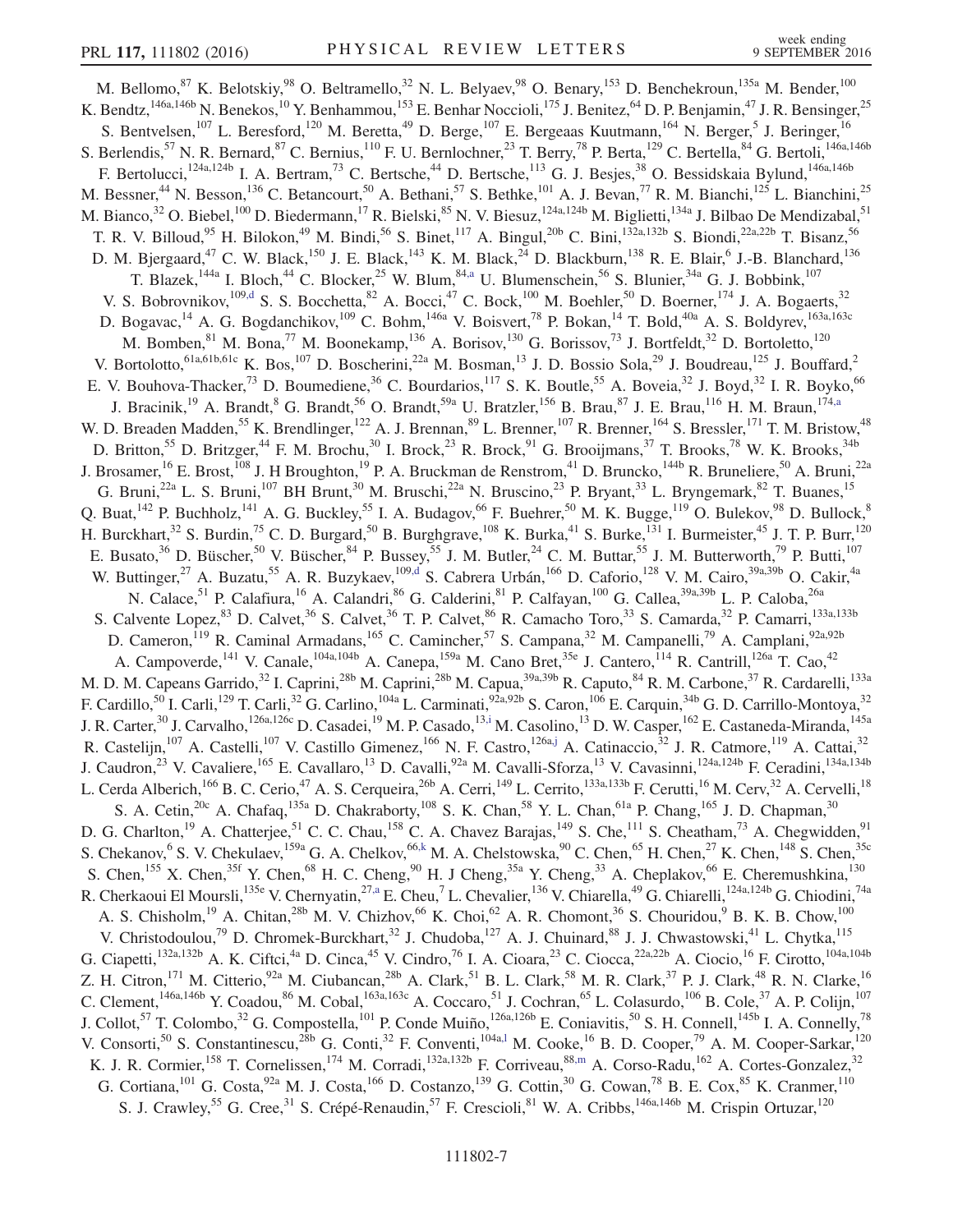<span id="page-8-8"></span><span id="page-8-7"></span><span id="page-8-6"></span><span id="page-8-5"></span><span id="page-8-4"></span><span id="page-8-3"></span><span id="page-8-2"></span><span id="page-8-1"></span><span id="page-8-0"></span>M. Cristinziani,<sup>23</sup> V. Croft,<sup>106</sup> G. Crosetti,<sup>39a,39b</sup> A. Cueto,<sup>83</sup> T. Cuhadar Donszelmann,<sup>139</sup> J. Cummings,<sup>175</sup> M. Curatolo,<sup>49</sup> J. Cúth,  $84$  H. Czirr,  $141$  P. Czodrowski,  $3$  G. D'amen,  $22a,22b$  S. D'Auria,  $55$  M. D'Onofrio,  $75$ M. J. Da Cunha Sargedas De Sousa,<sup>126a,126b</sup> C. Da Via,<sup>85</sup> W. Dabrowski,<sup>40a</sup> T. Dado,<sup>144a</sup> T. Dai,<sup>90</sup> O. Dale,<sup>15</sup> F. Dallaire,<sup>95</sup> C. Dallapiccola,  $87$  M. Dam,  $38$  J. R. Dandoy,  $33$  N. P. Dang,  $50$  A. C. Daniells,  $19$  N. S. Dann,  $85$  M. Danninger,  $167$ M. Dano Hoffmann,<sup>136</sup> V. Dao,<sup>50</sup> G. Darbo,<sup>52a</sup> S. Darmora,<sup>8</sup> J. Dassoulas,<sup>3</sup> A. Dattagupta,<sup>62</sup> W. Davey,<sup>23</sup> C. David,<sup>168</sup> T. Davidek,<sup>129</sup> M. Davies,<sup>153</sup> P. Davison,<sup>79</sup> E. Dawe,<sup>89</sup> I. Dawson,<sup>139</sup> R. K. Daya-Ishmukhametova,<sup>87</sup> K. De,<sup>8</sup> R. de Asmundis,  $^{104a}$  A. De Benedetti,  $^{113}$  S. De Castro,  $^{22a,22b}$  S. De Cecco,  $^{81}$  N. De Groot,  $^{106}$  P. de Jong,  $^{107}$  H. De la Torre,  $^{83}$ F. De Lorenzi,<sup>65</sup> A. De Maria,<sup>56</sup> D. De Pedis,<sup>132a</sup> A. De Salvo,<sup>132a</sup> U. De Sanctis,<sup>149</sup> A. De Santo,<sup>149</sup> J. B. De Vivie De Regie,<sup>117</sup> W. J. Dearnaley,<sup>73</sup> R. Debbe,<sup>27</sup> C. Debenedetti,<sup>137</sup> D. V. Dedovich,<sup>66</sup> N. Dehghanian,<sup>3</sup> I. Deigaard,<sup>107</sup> M. Del Gaudio,<sup>39a,39b</sup> J. Del Peso,<sup>83</sup> T. Del Prete,<sup>124a,124b</sup> D. Delgove,<sup>117</sup> F. Deliot,<sup>136</sup> C. M. Delitzsch,<sup>51</sup> A. Dell'Acqua,<sup>32</sup> L. Dell'Asta,<sup>24</sup> M. Dell'Orso,<sup>124a,124b</sup> M. Della Pietra,<sup>104a[,l](#page-17-11)</sup> D. della Volpe,<sup>51</sup> M. Delmastro,<sup>5</sup> P. A. Delsart,<sup>57</sup> D. A. DeMarco,<sup>158</sup> S. Demers,<sup>175</sup> M. Demichev,<sup>66</sup> A. Demilly,<sup>81</sup> S. P. Denisov,<sup>130</sup> D. Denysiuk,<sup>136</sup> D. Derendarz,<sup>41</sup> J. E. Derkaoui,<sup>135d</sup> F. Derue, <sup>81</sup> P. Dervan, <sup>75</sup> K. Desch, <sup>23</sup> C. Deterre, <sup>44</sup> K. Dette, <sup>45</sup> P. O. Deviveiros, <sup>32</sup> A. Dewhurst, <sup>131</sup> S. Dhaliwal,<sup>25</sup> A. Di Ciaccio,<sup>133a,133b</sup> L. Di Ciaccio,<sup>5</sup> W. K. Di Clemente,<sup>122</sup> C. Di Donato,<sup>132a,132b</sup> A. Di Girolamo,<sup>32</sup> B. Di Girolamo,<sup>32</sup> B. Di Micco,<sup>134a,134b</sup> R. Di Nardo,<sup>32</sup> A. Di Simone,<sup>50</sup> R. Di Sipio,<sup>158</sup> D. Di Valentino,<sup>31</sup> C. Diaconu,<sup>86</sup> M. Diamond, <sup>158</sup> F. A. Dias, <sup>48</sup> M. A. Diaz, <sup>34a</sup> E. B. Diehl, <sup>90</sup> J. Dietrich, <sup>17</sup> S. Diglio, <sup>86</sup> A. Dimitrievska, <sup>14</sup> J. Dingfelder, <sup>23</sup> P. Dita,<sup>28b</sup> S. Dita,<sup>28b</sup> F. Dittus,<sup>32</sup> F. Djama,<sup>86</sup> T. Djobava,<sup>53b</sup> J. I. Djuvsland,<sup>59a</sup> M. A. B. do Vale,<sup>26c</sup> D. Dobos,<sup>32</sup> M. Dobre,<sup>28b</sup> C. Doglioni,<sup>82</sup> J. Dolejsi,<sup>129</sup> Z. Dolezal,<sup>129</sup> M. Donadelli,<sup>26d</sup> S. Donati,<sup>124a,124b</sup> P. Dondero,<sup>121a,121b</sup> J. Donini,<sup>36</sup> J. Dopke,<sup>131</sup> A. Doria,  $^{104a}$  M. T. Dova,  $^{72}$  A. T. Doyle,  $^{55}$  E. Drechsler,  $^{56}$  M. Dris,  $^{10}$  Y. Du,  $^{35d}$  J. Duarte-Campderros,  $^{153}$  E. Duchovni,  $^{171}$ G. Duckeck,<sup>100</sup> O. A. Ducu,<sup>9[5,n](#page-17-13)</sup> D. Duda,<sup>107</sup> A. Dudarev,<sup>32</sup> A. Chr. Dudder,<sup>84</sup> E. M. Duffield,<sup>16</sup> L. Duflot,<sup>117</sup> M. Dührssen,<sup>32</sup> M. Dumancic,<sup>171</sup> M. Dunford,<sup>59a</sup> H. Duran Yildiz,<sup>4a</sup> M. Düren,<sup>54</sup> A. Durglishvili,<sup>53b</sup> D. Duschinger,<sup>46</sup> B. Dutta,<sup>44</sup> M. Dyndal,<sup>44</sup> C. Eckardt,<sup>44</sup> K. M. Ecker,<sup>101</sup> R. C. Edgar,<sup>90</sup> N. C. Edwards,<sup>48</sup> T. Eifert,<sup>32</sup> G. Eigen,<sup>15</sup> K. Einsweiler,<sup>16</sup> T. Ekelof,<sup>164</sup> M. El Kacimi,<sup>135c</sup> V. Ellajosyula,<sup>86</sup> M. Ellert,<sup>164</sup> S. Elles,<sup>5</sup> F. Ellinghaus,<sup>174</sup> A. A. Elliot,<sup>168</sup> N. Ellis,<sup>32</sup> J. Elmsheuser,<sup>27</sup> M. Elsing,<sup>32</sup> D. Emeliyanov,<sup>131</sup> Y. Enari,<sup>155</sup> O. C. Endner,<sup>84</sup> J. S. Ennis,<sup>169</sup> J. Erdmann,<sup>45</sup> A. Ereditato,<sup>18</sup> G. Ernis,<sup>174</sup> J. Ernst,<sup>2</sup> M. Ernst,<sup>27</sup> S. Errede,<sup>165</sup> E. Ertel,<sup>84</sup> M. Escalier,<sup>117</sup> H. Esch,<sup>45</sup> C. Escobar,<sup>125</sup> B. Esposito,<sup>49</sup> A. I. Etienvre,<sup>136</sup> E. Etzion,<sup>153</sup> H. Evans,<sup>62</sup> A. Ezhilov,<sup>123</sup> F. Fabbri,<sup>22a,22b</sup> L. Fabbri,<sup>22a,22b</sup> G. Facini,<sup>33</sup> R. M. Fakhrutdinov,<sup>130</sup> S. Falciano,<sup>132a</sup> R. J. Falla,<sup>79</sup> J. Faltova,<sup>32</sup> Y. Fang,<sup>35a</sup> M. Fanti,<sup>92a,92b</sup> A. Farbin,<sup>8</sup> A. Farilla,<sup>134a</sup> C. Farina,<sup>125</sup> E. M. Farina,<sup>121a,121b</sup> T. Farooque,<sup>13</sup> S. Farrell,<sup>16</sup> S. M. Farrington,<sup>169</sup> P. Farthouat,<sup>32</sup> F. Fassi,<sup>135e</sup> P. Fassnacht,<sup>32</sup> D. Fassouliotis,<sup>9</sup> M. Faucci Giannelli,<sup>78</sup> A. Favareto,<sup>52a,52b</sup> W. J. Fawcett,<sup>120</sup> L. Fayard,<sup>117</sup> O. L. Fedin,<sup>12[3,o](#page-17-14)</sup> W. Fedorko,<sup>167</sup> S. Feigl,<sup>119</sup> L. Feligioni,<sup>86</sup> C. Feng,<sup>35d</sup> E. J. Feng,<sup>32</sup> H. Feng,<sup>90</sup> A. B. Fenyuk,<sup>130</sup> L. Feremenga,<sup>8</sup> P. Fernandez Martinez,<sup>166</sup> S. Fernandez Perez,<sup>13</sup> J. Ferrando,<sup>55</sup> A. Ferrari,<sup>164</sup> P. Ferrari,<sup>107</sup> R. Ferrari,<sup>121a</sup> D. E. Ferreira de Lima,<sup>59b</sup> A. Ferrer,<sup>166</sup> D. Ferrere,<sup>51</sup> C. Ferretti,<sup>90</sup> A. Ferretto Parodi,<sup>52a,52b</sup> F. Fiedler,<sup>84</sup> A. Filipčič,<sup>76</sup> M. Filipuzzi,<sup>44</sup> F. Filthaut,<sup>106</sup> M. Fincke-Keeler,<sup>168</sup> K. D. Finelli,<sup>150</sup> M. C. N. Fiolhais,<sup>126a,126c</sup> L. Fiorini,<sup>166</sup> A. Firan,<sup>42</sup> A. Fischer,<sup>2</sup> C. Fischer,<sup>13</sup> J. Fischer,<sup>174</sup> W. C. Fisher,<sup>91</sup> N. Flaschel,<sup>44</sup> I. Fleck,<sup>141</sup> P. Fleischmann,<sup>90</sup> G. T. Fletcher,<sup>139</sup> R. R. M. Fletcher,<sup>122</sup> T. Flick,<sup>174</sup> A. Floderus,<sup>82</sup> L. R. Flores Castillo,<sup>61a</sup> M. J. Flowerdew,<sup>101</sup> G. T. Forcolin,<sup>85</sup> A. Formica,<sup>136</sup> A. Forti,<sup>85</sup> A. G. Foster,<sup>19</sup> D. Fournier, <sup>117</sup> H. Fox, <sup>73</sup> S. Fracchia, <sup>13</sup> P. Francavilla, <sup>81</sup> M. Franchini, <sup>22a, 22b</sup> D. Francis, <sup>32</sup> L. Franconi, <sup>119</sup> M. Franklin, <sup>58</sup> M. Frate,<sup>162</sup> M. Fraternali,<sup>121a,121b</sup> D. Freeborn,<sup>79</sup> S. M. Fressard-Batraneanu,<sup>32</sup> F. Friedrich,<sup>46</sup> D. Froidevaux,<sup>32</sup> J. A. Frost,<sup>120</sup> C. Fukunaga,<sup>156</sup> E. Fullana Torregrosa,<sup>84</sup> T. Fusayasu,<sup>102</sup> J. Fuster,<sup>166</sup> C. Gabaldon,<sup>57</sup> O. Gabizon,<sup>174</sup> A. Gabrielli,<sup>22a,22b</sup> A. Gabrielli,<sup>16</sup> G. P. Gach,<sup>40a</sup> S. Gadatsch,<sup>32</sup> S. Gadomski,<sup>51</sup> G. Gagliardi,<sup>52a,52b</sup> L. G. Gagnon,<sup>95</sup> P. Gagnon,  $^{62}$  C. Galea,  $^{106}$  B. Galhardo,  $^{126a,126c}$  E. J. Gallas,  $^{120}$  B. J. Gallop,  $^{131}$  P. Gallus,  $^{128}$  G. Galster,  $^{38}$  K. K. Gan,  $^{111}$ J. Gao,<sup>35b,86</sup> Y. Gao,<sup>48</sup> Y. S. Gao,<sup>143[,g](#page-17-6)</sup> F. M. Garay Walls,<sup>48</sup> C. García,<sup>166</sup> J. E. García Navarro,<sup>166</sup> M. Garcia-Sciveres,<sup>16</sup> R. W. Gardner,<sup>33</sup> N. Garelli,<sup>143</sup> V. Garonne,<sup>119</sup> A. Gascon Bravo,<sup>44</sup> K. Gasnikova,<sup>44</sup> C. Gatti,<sup>49</sup> A. Gaudiello,<sup>52a,52b</sup> G. Gaudio,  $^{121a}$  L. Gauthier,  $^{95}$  I. L. Gavrilenko,  $^{96}$  C. Gay,  $^{167}$  G. Gaycken,  $^{23}$  E. N. Gazis,  $^{10}$  Z. Gecse,  $^{167}$  C. N. P. Gee,  $^{131}$ Ch. Geich-Gimbel,<sup>23</sup> M. Geisen,<sup>84</sup> M. P. Geisler,<sup>59a</sup> C. Gemme,<sup>52a</sup> M. H. Genest,<sup>57</sup> C. Geng,<sup>35b[,p](#page-17-15)</sup> S. Gentile,<sup>132a,132b</sup> C. Gentsos, <sup>154</sup> S. George, <sup>78</sup> D. Gerbaudo, <sup>13</sup> A. Gershon, <sup>153</sup> S. Ghasemi, <sup>141</sup> H. Ghazlane, <sup>135b</sup> M. Ghneimat, <sup>23</sup> B. Giacobbe, <sup>22a</sup> S. Giagu,<sup>132a,132b</sup> P. Giannetti,<sup>124a,124b</sup> B. Gibbard,<sup>27</sup> S. M. Gibson,<sup>78</sup> M. Gignac,<sup>167</sup> M. Gilchriese,<sup>16</sup> T. P. S. Gillam,<sup>30</sup> D. Gillberg,<sup>31</sup> G. Gilles,<sup>174</sup> D. M. Gingrich,<sup>[3,e](#page-17-4)</sup> N. Giokaris,<sup>9</sup> M. P. Giordani,<sup>163a,163c</sup> F. M. Giorgi,<sup>22a</sup> F. M. Giorgi,<sup>17</sup> P. F. Giraud,<sup>136</sup> P. Giromini,<sup>58</sup> D. Giugni,<sup>92a</sup> F. Giuli,<sup>120</sup> C. Giuliani,<sup>101</sup> M. Giulini,<sup>59b</sup> B. K. Gjelsten,<sup>119</sup> S. Gkaitatzis,<sup>154</sup> I. Gkialas,<sup>154</sup> E. L. Gkougkousis,<sup>117</sup> L. K. Gladilin,<sup>99</sup> C. Glasman,<sup>83</sup> J. Glatzer,<sup>50</sup> P. C. F. Glaysher,<sup>48</sup> A. Glazov,<sup>44</sup>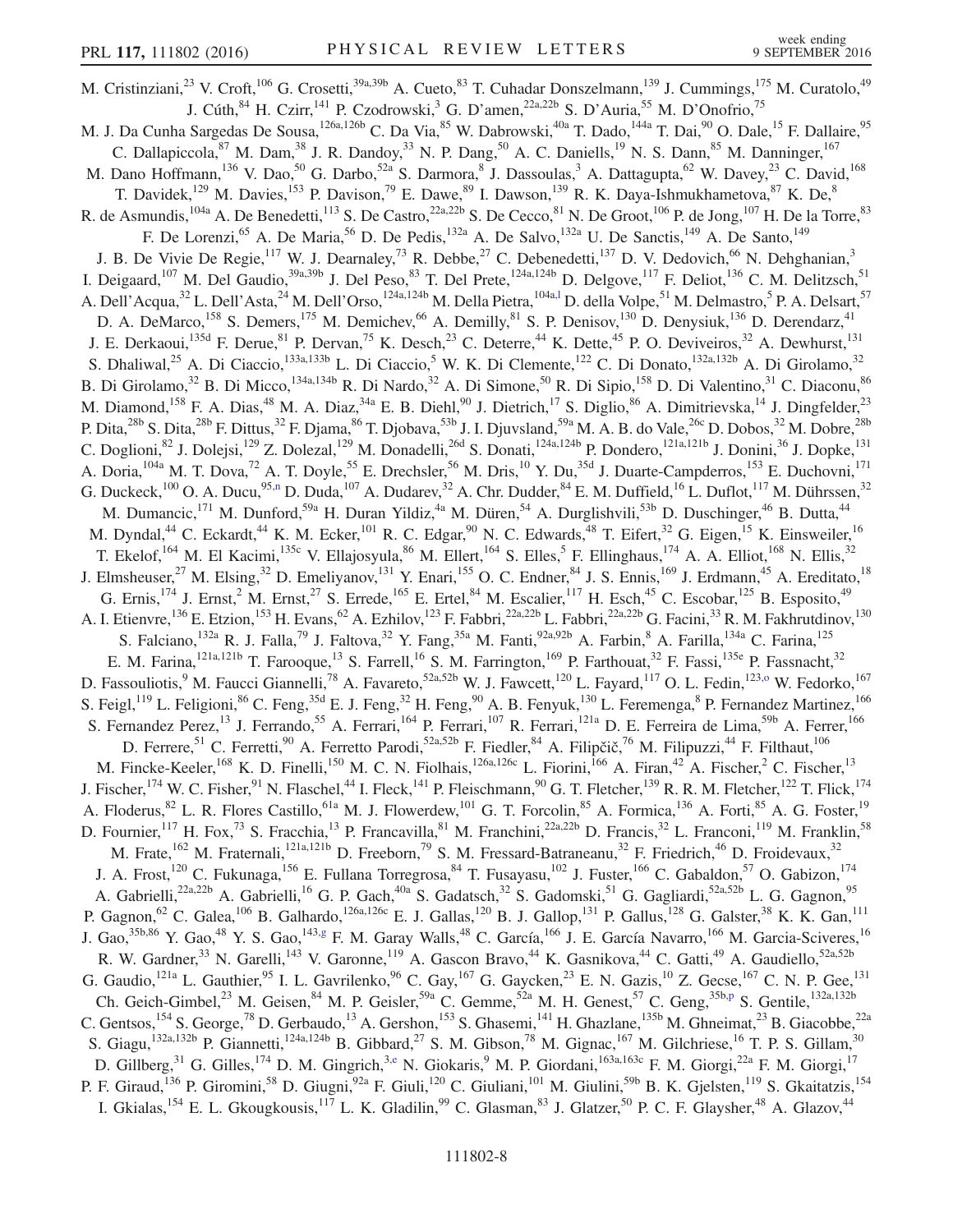<span id="page-9-3"></span><span id="page-9-2"></span><span id="page-9-1"></span><span id="page-9-0"></span>M. Goblirsch-Kolb,<sup>25</sup> J. Godlewski,<sup>41</sup> S. Goldfarb,<sup>89</sup> T. Golling,<sup>51</sup> D. Golubkov,<sup>130</sup> A. Gomes,<sup>126a,126b,126d</sup> R. Gonçalo,<sup>126a</sup> J. Goncalves Pinto Firmino Da Costa, <sup>136</sup> G. Gonella, <sup>50</sup> L. Gonella, <sup>19</sup> A. Gongadze, <sup>66</sup> S. González de la Hoz, <sup>166</sup> G. Gonzalez Parra,<sup>13</sup> S. Gonzalez-Sevilla,<sup>51</sup> L. Goossens,<sup>32</sup> P. A. Gorbounov,<sup>97</sup> H. A. Gordon,<sup>27</sup> I. Gorelov,<sup>105</sup> B. Gorini,<sup>32</sup> E. Gorini,  $^{74a,74b}$  A. Gorišek,  $^{76}$  E. Gornicki,  $^{41}$  A. T. Goshaw,  $^{47}$  C. Gössling,  $^{45}$  M. I. Gostkin,  $^{66}$  C. R. Goudet,  $^{117}$ D. Goujdami, <sup>135c</sup> A. G. Goussiou, <sup>138</sup> N. Govender, <sup>145[b,q](#page-17-16)</sup> E. Gozani, <sup>152</sup> L. Graber, <sup>56</sup> I. Grabowska-Bold, <sup>40a</sup> P. O. J. Gradin, <sup>57</sup> P. Grafström,<sup>22a,22b</sup> J. Gramling,<sup>51</sup> E. Gramstad,<sup>119</sup> S. Grancagnolo,<sup>17</sup> V. Gratchev,<sup>123</sup> P. M. Gravila,<sup>28e</sup> H. M. Gray,<sup>32</sup> E. Graziani,  $^{134a}$  Z. D. Greenwood,  $^{80,r}$  $^{80,r}$  $^{80,r}$  C. Grefe,  $^{23}$  K. Gregersen,  $^{79}$  I. M. Gregor,  $^{44}$  P. Grenier,  $^{143}$  K. Grevtsov,  $^{5}$  J. Griffiths,  $^{8}$ A. A. Grillo,<sup>137</sup> K. Grimm,<sup>73</sup> S. Grinstein,<sup>1[3,s](#page-17-18)</sup> Ph. Gris,<sup>36</sup> J.-F. Grivaz,<sup>117</sup> S. Groh,<sup>84</sup> J. P. Grohs,<sup>46</sup> E. Gross,<sup>171</sup> J. Grosse-Knetter,<sup>56</sup> G. C. Grossi,<sup>80</sup> Z. J. Grout,<sup>79</sup> L. Guan,<sup>90</sup> W. Guan,<sup>172</sup> J. Guenther,<sup>63</sup> F. Guescini,<sup>51</sup> D. Guest,<sup>162</sup> O. Gueta, <sup>153</sup> E. Guido, <sup>52a, 52b</sup> T. Guillemin, <sup>5</sup> S. Guindon, <sup>2</sup> U. Gul, <sup>55</sup> C. Gumpert, <sup>32</sup> J. Guo, <sup>35e</sup> Y. Guo, <sup>35b, p</sup> R. Gupta, <sup>42</sup> S. Gupta,<sup>120</sup> G. Gustavino,<sup>132a,132b</sup> P. Gutierrez,<sup>113</sup> N. G. Gutierrez Ortiz,<sup>79</sup> C. Gutschow,<sup>46</sup> C. Guyot,<sup>136</sup> C. Gwenlan,<sup>120</sup> C. B. Gwilliam,<sup>75</sup> A. Haas,<sup>110</sup> C. Haber,<sup>16</sup> H. K. Hadavand,<sup>8</sup> N. Haddad,<sup>135e</sup> A. Hadef,<sup>86</sup> S. Hageböck,<sup>23</sup> Z. Hajduk,<sup>41</sup> H. Hakobyan, 17[6,a](#page-17-3) M. Haleem, <sup>44</sup> J. Haley, <sup>114</sup> G. Halladjian, <sup>91</sup> G. D. Hallewell, <sup>86</sup> K. Hamacher, 174 P. Hamal, 115 K. Hamano,<sup>168</sup> A. Hamilton,<sup>145a</sup> G. N. Hamity,<sup>139</sup> P. G. Hamnett,<sup>44</sup> L. Han,<sup>35b</sup> K. Hanagaki,<sup>67[,t](#page-17-19)</sup> K. Hanawa,<sup>155</sup> M. Hance,<sup>137</sup> B. Haney,<sup>122</sup> S. Hanisch,<sup>32</sup> P. Hanke,<sup>59a</sup> R. Hanna,<sup>136</sup> J. B. Hansen,<sup>38</sup> J. D. Hansen,<sup>38</sup> M. C. Hansen,<sup>23</sup> P. H. Hansen,<sup>38</sup> K. Hara,  $^{160}$  A. S. Hard,  $^{172}$  T. Harenberg,  $^{174}$  F. Hariri,  $^{117}$  S. Harkusha,  $^{93}$  R. D. Harrington,  $^{48}$  P. F. Harrison,  $^{169}$  F. Hartjes,  $^{107}$ N. M. Hartmann,<sup>100</sup> M. Hasegawa,<sup>68</sup> Y. Hasegawa,<sup>140</sup> A. Hasib,<sup>113</sup> S. Hassani,<sup>136</sup> S. Haug,<sup>18</sup> R. Hauser,<sup>91</sup> L. Hauswald,<sup>46</sup> M. Havranek,<sup>127</sup> C. M. Hawkes,<sup>19</sup> R. J. Hawkings,<sup>32</sup> D. Hayakawa,<sup>157</sup> D. Hayden,<sup>91</sup> C. P. Hays,<sup>120</sup> J. M. Hays,<sup>77</sup> H. S. Hayward,<sup>75</sup> S. J. Haywood,<sup>131</sup> S. J. Head,<sup>19</sup> T. Heck,<sup>84</sup> V. Hedberg,<sup>82</sup> L. Heelan,<sup>8</sup> S. Heim,<sup>122</sup> T. Heim,<sup>16</sup> B. Heinemann,<sup>16</sup> J. J. Heinrich,<sup>100</sup> L. Heinrich,<sup>110</sup> C. Heinz,<sup>54</sup> J. Hejbal,<sup>127</sup> L. Helary,<sup>32</sup> S. Hellman,<sup>146a,146b</sup> C. Helsens,<sup>32</sup> J. Henderson,<sup>120</sup> R. C. W. Henderson,<sup>73</sup> Y. Heng,<sup>172</sup> S. Henkelmann,<sup>167</sup> A. M. Henriques Correia,<sup>32</sup> S. Henrot-Versille,<sup>117</sup> G. H. Herbert,<sup>17</sup> V. Herget,<sup>173</sup> Y. Hernández Jiménez,<sup>166</sup> G. Herten,<sup>50</sup> R. Hertenberger,<sup>100</sup> L. Hervas,<sup>32</sup> G. G. Hesketh,<sup>79</sup> N. P. Hessey,<sup>107</sup> J. W. Hetherly,<sup>42</sup> R. Hickling,<sup>77</sup> E. Higón-Rodriguez,<sup>166</sup> E. Hill,<sup>168</sup> J. C. Hill,<sup>30</sup> K. H. Hiller,<sup>44</sup> S. J. Hillier,<sup>19</sup> I. Hinchliffe,<sup>16</sup> E. Hines,<sup>122</sup> R. R. Hinman,<sup>16</sup> M. Hirose,<sup>50</sup> D. Hirschbuehl,<sup>174</sup> J. Hobbs,<sup>148</sup> N. Hod,<sup>159a</sup> M. C. Hodgkinson,<sup>139</sup> P. Hodgson,<sup>139</sup> A. Hoecker,<sup>32</sup> M. R. Hoeferkamp,<sup>105</sup> F. Hoenig,<sup>100</sup> D. Hohn,<sup>23</sup> T. R. Holmes,<sup>16</sup> M. Homann,<sup>45</sup> T. M. Hong,<sup>125</sup> B. H. Hooberman, <sup>165</sup> W. H. Hopkins, <sup>116</sup> Y. Horii, <sup>103</sup> A. J. Horton, <sup>142</sup> J-Y. Hostachy, <sup>57</sup> S. Hou, <sup>151</sup> A. Hoummada, <sup>135a</sup> J. Howarth,<sup>44</sup> M. Hrabovsky,<sup>115</sup> I. Hristova,<sup>17</sup> J. Hrivnac,<sup>117</sup> T. Hryn'ova,<sup>5</sup> A. Hrynevich,<sup>94</sup> C. Hsu,<sup>145c</sup> P. J. Hsu,<sup>15[1,u](#page-17-20)</sup> S.-C. Hsu,<sup>138</sup> D. Hu,<sup>37</sup> Q. Hu,<sup>35b</sup> S. Hu,<sup>35e</sup> Y. Huang,<sup>44</sup> Z. Hubacek,<sup>128</sup> F. Hubaut,<sup>86</sup> F. Huegging,<sup>23</sup> T. B. Huffman,<sup>120</sup> E. W. Hughes,  $37$  G. Hughes,  $73$  M. Huhtinen,  $32$  P. Huo,  $148$  N. Huseynov,  $66$ , J. Huston,  $91$  J. Huth,  $58$  G. Iacobucci,  $51$ G. Iakovidis,<sup>27</sup> I. Ibragimov,<sup>141</sup> L. Iconomidou-Fayard,<sup>117</sup> E. Ideal,<sup>175</sup> Z. Idrissi,<sup>135e</sup> P. Iengo,<sup>32</sup> O. Igonkina,<sup>10[7,v](#page-17-21)</sup> T. Iizawa,<sup>170</sup> Y. Ikegami, <sup>67</sup> M. Ikeno, <sup>67</sup> Y. Ilchenko, <sup>11[,w](#page-17-22)</sup> D. Iliadis, <sup>154</sup> N. Ilic, <sup>143</sup> T. Ince, <sup>101</sup> G. Introzzi, <sup>121a, 121b</sup> P. Ioannou, <sup>[9,a](#page-17-3)</sup> M. Iodice, <sup>134a</sup> K. Iordanidou,<sup>37</sup> V. Ippolito,<sup>58</sup> N. Ishijima,<sup>118</sup> M. Ishino,<sup>155</sup> M. Ishitsuka,<sup>157</sup> R. Ishmukhametov,<sup>111</sup> C. Issever,<sup>120</sup> S. Istin,<sup>20a</sup> F. Ito,<sup>160</sup> J. M. Iturbe Ponce,<sup>85</sup> R. Iuppa,<sup>133a,133b</sup> W. Iwanski,<sup>41</sup> H. Iwasaki,<sup>67</sup> J. M. Izen,<sup>43</sup> V. Izzo,<sup>104a</sup> S. Jabbar,<sup>3</sup> B. Jackson,<sup>122</sup> P. Jackson,<sup>1</sup> V. Jain,<sup>2</sup> K. B. Jakobi,<sup>84</sup> K. Jakobs,<sup>50</sup> S. Jakobsen,<sup>32</sup> T. Jakoubek,<sup>127</sup> D. O. Jamin,<sup>114</sup> D. K. Jana,<sup>80</sup> E. Jansen,<sup>79</sup> R. Jansky,<sup>63</sup> J. Janssen,<sup>23</sup> M. Janus,<sup>56</sup> G. Jarlskog,<sup>82</sup> N. Javadov,<sup>66[,c](#page-17-1)</sup> T. Javůrek,<sup>50</sup> F. Jeanneau,<sup>136</sup> L. Jeanty,<sup>16</sup> J. Jejelava,<sup>53[a,x](#page-17-23)</sup> G.-Y. Jeng,<sup>150</sup> D. Jennens,<sup>89</sup> P. Jenni,<sup>50[,y](#page-17-24)</sup> C. Jeske,<sup>169</sup> S. Jézéquel,<sup>5</sup> H. Ji,<sup>172</sup> J. Jia,<sup>148</sup> H. Jiang,<sup>65</sup> Y. Jiang,<sup>35b</sup> S. Jiggins,<sup>79</sup> J. Jimenez Pena,<sup>166</sup> S. Jin,<sup>35a</sup> A. Jinaru,<sup>28b</sup> O. Jinnouchi,<sup>157</sup> H. Jivan,<sup>145c</sup> P. Johansson,<sup>139</sup> K. A. Johns,<sup>7</sup> W. J. Johnson,<sup>138</sup> K. Jon-And,<sup>146a,146b</sup> G. Jones,<sup>169</sup> R. W. L. Jones,<sup>73</sup> S. Jones,<sup>7</sup> T. J. Jones,<sup>75</sup> J. Jongmanns,<sup>59a</sup> P. M. Jorge,<sup>126a,126b</sup> J. Jovicevic,<sup>159a</sup> X. Ju,<sup>172</sup> A. Juste Rozas,<sup>1[3,s](#page-17-18)</sup> M. K. Köhler,<sup>171</sup> A. Kaczmarska,<sup>41</sup> M. Kado,<sup>117</sup> H. Kagan,<sup>111</sup> M. Kagan,<sup>143</sup> S. J. Kahn,<sup>86</sup> T. Kaji,<sup>170</sup> E. Kajomovitz,<sup>47</sup> C. W. Kalderon,<sup>120</sup> A. Kaluza,<sup>84</sup> S. Kama,<sup>42</sup> A. Kamenshchikov, <sup>130</sup> N. Kanaya, <sup>155</sup> S. Kaneti, <sup>30</sup> L. Kanjir, <sup>76</sup> V. A. Kantserov, <sup>98</sup> J. Kanzaki, <sup>67</sup> B. Kaplan, <sup>110</sup> L. S. Kaplan, <sup>172</sup> A. Kapliy,<sup>33</sup> D. Kar,<sup>145c</sup> K. Karakostas,<sup>10</sup> A. Karamaoun,<sup>3</sup> N. Karastathis,<sup>10</sup> M. J. Kareem,<sup>56</sup> E. Karentzos,<sup>10</sup> M. Karnevskiy,<sup>84</sup> S. N. Karpov,<sup>66</sup> Z. M. Karpova,<sup>66</sup> K. Karthik,<sup>110</sup> V. Kartvelishvili,<sup>73</sup> A. N. Karyukhin,<sup>130</sup> K. Kasahara,<sup>160</sup> K. Kasahara,160 L. Kashif, <sup>172</sup> R. D. Kass, <sup>111</sup> A. Kastanas, <sup>15</sup> Y. Kataoka, <sup>155</sup> C. Kato, <sup>155</sup> A. Katre, <sup>51</sup> J. Katzy, <sup>44</sup> K. Kawagoe, <sup>71</sup> T. Kawamoto, <sup>155</sup> G. Kawamura,<sup>56</sup> V. F. Kazanin,<sup>10[9,d](#page-17-2)</sup> R. Keeler,<sup>168</sup> R. Kehoe,<sup>42</sup> J. S. Keller,<sup>44</sup> J. J. Kempster,<sup>78</sup> K Kentaro,<sup>103</sup> H. Keoshkerian, <sup>158</sup> O. Kepka, <sup>127</sup> B. P. Kerševan, <sup>76</sup> S. Kersten, <sup>174</sup> R. A. Keyes, <sup>88</sup> M. Khader, <sup>165</sup> F. Khalil-zada, <sup>12</sup> A. Khanov, <sup>114</sup> A. G. Kharlamov, <sup>10[9,d](#page-17-2)</sup> T. J. Khoo, <sup>51</sup> V. Khovanskiy, <sup>97</sup> E. Khramov, <sup>66</sup> J. Khubua, <sup>53b[,z](#page-17-25)</sup> S. Kido, <sup>68</sup> C. R. Kilby, <sup>78</sup> H. Y. Kim,<sup>8</sup> S. H. Kim,<sup>160</sup> Y. K. Kim,<sup>33</sup> N. Kimura,<sup>154</sup> O. M. Kind,<sup>17</sup> B. T. King,<sup>75</sup> M. King,<sup>166</sup> S. B. King,<sup>167</sup> J. Kirk,<sup>131</sup> A. E. Kiryunin,<sup>101</sup> T. Kishimoto,<sup>155</sup> D. Kisielewska,<sup>40a</sup> F. Kiss,<sup>50</sup> K. Kiuchi,<sup>160</sup> O. Kivernyk,<sup>136</sup> E. Kladiva,<sup>144b</sup> M. H. Klein,<sup>37</sup>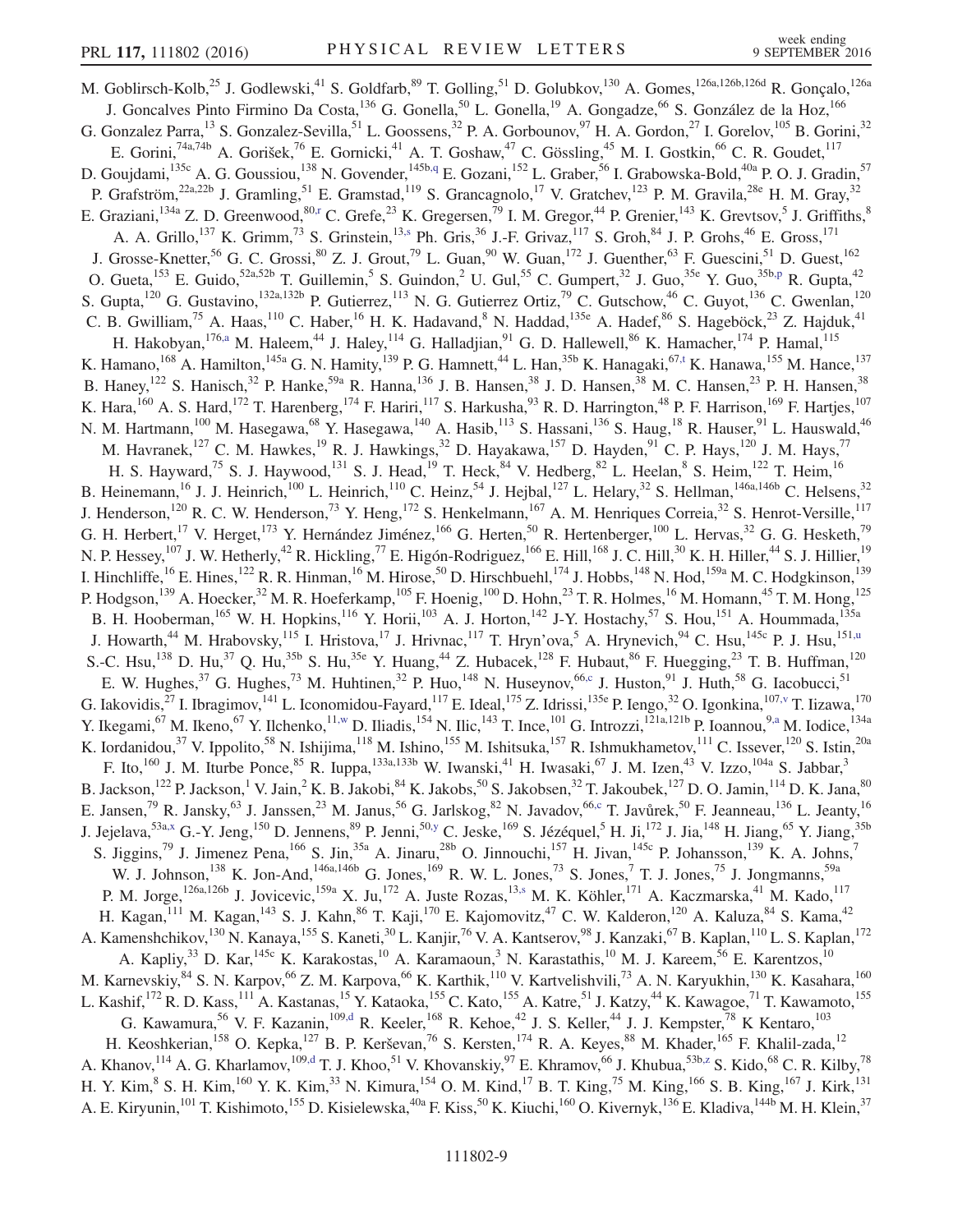<span id="page-10-3"></span><span id="page-10-2"></span><span id="page-10-1"></span><span id="page-10-0"></span>M. Klein,<sup>75</sup> U. Klein,<sup>75</sup> K. Kleinknecht,<sup>84</sup> P. Klimek,<sup>108</sup> A. Klimentov,<sup>27</sup> R. Klingenberg,<sup>45</sup> J. A. Klinger,<sup>139</sup> T. Klioutchnikova,<sup>32</sup> E.-E. Kluge,<sup>59a</sup> P. Kluit,<sup>107</sup> S. Kluth,<sup>101</sup> J. Knapik,<sup>41</sup> E. Kneringer,<sup>63</sup> E. B. F. G. Knoops,<sup>86</sup> A. Knue,<sup>55</sup> A. Kobayashi,<sup>155</sup> D. Kobayashi,<sup>157</sup> T. Kobayashi,<sup>155</sup> M. Kobel,<sup>46</sup> M. Kocian,<sup>143</sup> P. Kodys,<sup>129</sup> N. M. Koehler,<sup>101</sup> T. Koffas,<sup>31</sup> E. Koffeman,<sup>107</sup> T. Koi,<sup>143</sup> H. Kolanoski,<sup>17</sup> M. Kolb,<sup>59b</sup> I. Koletsou,<sup>5</sup> A. A. Komar,<sup>9[6,a](#page-17-3)</sup> Y. Komori,<sup>155</sup> T. Kondo,<sup>67</sup> N. Kondrashova,<sup>44</sup> K. Köneke,<sup>50</sup> A. C. König,<sup>106</sup> T. Kono,<sup>67[,aa](#page-17-26)</sup> R. Konoplich,<sup>110[,bb](#page-17-27)</sup> N. Konstantinidis,<sup>79</sup> R. Kopeliansky,<sup>62</sup> S. Koperny,<sup>40a</sup> L. Köpke,<sup>84</sup> A. K. Kopp,<sup>50</sup> K. Korcyl,<sup>41</sup> K. Kordas,<sup>154</sup> A. Korn,<sup>79</sup> A. A. Korol,<sup>109[,d](#page-17-2)</sup> I. Korolkov,<sup>13</sup> E. V. Korolkova,  $^{139}$  O. Kortner,  $^{101}$  S. Kortner,  $^{101}$  T. Kosek,  $^{129}$  V. V. Kostyukhin,  $^{23}$  A. Kotwal,  $^{47}$ A. Kourkoumeli-Charalampidi,<sup>121a,121b</sup> C. Kourkoumelis, <sup>9</sup> V. Kouskoura, <sup>27</sup> A. B. Kowalewska, <sup>41</sup> R. Kowalewski, <sup>168</sup> T. Z. Kowalski,<sup>40a</sup> C. Kozakai,<sup>155</sup> W. Kozanecki,<sup>136</sup> A. S. Kozhin,<sup>130</sup> V. A. Kramarenko,<sup>99</sup> G. Kramberger,<sup>76</sup> D. Krasnopevtsev, <sup>98</sup> M. W. Krasny, <sup>81</sup> A. Krasznahorkay, <sup>32</sup> A. Kravchenko, <sup>27</sup> M. Kretz, <sup>59c</sup> J. Kretzschmar, <sup>75</sup> K. Kreutzfeldt,<sup>54</sup> P. Krieger,<sup>158</sup> K. Krizka,<sup>33</sup> K. Kroeninger,<sup>45</sup> H. Kroha,<sup>101</sup> J. Kroll,<sup>122</sup> J. Kroseberg,<sup>23</sup> J. Krstic,<sup>14</sup> U. Kruchonak, <sup>66</sup> H. Krüger, <sup>23</sup> N. Krumnack, <sup>65</sup> A. Kruse, <sup>172</sup> M. C. Kruse, <sup>47</sup> M. Kruskal, <sup>24</sup> T. Kubota, <sup>89</sup> H. Kucuk, <sup>79</sup> S. Kuday,<sup>4b</sup> J. T. Kuechler,<sup>174</sup> S. Kuehn,<sup>50</sup> A. Kugel,<sup>59c</sup> F. Kuger,<sup>173</sup> A. Kuhl,<sup>137</sup> T. Kuhl,<sup>44</sup> V. Kukhtin,<sup>66</sup> R. Kukla,<sup>136</sup> Y. Kulchitsky,  $93$  S. Kuleshov,  $34$ b M. Kuna,  $132a,132b$  T. Kunigo,  $69$  A. Kupco,  $127$  H. Kurashige,  $68$  Y. A. Kurochkin,  $93$  V. Kus,  $127$ E. S. Kuwertz,<sup>168</sup> M. Kuze,<sup>157</sup> J. Kvita,<sup>115</sup> T. Kwan,<sup>168</sup> D. Kyriazopoulos,<sup>139</sup> A. La Rosa,<sup>101</sup> J. L. La Rosa Navarro,<sup>26d</sup> L. La Rotonda,<sup>39a,39b</sup> C. Lacasta,<sup>166</sup> F. Lacava,<sup>132a,132b</sup> J. Lacey,<sup>31</sup> H. Lacker,<sup>17</sup> D. Lacour,<sup>81</sup> V. R. Lacuesta,<sup>166</sup> E. Ladygin,<sup>66</sup> R. Lafaye,<sup>5</sup> B. Laforge,<sup>81</sup> T. Lagouri,<sup>175</sup> S. Lai,<sup>56</sup> S. Lammers,<sup>62</sup> W. Lampl,<sup>7</sup> E. Lançon,<sup>136</sup> U. Landgraf,<sup>50</sup> M. P. J. Landon,<sup>77</sup> M. C. Lanfermann,<sup>51</sup> V. S. Lang,<sup>59a</sup> J. C. Lange,<sup>13</sup> A. J. Lankford,<sup>162</sup> F. Lanni,<sup>27</sup> K. Lantzsch,<sup>23</sup> A. Lanza,<sup>121a</sup> S. Laplace,<sup>81</sup> C. Lapoire,<sup>32</sup> J. F. Laporte,<sup>136</sup> T. Lari,<sup>92a</sup> F. Lasagni Manghi,<sup>22a,22b</sup> M. Lassnig,<sup>32</sup> P. Laurelli,<sup>49</sup> W. Lavrijsen,<sup>16</sup> A. T. Law,<sup>137</sup> P. Laycock,<sup>75</sup> T. Lazovich,<sup>58</sup> M. Lazzaroni,<sup>92a,92b</sup> B. Le,<sup>89</sup> O. Le Dortz,<sup>81</sup> E. Le Guirriec,<sup>86</sup> E. P. Le Quilleuc,<sup>136</sup> M. LeBlanc,<sup>168</sup> T. LeCompte,<sup>6</sup> F. Ledroit-Guillon,<sup>57</sup> C. A. Lee,<sup>27</sup> S. C. Lee,<sup>151</sup> L. Lee,<sup>1</sup> B. Lefebvre,<sup>88</sup> G. Lefebvre,<sup>81</sup> M. Lefebvre,<sup>168</sup> F. Legger,<sup>100</sup> C. Leggett,<sup>16</sup> A. Lehan,<sup>75</sup> G. Lehmann Miotto,<sup>32</sup> X. Lei,<sup>7</sup> W. A. Leight,<sup>31</sup> A. Leisos,<sup>154[,cc](#page-17-28)</sup> A. G. Leister, <sup>175</sup> M. A. L. Leite, <sup>26d</sup> R. Leitner, <sup>129</sup> D. Lellouch, <sup>171</sup> B. Lemmer, <sup>56</sup> K. J. C. Leney, <sup>79</sup> T. Lenz, <sup>23</sup> B. Lenzi, <sup>32</sup> R. Leone,<sup>7</sup> S. Leone,<sup>124a,124b</sup> C. Leonidopoulos,<sup>48</sup> S. Leontsinis,<sup>10</sup> G. Lerner,<sup>149</sup> C. Leroy,<sup>95</sup> A. A. J. Lesage,<sup>136</sup> C. G. Lester,<sup>30</sup> M. Levchenko, <sup>123</sup> J. Levêque, <sup>5</sup> D. Levin, <sup>90</sup> L. J. Levinson, <sup>171</sup> M. Levy, <sup>19</sup> D. Lewis, <sup>77</sup> A. M. Leyko, <sup>23</sup> M. Leyton, <sup>43</sup> B. Li, <sup>35b[,p](#page-17-15)</sup> C. Li,<sup>35b</sup> H. Li,<sup>148</sup> H. L. Li,<sup>33</sup> L. Li,<sup>47</sup> L. Li,<sup>35e</sup> Q. Li,<sup>35a</sup> S. Li,<sup>47</sup> X. Li,<sup>85</sup> Y. Li,<sup>141</sup> Z. Liang,<sup>35a</sup> B. Liberti,<sup>133a</sup> A. Liblong,<sup>158</sup> P. Lichard,<sup>32</sup> K. Lie,<sup>165</sup> J. Liebal,<sup>23</sup> W. Liebig,<sup>15</sup> A. Limosani,<sup>150</sup> S. C. Lin,<sup>151[,dd](#page-17-29)</sup> T. H. Lin,<sup>84</sup> B. E. Lindquist,<sup>148</sup> A. E. Lionti,<sup>51</sup> E. Lipeles,<sup>122</sup> A. Lipniacka,<sup>15</sup> M. Lisovyi,<sup>59b</sup> T. M. Liss,<sup>165</sup> A. Lister,<sup>167</sup> A. M. Litke,<sup>137</sup> B. Liu,<sup>151</sup>,ee D. Liu,<sup>151</sup> H. Liu,<sup>90</sup> H. Liu,<sup>27</sup> J. Liu,<sup>86</sup> J. B. Liu,<sup>35b</sup> K. Liu,<sup>86</sup> L. Liu,<sup>165</sup> M. Liu,<sup>47</sup> M. Liu,<sup>35b</sup> Y. L. Liu,<sup>35b</sup> Y. Liu,<sup>35b</sup> M. Livan,<sup>121a,121b</sup> A. Lleres,<sup>57</sup> J. Llorente Merino,<sup>35a</sup> S. L. Lloyd,<sup>77</sup> F. Lo Sterzo,<sup>151</sup> E. Lobodzinska,<sup>44</sup> P. Loch,<sup>7</sup> W. S. Lockman,<sup>137</sup> F. K. Loebinger,<sup>85</sup> A. E. Loevschall-Jensen,<sup>38</sup> K. M. Loew,<sup>25</sup> A. Loginov,<sup>175[,a](#page-17-3)</sup> T. Lohse,<sup>17</sup> K. Lohwasser,<sup>44</sup> M. Lokajicek,<sup>127</sup> B. A. Long,<sup>24</sup> J. D. Long,<sup>165</sup> R. E. Long,<sup>73</sup> L. Longo,<sup>74a,74b</sup> K. A. Looper,<sup>111</sup> L. Lopes,<sup>126a</sup> D. Lopez Mateos,<sup>58</sup> B. Lopez Paredes,<sup>139</sup> I. Lopez Paz,<sup>13</sup> A. Lopez Solis,<sup>81</sup> J. Lorenz,<sup>100</sup> N. Lorenzo Martinez,<sup>62</sup> M. Losada,<sup>21</sup> P. J. Lösel,<sup>100</sup> X. Lou,<sup>35a</sup> A. Lounis,<sup>117</sup> J. Love, <sup>6</sup> P. A. Love,<sup>73</sup> H. Lu,<sup>61a</sup> N. Lu,<sup>90</sup> H. J. Lubatti,<sup>138</sup> C. Luci,<sup>132a,132b</sup> A. Lucotte,<sup>57</sup> C. Luedtke,<sup>50</sup> F. Luehring,<sup>62</sup> W. Lukas,  $^{63}$  L. Luminari,  $^{132a}$  O. Lundberg,  $^{146a,146b}$  B. Lund-Jensen,  $^{147}$  P. M. Luzi,  $^{81}$  D. Lynn,  $^{27}$  R. Lysak,  $^{127}$  E. Lytken,  $^{82}$ V. Lyubushkin,<sup>66</sup> H. Ma,<sup>27</sup> L. L. Ma,<sup>35d</sup> Y. Ma,<sup>35d</sup> G. Maccarrone,<sup>49</sup> A. Macchiolo,<sup>101</sup> C. M. Macdonald,<sup>139</sup> B. Maček,<sup>76</sup> J. Machado Miguens,<sup>122,126b</sup> D. Madaffari,<sup>86</sup> R. Madar,<sup>36</sup> H. J. Maddocks,<sup>164</sup> W. F. Mader,<sup>46</sup> A. Madsen,<sup>44</sup> J. Maeda,<sup>68</sup> S. Maeland,<sup>15</sup> T. Maeno,<sup>27</sup> A. Maevskiy,<sup>99</sup> E. Magradze,<sup>56</sup> J. Mahlstedt,<sup>107</sup> C. Maiani,<sup>117</sup> C. Maidantchik,<sup>26a</sup> A. A. Maier,<sup>101</sup> T. Maier, 100 A. Maio, 126a,126b,126d S. Majewski, <sup>116</sup> Y. Makida, <sup>67</sup> N. Makovec, <sup>117</sup> B. Malaescu, <sup>81</sup> Pa. Malecki, <sup>41</sup> V. P. Maleev,<sup>123</sup> F. Malek,<sup>57</sup> U. Mallik,<sup>64</sup> D. Malon,<sup>6</sup> C. Malone,<sup>143</sup> S. Maltezos,<sup>10</sup> S. Malyukov,<sup>32</sup> J. Mamuzic,<sup>166</sup> G. Mancini,<sup>49</sup> B. Mandelli,<sup>32</sup> L. Mandelli,<sup>92a</sup> I. Mandić,<sup>76</sup> J. Maneira,<sup>126a,126b</sup> L. Manhaes de Andrade Filho,<sup>26b</sup> J. Manjarres Ramos,<sup>159b</sup> A. Mann,<sup>100</sup> A. Manousos,<sup>32</sup> B. Mansoulie,<sup>136</sup> J. D. Mansour,<sup>35a</sup> R. Mantifel,<sup>88</sup> M. Mantoani,<sup>56</sup> S. Manzoni,<sup>92a,92b</sup> L. Mapelli,<sup>32</sup> G. Marceca,<sup>29</sup> L. March,<sup>51</sup> G. Marchiori,<sup>81</sup> M. Marcisovsky,<sup>127</sup> M. Marjanovic,<sup>14</sup> D. E. Marley, <sup>90</sup> F. Marroquim, <sup>26a</sup> S. P. Marsden, <sup>85</sup> Z. Marshall, <sup>16</sup> S. Marti-Garcia, <sup>166</sup> B. Martin, <sup>91</sup> T. A. Martin, <sup>169</sup> V. J. Martin,<sup>48</sup> B. Martin dit Latour,<sup>15</sup> M. Martinez,<sup>13[,s](#page-17-18)</sup> V. I. Martinez Outschoorn,<sup>165</sup> S. Martin-Haugh,<sup>131</sup> V. S. Martoiu,<sup>28b</sup> A. C. Martyniuk,<sup>79</sup> M. Marx,<sup>138</sup> A. Marzin,<sup>32</sup> L. Masetti,<sup>84</sup> T. Mashimo,<sup>155</sup> R. Mashinistov,<sup>96</sup> J. Masik,<sup>85</sup> A. L. Maslennikov,<sup>109[,d](#page-17-2)</sup> I. Massa,<sup>22a,22b</sup> L. Massa,<sup>22a,22b</sup> P. Mastrandrea,<sup>5</sup> A. Mastroberardino,<sup>39a,39b</sup> T. Masubuchi,<sup>155</sup> P. Mättig, <sup>174</sup> J. Mattmann, <sup>84</sup> J. Maurer, <sup>28b</sup> S. J. Maxfield, <sup>75</sup> D. A. Maximov, <sup>10[9,d](#page-17-2)</sup> R. Mazini, <sup>151</sup> S. M. Mazza, <sup>92a, 92b</sup> N. C. Mc Fadden,  $^{105}$  G. Mc Goldrick,  $^{158}$  S. P. Mc Kee,  $^{90}$  A. McCarn,  $^{90}$  R. L. McCarthy,  $^{148}$  T. G. McCarthy,  $^{101}$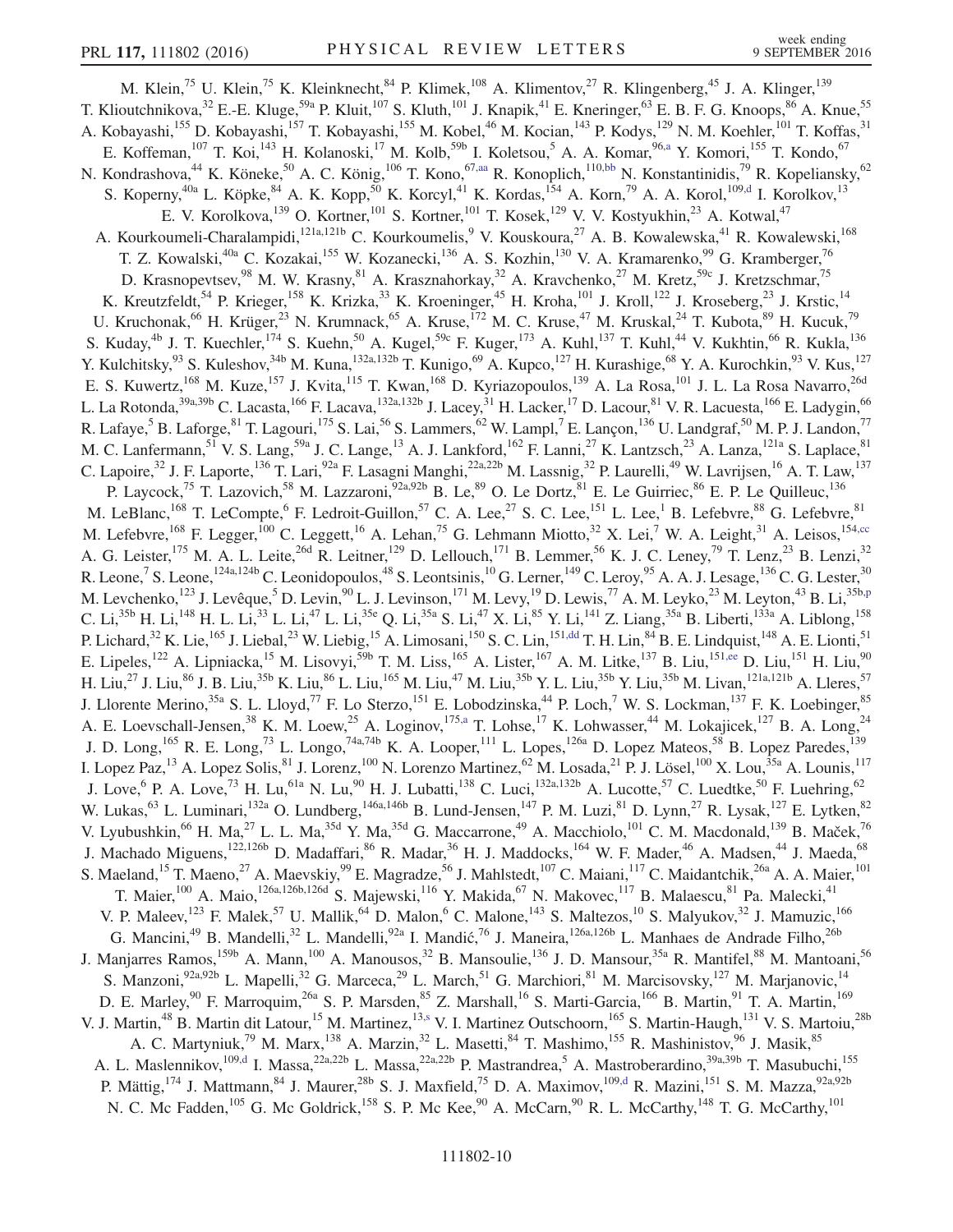<span id="page-11-4"></span><span id="page-11-3"></span><span id="page-11-2"></span><span id="page-11-1"></span><span id="page-11-0"></span>L. I. McClymont,<sup>79</sup> E. F. McDonald,<sup>89</sup> J. A. Mcfayden,<sup>79</sup> G. Mchedlidze,<sup>56</sup> S. J. McMahon,<sup>131</sup> R. A. McPherson,<sup>168[,m](#page-17-12)</sup> M. Medinnis,<sup>44</sup> S. Meehan,<sup>138</sup> S. Mehlhase,<sup>100</sup> A. Mehta,<sup>75</sup> K. Meier,<sup>59a</sup> C. Meineck,<sup>100</sup> B. Meirose,<sup>43</sup> D. Melini,<sup>166</sup> B. R. Mellado Garcia,<sup>145c</sup> M. Melo,<sup>144a</sup> F. Meloni,<sup>18</sup> A. Mengarelli,<sup>22a,22b</sup> S. Menke,<sup>101</sup> E. Meoni,<sup>161</sup> S. Mergelmeyer,<sup>17</sup> P. Mermod, <sup>51</sup> L. Merola, <sup>104a,104b</sup> C. Meroni, <sup>92a</sup> F. S. Merritt, <sup>33</sup> A. Messina, <sup>132a,132b</sup> J. Metcalfe, <sup>6</sup> A. S. Mete, <sup>162</sup> C. Meyer, <sup>84</sup> C. Meyer,<sup>122</sup> J-P. Meyer,<sup>136</sup> J. Meyer,<sup>107</sup> H. Meyer Zu Theenhausen,<sup>59a</sup> F. Miano,<sup>149</sup> R. P. Middleton,<sup>131</sup> S. Miglioranzi,<sup>52a,52b</sup> L. Mijović,<sup>48</sup> G. Mikenberg, <sup>171</sup> M. Mikestikova, <sup>127</sup> M. Mikuž, <sup>76</sup> M. Milesi, <sup>89</sup> A. Milic, <sup>63</sup> D. W. Miller, <sup>33</sup> C. Mills, <sup>48</sup> A. Milov,<sup>171</sup> D. A. Milstead,<sup>146a,146b</sup> A. A. Minaenko,<sup>130</sup> Y. Minami,<sup>155</sup> I. A. Minashvili,<sup>66</sup> A. I. Mincer,<sup>110</sup> B. Mindur,<sup>40a</sup> M. Mineev, <sup>66</sup> Y. Ming, <sup>172</sup> L. M. Mir, <sup>13</sup> K. P. Mistry, <sup>122</sup> T. Mitani, <sup>170</sup> J. Mitrevski, <sup>100</sup> V. A. Mitsou, <sup>166</sup> A. Miucci, <sup>51</sup> P. S. Miyagawa,<sup>139</sup> J. U. Mjörnmark,<sup>82</sup> T. Moa,<sup>146a,146b</sup> K. Mochizuki,<sup>95</sup> S. Mohapatra,<sup>37</sup> S. Molander,<sup>146a,146b</sup> R. Moles-Valls,<sup>23</sup> R. Monden,<sup>69</sup> M. C. Mondragon,<sup>91</sup> K. Mönig,<sup>44</sup> J. Monk,<sup>38</sup> E. Monnier,<sup>86</sup> A. Montalbano,<sup>148</sup> J. Montejo Berlingen,<sup>32</sup> F. Monticelli,<sup>72</sup> S. Monzani,<sup>92a,92b</sup> R. W. Moore,<sup>3</sup> N. Morange,<sup>117</sup> D. Moreno,<sup>21</sup> M. Moreno Llácer,<sup>56</sup> P. Morettini,<sup>52a</sup> D. Mori,<sup>142</sup> T. Mori,<sup>155</sup> M. Morii,<sup>58</sup> M. Morinaga,<sup>155</sup> V. Morisbak,<sup>119</sup> S. Moritz,<sup>84</sup> A. K. Morley,<sup>150</sup> G. Mornacchi,  $32$  J. D. Morris,  $77$  S. S. Mortensen,  $38$  L. Morvaj,  $148$  M. Mosidze,  $53b$  J. Moss,  $143$  K. Motohashi,  $157$  R. Mount,  $143$ E. Mountricha,  $^{27}$  S. V. Mouraviev,  $^{96, a}$  E. J. W. Moyse,  $^{87}$  S. Muanza,  $^{86}$  R. D. Mudd,  $^{19}$  F. Mueller,  $^{101}$  J. Mueller,  $^{125}$ R. S. P. Mueller,<sup>100</sup> T. Mueller,<sup>30</sup> D. Muenstermann,<sup>73</sup> P. Mullen,<sup>55</sup> G. A. Mullier,<sup>18</sup> F. J. Munoz Sanchez,<sup>85</sup> J. A. Murillo Quijada,<sup>19</sup> W. J. Murray,<sup>169,131</sup> H. Musheghyan,<sup>56</sup> M. Muškinja,<sup>76</sup> A. G. Myagkov,<sup>130[,ff](#page-17-31)</sup> M. Myska,<sup>128</sup> B. P. Nachman,<sup>143</sup> O. Nackenhorst,<sup>51</sup> K. Nagai,<sup>120</sup> R. Nagai,<sup>6[7,aa](#page-17-26)</sup> K. Nagano,<sup>67</sup> Y. Nagasaka,<sup>60</sup> K. Nagata,<sup>160</sup> M. Nagel,<sup>50</sup> E. Nagy,<sup>86</sup> A. M. Nairz,<sup>32</sup> Y. Nakahama,<sup>103</sup> K. Nakamura,<sup>67</sup> T. Nakamura,<sup>155</sup> I. Nakano,<sup>112</sup> H. Namasivayam,<sup>43</sup> R. F. Naranjo Garcia,<sup>44</sup> R. Narayan,<sup>11</sup> D. I. Narrias Villar,<sup>59a</sup> I. Naryshkin,<sup>123</sup> T. Naumann,<sup>44</sup> G. Navarro,<sup>21</sup> R. Nayyar,<sup>7</sup> H. A. Neal,<sup>90</sup> P. Yu. Nechaeva,<sup>96</sup> T. J. Neep,<sup>85</sup> A. Negri,<sup>121a,121b</sup> M. Negrini,<sup>22a</sup> S. Nektarijevic,<sup>106</sup> C. Nellist,<sup>117</sup> A. Nelson,<sup>162</sup> S. Nemecek,<sup>127</sup> P. Nemethy,<sup>110</sup> A. A. Nepomuceno,<sup>26a</sup> M. Nessi,<sup>32[,gg](#page-17-32)</sup> M. S. Neubauer,<sup>165</sup> M. Neumann,<sup>174</sup> R. M. Neves,<sup>110</sup> P. Nevski,<sup>27</sup> P. R. Newman,<sup>19</sup> D. H. Nguyen,<sup>6</sup> T. Nguyen Manh,<sup>95</sup> R. B. Nickerson,<sup>120</sup> R. Nicolaidou,<sup>136</sup> J. Nielsen,<sup>137</sup> A. Nikiforov,<sup>17</sup> V. Nikolaenko,<sup>130[,ff](#page-17-31)</sup> I. Nikolic-Audit,<sup>81</sup> K. Nikolopoulos,<sup>19</sup> J. K. Nilsen,<sup>119</sup> P. Nilsson,<sup>27</sup> Y. Ninomiya,<sup>155</sup> A. Nisati,<sup>132a</sup> R. Nisius,<sup>101</sup> T. Nobe,<sup>155</sup> M. Nomachi,<sup>118</sup> I. Nomidis,<sup>31</sup> T. Nooney,<sup>77</sup> S. Norberg,<sup>113</sup> M. Nordberg,<sup>32</sup> N. Norjoharuddeen,<sup>120</sup> O. Novgorodova,<sup>46</sup> S. Nowak,<sup>101</sup> M. Nozaki,<sup>67</sup> L. Nozka,<sup>115</sup> K. Ntekas,<sup>10</sup> E. Nurse,<sup>79</sup> F. Nuti,<sup>89</sup> F. O'grady,<sup>7</sup> D. C. O'Neil,<sup>142</sup> A. A. O'Rourke,<sup>44</sup> V. O'Shea,<sup>55</sup> F. G. Oakham,<sup>31[,e](#page-17-4)</sup> H. Oberlack,<sup>101</sup> T. Obermann,<sup>23</sup> J. Ocariz,<sup>81</sup> A. Ochi,<sup>68</sup> I. Ochoa,<sup>37</sup> J. P. Ochoa-Ricoux,<sup>34a</sup> S. Oda,<sup>71</sup> S. Odaka,<sup>67</sup> H. Ogren,<sup>62</sup> A. Oh,<sup>85</sup> S. H. Oh,<sup>47</sup> C. C. Ohm,<sup>16</sup> H. Ohman, <sup>164</sup> H. Oide, <sup>32</sup> H. Okawa, <sup>160</sup> Y. Okumura, <sup>155</sup> T. Okuyama, <sup>67</sup> A. Olariu, <sup>28b</sup> L. F. Oleiro Seabra, <sup>126a</sup> S. A. Olivares Pino,<sup>48</sup> D. Oliveira Damazio,<sup>27</sup> A. Olszewski,<sup>41</sup> J. Olszowska,<sup>41</sup> A. Onofre,<sup>126a,126e</sup> K. Onogi,<sup>103</sup> P. U. E. Onyisi,  $^{11,w}$  $^{11,w}$  $^{11,w}$  M. J. Oreglia,  $^{33}$  Y. Oren,  $^{153}$  D. Orestano,  $^{134a,134b}$  N. Orlando,  $^{61b}$  R. S. Orr,  $^{158}$  B. Osculati,  $^{52a,52b}$ R. Ospanov,  $85$  G. Otero y Garzon,  $29$  H. Otono,  $71$  M. Ouchrif,  $135d$  F. Ould-Saada,  $119$  A. Ouraou,  $136$  K. P. Oussoren,  $107$ Q. Ouyang,<sup>35a</sup> M. Owen,<sup>55</sup> R. E. Owen,<sup>19</sup> V. E. Ozcan,<sup>20a</sup> N. Ozturk,<sup>8</sup> K. Pachal,<sup>142</sup> A. Pacheco Pages,<sup>13</sup> L. Pacheco Rodriguez,<sup>136</sup> C. Padilla Aranda,<sup>13</sup> M. Pagáčová,<sup>50</sup> S. Pagan Griso,<sup>16</sup> F. Paige,<sup>27</sup> P. Pais,<sup>87</sup> K. Pajchel,<sup>119</sup> G. Palacino,<sup>159b</sup> S. Palazzo,<sup>39a,39b</sup> S. Palestini,<sup>32</sup> M. Palka,<sup>40b</sup> D. Pallin,<sup>36</sup> E. St. Panagiotopoulou,<sup>10</sup> C. E. Pandini,<sup>81</sup> J. G. Panduro Vazquez,<sup>78</sup> P. Pani,<sup>146a,146b</sup> S. Panitkin,<sup>27</sup> D. Pantea,<sup>28b</sup> L. Paolozzi,<sup>51</sup> Th. D. Papadopoulou,<sup>10</sup> K. Papageorgiou,<sup>154</sup> A. Paramonov,<sup>6</sup> D. Paredes Hernandez,<sup>175</sup> A. J. Parker,<sup>73</sup> M. A. Parker,<sup>30</sup> K. A. Parker,<sup>139</sup> F. Parodi,<sup>52a,52b</sup> J. A. Parsons,<sup>37</sup> U. Parzefall,<sup>50</sup> V. R. Pascuzzi,<sup>158</sup> E. Pasqualucci,<sup>132a</sup> S. Passaggio,<sup>52a</sup> Fr. Pastore,<sup>78</sup> G. Pásztor,  $31, hh$  S. Pataraia,  $174$  J. R. Pater,  $85$  T. Pauly,  $32$  J. Pearce,  $168$  B. Pearson,  $113$  L. E. Pedersen,  $38$  M. Pedersen,  $119$ S. Pedraza Lopez,<sup>166</sup> R. Pedro,<sup>126a,126b</sup> S. V. Peleganchuk,<sup>10[9,d](#page-17-2)</sup> O. Penc,<sup>127</sup> C. Peng,<sup>35a</sup> H. Peng,<sup>35b</sup> J. Penwell,<sup>62</sup> B. S. Peralva,  $^{26b}$  M. M. Perego,  $^{136}$  D. V. Perepelitsa,  $^{27}$  E. Perez Codina,  $^{159a}$  L. Perini,  $^{92a,92b}$  H. Pernegger,  $^{32}$ S. Perrella, <sup>104a, 104b</sup> R. Peschke, <sup>44</sup> V. D. Peshekhonov, <sup>66</sup> K. Peters, <sup>44</sup> R. F. Y. Peters, <sup>85</sup> B. A. Petersen, <sup>32</sup> T. C. Petersen, <sup>38</sup> E. Petit,<sup>57</sup> A. Petridis,<sup>1</sup> C. Petridou,<sup>154</sup> P. Petroff,<sup>117</sup> E. Petrolo,<sup>132a</sup> M. Petrov,<sup>120</sup> F. Petrucci,<sup>134a,134b</sup> N. E. Pettersson,<sup>87</sup> A. Peyaud,<sup>136</sup> R. Pezoa,<sup>34b</sup> P. W. Phillips,<sup>131</sup> G. Piacquadio,<sup>143</sup> E. Pianori,<sup>169</sup> A. Picazio,<sup>87</sup> E. Piccaro,<sup>77</sup> M. Piccinini,<sup>22a,22b</sup> M. A. Pickering, <sup>120</sup> R. Piegaia,<sup>29</sup> J. E. Pilcher,<sup>33</sup> A. D. Pilkington,<sup>85</sup> A. W. J. Pin,<sup>85</sup> M. Pinamonti, <sup>163a,163c[,ii](#page-17-34)</sup> J. L. Pinfold,<sup>3</sup> A. Pingel,<sup>38</sup> S. Pires,<sup>81</sup> H. Pirumov,<sup>44</sup> M. Pitt,<sup>171</sup> L. Plazak,<sup>144a</sup> M.-A. Pleier,<sup>27</sup> V. Pleskot,<sup>84</sup> E. Plotnikova,<sup>66</sup> P. Plucinski,<sup>91</sup> D. Pluth,<sup>65</sup> R. Poettgen,<sup>146a,146b</sup> L. Poggioli,<sup>117</sup> D. Pohl,<sup>23</sup> G. Polesello,<sup>121a</sup> A. Poley,<sup>44</sup> A. Policicchio,<sup>39a,39b</sup> R. Polifka,<sup>158</sup> A. Polini,<sup>22a</sup> C. S. Pollard,<sup>55</sup> V. Polychronakos,<sup>27</sup> K. Pommès,<sup>32</sup> L. Pontecorvo,<sup>132a</sup> B. G. Pope,<sup>91</sup> G. A. Popeneciu,<sup>28c</sup> A. Poppleton,<sup>32</sup> S. Pospisil,<sup>128</sup> K. Potamianos,<sup>16</sup> I. N. Potrap,<sup>66</sup> C. J. Potter,<sup>30</sup> C. T. Potter,<sup>116</sup> G. Poulard,<sup>32</sup> J. Poveda,<sup>32</sup> V. Pozdnyakov,<sup>66</sup> M. E. Pozo Astigarraga,<sup>32</sup> P. Pralavorio,<sup>86</sup> A. Pranko,<sup>16</sup> S. Prell,<sup>65</sup> D. Price,<sup>85</sup> L. E. Price,<sup>6</sup> M. Primavera,<sup>74a</sup>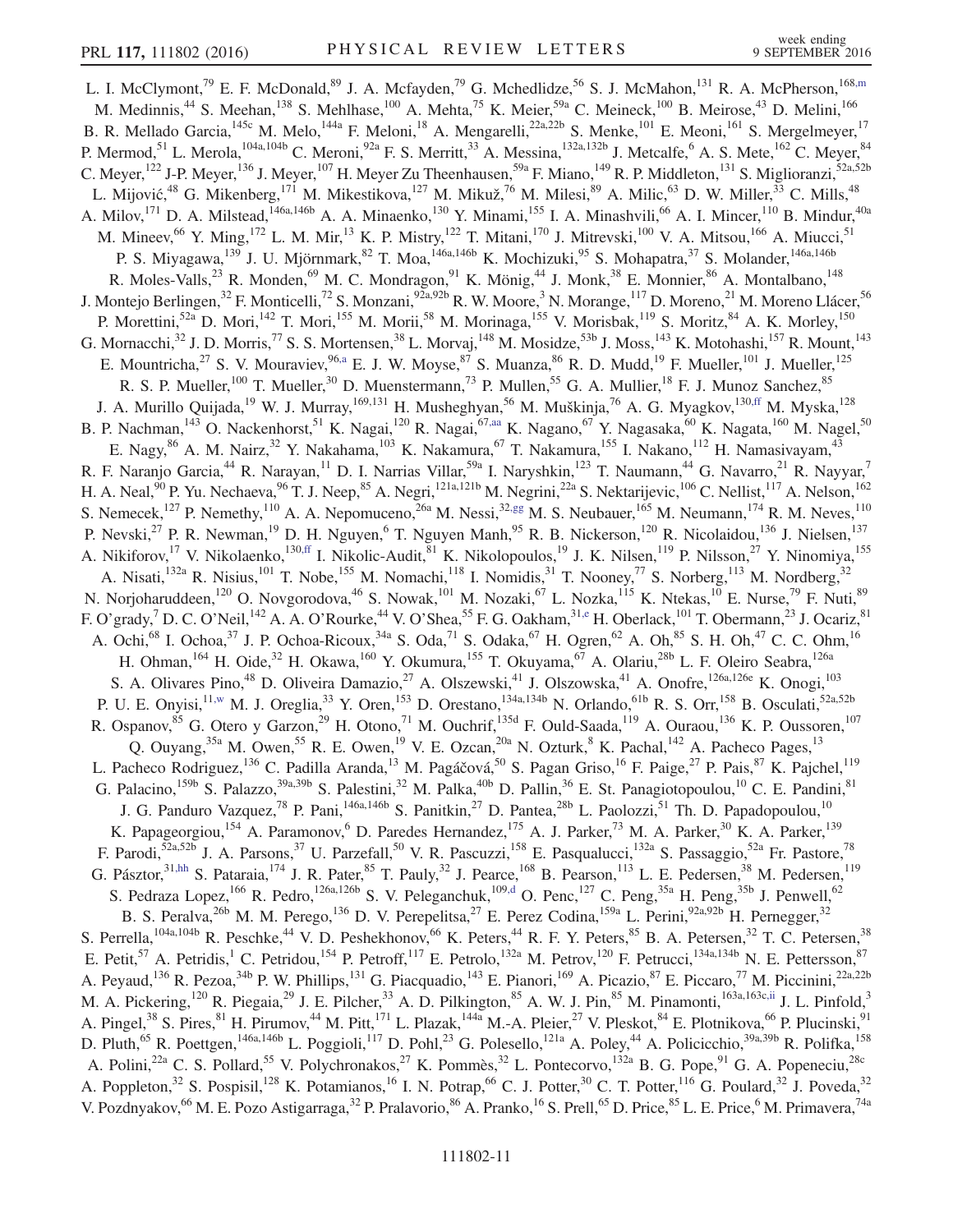<span id="page-12-2"></span><span id="page-12-1"></span><span id="page-12-0"></span>S. Prince, <sup>88</sup> K. Prokofiev, <sup>61c</sup> F. Prokoshin, <sup>34b</sup> S. Protopopescu, <sup>27</sup> J. Proudfoot, <sup>6</sup> M. Przybycien, <sup>40a</sup> D. Puddu, <sup>134a, 134b</sup> M. Purohit,<sup>27[,jj](#page-17-35)</sup> P. Puzo,<sup>117</sup> J. Qian,<sup>90</sup> G. Qin,<sup>55</sup> Y. Qin,<sup>85</sup> A. Quadt,<sup>56</sup> W. B. Quayle,<sup>163a,163b</sup> M. Queitsch-Maitland,<sup>85</sup> D. Quilty,<sup>55</sup> S. Raddum, <sup>119</sup> V. Radeka,<sup>27</sup> V. Radescu, <sup>120</sup> S. K. Radhakrishnan, <sup>148</sup> P. Radloff, <sup>116</sup> P. Rados, <sup>89</sup> F. Ragusa, <sup>92a, 92b</sup> G. Rahal,<sup>177</sup> J. A. Raine,<sup>85</sup> S. Rajagopalan,<sup>27</sup> M. Rammensee,<sup>32</sup> C. Rangel-Smith,<sup>164</sup> M. G. Ratti,<sup>92a,92b</sup> F. Rauscher,<sup>100</sup> S. Rave,  $84$  T. Ravenscroft,  $55$  I. Ravinovich,  $^{171}$  M. Raymond,  $32$  A. L. Read,  $^{119}$  N. P. Readioff,  $75$  M. Reale,  $^{74a,74b}$ D. M. Rebuzzi,<sup>121a,121b</sup> A. Redelbach,<sup>173</sup> G. Redlinger,<sup>27</sup> R. Reece,<sup>137</sup> K. Reeves,<sup>43</sup> L. Rehnisch,<sup>17</sup> J. Reichert,<sup>122</sup> H. Reisin,<sup>29</sup> C. Rembser,<sup>32</sup> H. Ren,<sup>35a</sup> M. Rescigno,<sup>132a</sup> S. Resconi,<sup>92a</sup> O. L. Rezanova,<sup>109[,d](#page-17-2)</sup> P. Reznicek,<sup>129</sup> R. Rezvani,<sup>95</sup> R. Richter,<sup>101</sup> S. Richter,<sup>79</sup> E. Richter-Was,<sup>40b</sup> O. Ricken,<sup>23</sup> M. Ridel,<sup>81</sup> P. Rieck,<sup>17</sup> C. J. Riegel,<sup>174</sup> J. Rieger,<sup>56</sup> O. Rifki,<sup>113</sup> M. Rijssenbeek,<sup>148</sup> A. Rimoldi,<sup>121a,121b</sup> M. Rimoldi,<sup>18</sup> L. Rinaldi,<sup>22a</sup> B. Ristić,<sup>51</sup> E. Ritsch,<sup>32</sup> I. Riu,<sup>13</sup> F. Rizatdinova,<sup>114</sup> E. Rizvi,<sup>77</sup> C. Rizzi,<sup>13</sup> S. H. Robertson,  $88,m$  $88,m$  A. Robichaud-Veronneau,  $88$  D. Robinson,  $30$  J. E. M. Robinson,  $44$  A. Robson,  $55$ C. Roda,  $^{124a,124b}$  Y. Rodina,  $^{86}$  A. Rodriguez Perez,  $^{13}$  D. Rodriguez Rodriguez,  $^{166}$  S. Roe,  $^{32}$  C. S. Rogan,  $^{58}$  O. Røhne,  $^{119}$ A. Romaniouk,<sup>98</sup> M. Romano,<sup>22a,22b</sup> S. M. Romano Saez,<sup>36</sup> E. Romero Adam,<sup>166</sup> N. Rompotis,<sup>138</sup> M. Ronzani,<sup>50</sup> L. Roos,<sup>81</sup> E. Ros,<sup>166</sup> S. Rosati,<sup>132a</sup> K. Rosbach,<sup>50</sup> P. Rose,<sup>137</sup> O. Rosenthal,<sup>141</sup> N.-A. Rosien,<sup>56</sup> V. Rossetti,<sup>146a,146b</sup> E. Rossi,<sup>104a,104b</sup> L. P. Rossi,<sup>52a</sup> J. H. N. Rosten,<sup>30</sup> R. Rosten,<sup>138</sup> M. Rotaru,<sup>28b</sup> I. Roth,<sup>171</sup> J. Rothberg,<sup>138</sup> D. Rousseau,<sup>117</sup> C. R. Royon,<sup>136</sup> A. Rozanov,<sup>86</sup> Y. Rozen,<sup>152</sup> X. Ruan,<sup>145c</sup> F. Rubbo,<sup>143</sup> M. S. Rudolph,<sup>158</sup> F. Rühr,<sup>50</sup> A. Ruiz-Martinez,<sup>31</sup> Z. Rurikova,<sup>50</sup> N. A. Rusakovich, <sup>66</sup> A. Ruschke, <sup>100</sup> H. L. Russell, <sup>138</sup> J. P. Rutherfoord, <sup>7</sup> N. Ruthmann, <sup>32</sup> Y. F. Ryabov, <sup>123</sup> M. Rybar, <sup>165</sup> G. Rybkin,  $^{117}$  S. Ryu,  $^{6}$  A. Ryzhov,  $^{130}$  G. F. Rzehorz,  $^{56}$  A. F. Saavedra,  $^{150}$  G. Sabato,  $^{107}$  S. Sacerdoti,  $^{29}$ H. F-W. Sadrozinski,<sup>137</sup> R. Sadykov,<sup>66</sup> F. Safai Tehrani,<sup>132a</sup> P. Saha,<sup>108</sup> M. Sahinsoy,<sup>59a</sup> M. Saimpert,<sup>136</sup> T. Saito,<sup>155</sup> H. Sakamoto,<sup>155</sup> Y. Sakurai,<sup>170</sup> G. Salamanna,<sup>134a,134b</sup> A. Salamon,<sup>133a,133b</sup> J. E. Salazar Loyola,<sup>34b</sup> D. Salek,<sup>107</sup> P. H. Sales De Bruin,<sup>138</sup> D. Salihagic,<sup>101</sup> A. Salnikov,<sup>143</sup> J. Salt,<sup>166</sup> D. Salvatore,<sup>39a,39b</sup> F. Salvatore,<sup>149</sup> A. Salvucci,<sup>61a</sup> A. Salzburger,<sup>32</sup> D. Sammel,<sup>50</sup> D. Sampsonidis,<sup>154</sup> A. Sanchez,<sup>104a,104b</sup> J. Sánchez,<sup>166</sup> V. Sanchez Martinez,<sup>166</sup> H. Sandaker,<sup>119</sup> R. L. Sandbach,<sup>77</sup> H. G. Sander,<sup>84</sup> M. Sandhoff,<sup>174</sup> C. Sandoval,<sup>21</sup> R. Sandstroem,<sup>101</sup> D. P. C. Sankey,<sup>131</sup> M. Sannino, <sup>52a,52b</sup> A. Sansoni,<sup>49</sup> C. Santoni,<sup>36</sup> R. Santonico, <sup>133a,133b</sup> H. Santos, <sup>126a</sup> I. Santoyo Castillo, <sup>149</sup> K. Sapp, <sup>125</sup> A. Sapronov,<sup>66</sup> J. G. Saraiva, <sup>126a,126d</sup> B. Sarrazin,<sup>23</sup> O. Sasaki,<sup>67</sup> Y. Sasaki,<sup>155</sup> K. Sato,<sup>160</sup> G. Sauvage,<sup>5[,a](#page-17-3)</sup> E. Sauvan,<sup>5</sup> G. Savage,<sup>78</sup> P. Savard,<sup>15[8,e](#page-17-4)</sup> N. Savic,<sup>101</sup> C. Sawyer,<sup>131</sup> L. Sawyer,<sup>80[,r](#page-17-17)</sup> J. Saxon,<sup>33</sup> C. Sbarra,<sup>22a</sup> A. Sbrizzi,<sup>22a,22b</sup> T. Scanlon,<sup>79</sup> D. A. Scannicchio,<sup>162</sup> M. Scarcella,<sup>150</sup> V. Scarfone,<sup>39a,39b</sup> J. Schaarschmidt,<sup>171</sup> P. Schacht,<sup>101</sup> B. M. Schachtner,<sup>100</sup> D. Schaefer,<sup>32</sup> L. Schaefer,<sup>122</sup> R. Schaefer,<sup>44</sup> J. Schaeffer,<sup>84</sup> S. Schaepe,<sup>23</sup> S. Schaetzel,<sup>59b</sup> U. Schäfer,<sup>84</sup> A. C. Schaffer,<sup>117</sup> D. Schaile,<sup>100</sup> R. D. Schamberger,<sup>148</sup> V. Scharf,<sup>59a</sup> V. A. Schegelsky,<sup>123</sup> D. Scheirich,<sup>129</sup> M. Schernau,<sup>162</sup> C. Schiavi,<sup>52a,52b</sup> S. Schier,  $^{137}$  C. Schillo,  $^{50}$  M. Schioppa,  $^{39a,39b}$  S. Schlenker,  $^{32}$  K. R. Schmidt-Sommerfeld,  $^{101}$  K. Schmieden,  $^{32}$  C. Schmitt,  $^{84}$ S. Schmitt,<sup>44</sup> S. Schmitz,<sup>84</sup> B. Schneider,<sup>159a</sup> U. Schnoor,<sup>50</sup> L. Schoeffel,<sup>136</sup> A. Schoening,<sup>59b</sup> B. D. Schoenrock,<sup>91</sup> E. Schopf,<sup>23</sup> M. Schott,<sup>84</sup> J. Schovancova,<sup>8</sup> S. Schramm,<sup>51</sup> M. Schreyer,<sup>173</sup> N. Schuh,<sup>84</sup> A. Schulte,<sup>84</sup> M. J. Schultens,<sup>23</sup> H.-C. Schultz-Coulon,<sup>59a</sup> H. Schulz,<sup>17</sup> M. Schumacher,<sup>50</sup> B. A. Schumm,<sup>137</sup> Ph. Schune,<sup>136</sup> A. Schwartzman,<sup>143</sup> T. A. Schwarz,<sup>90</sup> H. Schweiger,<sup>85</sup> Ph. Schwemling,<sup>136</sup> R. Schwienhorst,<sup>91</sup> J. Schwindling,<sup>136</sup> T. Schwindt,<sup>23</sup> G. Sciolla,<sup>25</sup> F. Scuri,<sup>124a,124b</sup> F. Scutti,<sup>89</sup> J. Searcy,<sup>90</sup> P. Seema,<sup>23</sup> S. C. Seidel,<sup>105</sup> A. Seiden,<sup>137</sup> F. Seifert,<sup>128</sup> J. M. Seixas,<sup>26a</sup> G. Sekhniaidze,  $^{104a}$  K. Sekhon,  $^{90}$  S. J. Sekula,  $^{42}$  D. M. Seliverstov,  $^{123,a}$  $^{123,a}$  $^{123,a}$  N. Semprini-Cesari,  $^{22a,22b}$  C. Serfon,  $^{119}$  L. Serin,  $^{117}$ L. Serkin,<sup>163a,163b</sup> M. Sessa,<sup>134a,134b</sup> R. Seuster,<sup>168</sup> H. Severini,<sup>113</sup> T. Sfiligoj,<sup>76</sup> F. Sforza,<sup>32</sup> A. Sfyrla,<sup>51</sup> E. Shabalina,<sup>56</sup> N. W. Shaikh,<sup>146a,146b</sup> L. Y. Shan,<sup>35a</sup> R. Shang,<sup>165</sup> J. T. Shank,<sup>24</sup> M. Shapiro,<sup>16</sup> P. B. Shatalov,<sup>97</sup> K. Shaw,<sup>163a,163b</sup> S. M. Shaw,  $85$  A. Shcherbakova,  $146a,146b$  C. Y. Shehu,  $149$  P. Sherwood,  $79$  L. Shi,  $151,kk$  $151,kk$  S. Shimizu,  $68$  C. O. Shimmin,  $162$ M. Shimojima, <sup>102</sup> M. Shiyakova, <sup>66,11</sup> A. Shmeleva, <sup>96</sup> D. Shoaleh Saadi, <sup>95</sup> M. J. Shochet, <sup>33</sup> S. Shojaii, <sup>92a, 92b</sup> S. Shrestha, <sup>111</sup> E. Shulga,  $98$  M. A. Shupe,<sup>7</sup> P. Sicho,  $127$  A. M. Sickles,  $165$  P. E. Sidebo,  $147$  O. Sidiropoulou,  $173$  D. Sidorov,  $114$  A. Sidoti,  $22a,22b$ F. Siegert,<sup>46</sup> Dj. Sijacki,<sup>14</sup> J. Silva,<sup>126a,126d</sup> S. B. Silverstein,<sup>146a</sup> V. Simak,<sup>128</sup> Lj. Simic,<sup>14</sup> S. Simion,<sup>117</sup> E. Simioni,<sup>84</sup> B. Simmons,<sup>79</sup> D. Simon,<sup>36</sup> M. Simon,<sup>84</sup> P. Sinervo,<sup>158</sup> N. B. Sinev,<sup>116</sup> M. Sioli,<sup>22a,22b</sup> G. Siragusa,<sup>173</sup> S. Yu. Sivoklokov,<sup>99</sup> J. Sjölin,<sup>146a,146b</sup> M. B. Skinner,<sup>73</sup> H. P. Skottowe,<sup>58</sup> P. Skubic,<sup>113</sup> M. Slater,<sup>19</sup> T. Slavicek,<sup>128</sup> M. Slawinska,<sup>107</sup> K. Sliwa,<sup>161</sup> R. Slovak,<sup>129</sup> V. Smakhtin,<sup>171</sup> B. H. Smart,<sup>5</sup> L. Smestad,<sup>15</sup> J. Smiesko,<sup>144a</sup> S. Yu. Smirnov,<sup>98</sup> Y. Smirnov,<sup>98</sup> L. N. Smirnova,<sup>9[9,mm](#page-17-38)</sup> O. Smirnova,<sup>82</sup> M. N. K. Smith,<sup>37</sup> R. W. Smith,<sup>37</sup> M. Smizanska,<sup>73</sup> K. Smolek,<sup>128</sup> A. A. Snesarev,<sup>96</sup> S. Snyder,<sup>27</sup> R. Sobie,<sup>16[8,m](#page-17-12)</sup> F. Socher,<sup>46</sup> A. Soffer,<sup>153</sup> D. A. Soh,<sup>151</sup> G. Sokhrannyi,<sup>76</sup> C. A. Solans Sanchez,<sup>32</sup> M. Solar,<sup>128</sup> E. Yu. Soldatov,<sup>98</sup> U. Soldevila, <sup>166</sup> A. A. Solodkov, <sup>130</sup> A. Soloshenko, <sup>66</sup> O. V. Solovyanov, <sup>130</sup> V. Solovyev, <sup>123</sup> P. Sommer, <sup>50</sup> H. Son,<sup>161</sup> H. Y. Song,<sup>35b[,nn](#page-18-0)</sup> A. Sood,<sup>16</sup> A. Sopczak,<sup>128</sup> V. Sopko,<sup>128</sup> V. Sorin,<sup>13</sup> D. Sosa,<sup>59b</sup> C. L. Sotiropoulou,<sup>124a,124b</sup> R. Soualah,  $^{163a,163c}$  A. M. Soukharev,  $^{109,d}$  $^{109,d}$  $^{109,d}$  D. South,  $^{44}$  B. C. Sowden,  $^{78}$  S. Spagnolo,  $^{74a,74b}$  M. Spalla,  $^{124a,124b}$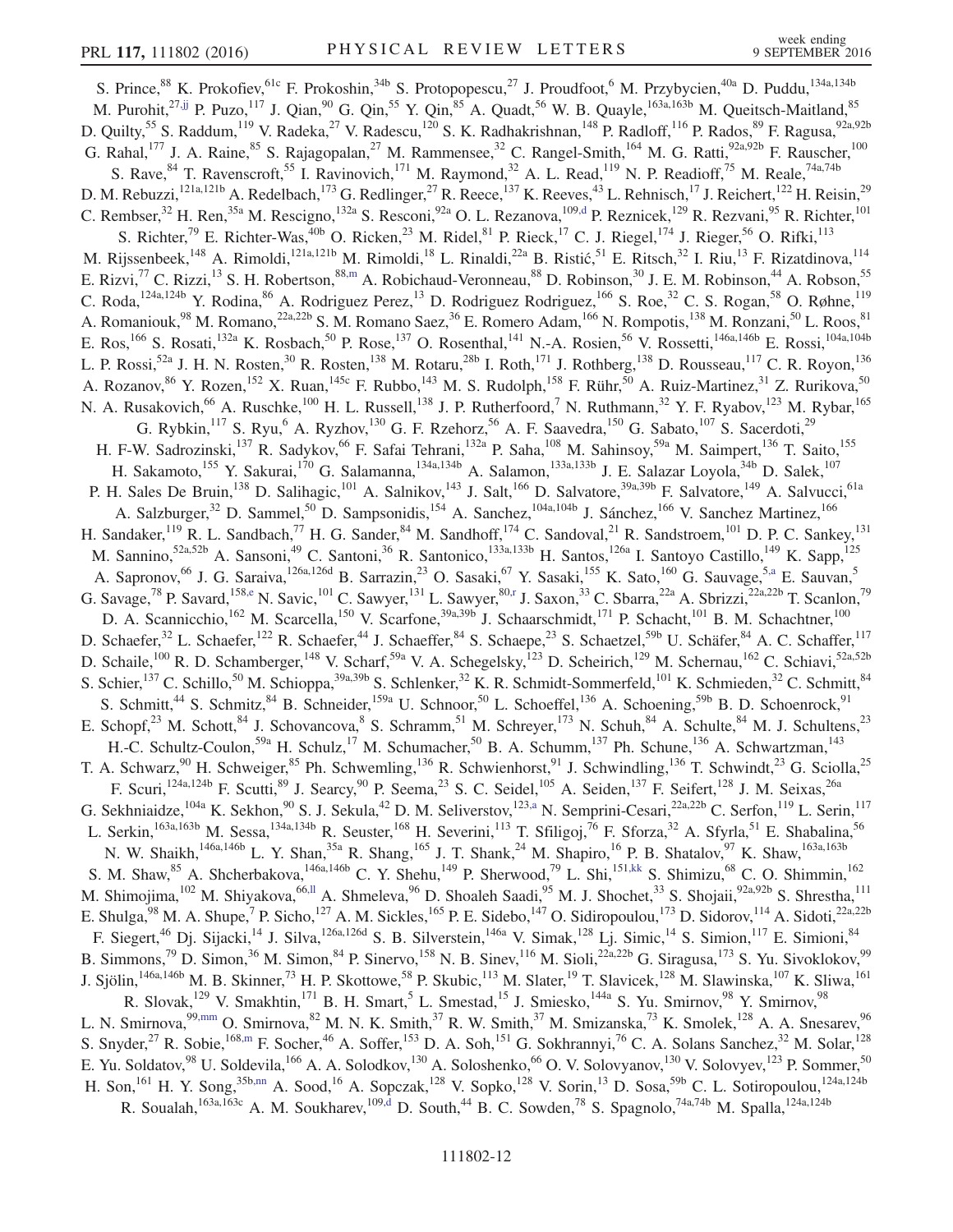<span id="page-13-1"></span><span id="page-13-0"></span>M. Spangenberg, <sup>169</sup> F. Spanò, <sup>78</sup> D. Sperlich, <sup>17</sup> F. Spettel, <sup>101</sup> R. Spighi, <sup>22a</sup> G. Spigo, <sup>32</sup> L. A. Spiller, <sup>89</sup> M. Spousta, <sup>129</sup> R. D. St. Denis,<sup>5[5,a](#page-17-3)</sup> A. Stabile,<sup>92a</sup> R. Stamen,<sup>59a</sup> S. Stamm,<sup>17</sup> E. Stanecka,<sup>41</sup> R. W. Stanek,<sup>6</sup> C. Stanescu,<sup>134a</sup> M. Stanescu-Bellu,<sup>44</sup> M. M. Stanitzki,<sup>44</sup> S. Stapnes,<sup>119</sup> E. A. Starchenko,<sup>130</sup> G. H. Stark,<sup>33</sup> J. Stark,<sup>57</sup> P. Staroba,<sup>127</sup> P. Starovoitov,<sup>59a</sup> S. Stärz,<sup>32</sup> R. Staszewski,<sup>41</sup> P. Steinberg,<sup>27</sup> B. Stelzer,<sup>142</sup> H. J. Stelzer,<sup>32</sup> O. Stelzer-Chilton,<sup>159a</sup> H. Stenzel,<sup>54</sup> G. A. Stewart,<sup>55</sup> J. A. Stillings,<sup>23</sup> M. C. Stockton,<sup>88</sup> M. Stoebe,<sup>88</sup> G. Stoicea,<sup>28b</sup> P. Stolte,<sup>56</sup> S. Stonjek,<sup>101</sup> A. R. Stradling,<sup>8</sup> A. Straessner,<sup>46</sup> M. E. Stramaglia,<sup>18</sup> J. Strandberg,<sup>147</sup> S. Strandberg,<sup>146a,146b</sup> A. Strandlie,<sup>119</sup> M. Strauss,<sup>113</sup> P. Strizenec,  $^{144b}$  R. Ströhmer,  $^{173}$  D. M. Strom,  $^{116}$  R. Stroynowski,  $^{42}$  A. Strubig,  $^{106}$  S. A. Stucci,  $^{27}$  B. Stugu,  $^{15}$  N. A. Styles,  $^{44}$ D. Su,<sup>143</sup> J. Su,<sup>125</sup> S. Suchek,<sup>59a</sup> Y. Sugaya,<sup>118</sup> M. Suk,<sup>128</sup> V. V. Sulin,<sup>96</sup> S. Sultansoy,<sup>4c</sup> T. Sumida,<sup>69</sup> S. Sun,<sup>58</sup> X. Sun,<sup>35a</sup> J. E. Sundermann,<sup>50</sup> K. Suruliz,<sup>149</sup> G. Susinno,<sup>39a,39b</sup> M. R. Sutton,<sup>149</sup> S. Suzuki,<sup>67</sup> M. Svatos,<sup>127</sup> M. Swiatlowski,<sup>33</sup> I. Sykora,<sup>144a</sup> T. Sykora,<sup>129</sup> D. Ta,<sup>50</sup> C. Taccini,<sup>134a,134b</sup> K. Tackmann,<sup>44</sup> J. Taenzer,<sup>158</sup> A. Taffard,<sup>162</sup> R. Tafirout,<sup>159a</sup> N. Taiblum, <sup>153</sup> H. Takai, <sup>27</sup> R. Takashima, <sup>70</sup> T. Takeshita, <sup>140</sup> Y. Takubo, <sup>67</sup> M. Talby, <sup>86</sup> A. A. Talyshev,  $^{109,d}$  $^{109,d}$  $^{109,d}$  K. G. Tan,  $^{89}$ J. Tanaka,<sup>155</sup> M. Tanaka,<sup>157</sup> R. Tanaka,<sup>117</sup> S. Tanaka,<sup>67</sup> B. B. Tannenwald,<sup>111</sup> S. Tapia Araya,<sup>34b</sup> S. Tapprogge,<sup>84</sup> S. Tarem,<sup>152</sup> G. F. Tartarelli,<sup>92a</sup> P. Tas,<sup>129</sup> M. Tasevsky,<sup>127</sup> T. Tashiro,<sup>69</sup> E. Tassi,<sup>39a,39b</sup> A. Tavares Delgado,<sup>126a,126b</sup> Y. Tayalati,<sup>135e</sup> A. C. Taylor,<sup>105</sup> G. N. Taylor,<sup>89</sup> P. T. E. Taylor,<sup>89</sup> W. Taylor,<sup>159b</sup> F. A. Teischinger,<sup>32</sup> P. Teixeira-Dias,<sup>78</sup> K. K. Temming,<sup>50</sup> D. Temple,  $^{142}$  H. Ten Kate,  $^{32}$  P. K. Teng,  $^{151}$  J. J. Teoh,  $^{118}$  F. Tepel,  $^{174}$  S. Terada,  $^{67}$  K. Terashi,  $^{155}$  J. Terron,  $^{83}$  S. Terzo,  $^{101}$ M. Testa,<sup>49</sup> R. J. Teuscher,<sup>158[,m](#page-17-12)</sup> T. Theveneaux-Pelzer,<sup>86</sup> J. P. Thomas,<sup>19</sup> J. Thomas-Wilsker,<sup>78</sup> E. N. Thompson,<sup>37</sup> P. D. Thompson,<sup>19</sup> A. S. Thompson,<sup>55</sup> L. A. Thomsen,<sup>175</sup> E. Thomson,<sup>122</sup> M. Thomson,<sup>30</sup> M. J. Tibbetts,<sup>16</sup> R. E. Ticse Torres, <sup>86</sup> V. O. Tikhomirov, <sup>96,00</sup> Yu. A. Tikhonov, <sup>10[9,d](#page-17-2)</sup> S. Timoshenko, <sup>98</sup> P. Tipton, <sup>175</sup> S. Tisserant, <sup>86</sup> K. Todome, <sup>157</sup> T. Todorov, <sup>5[,a](#page-17-3)</sup> S. Todorova-Nova, <sup>129</sup> J. Tojo, <sup>71</sup> S. Tokár, <sup>144a</sup> K. Tokushuku, <sup>67</sup> E. Tolley, <sup>58</sup> L. Tomlinson, <sup>85</sup> M. Tomoto,  $^{103}$  L. Tompkins,  $^{143,pp}$  $^{143,pp}$  $^{143,pp}$  K. Toms,  $^{105}$  B. Tong,  $^{58}$  E. Torrence,  $^{116}$  H. Torres,  $^{142}$  E. Torró Pastor,  $^{138}$  J. Toth,  $^{86,qq}$  $^{86,qq}$  $^{86,qq}$ F. Touchard, <sup>86</sup> D. R. Tovey, <sup>139</sup> T. Trefzger, <sup>173</sup> A. Tricoli, <sup>27</sup> I. M. Trigger, <sup>159a</sup> S. Trincaz-Duvoid, <sup>81</sup> M. F. Tripiana, <sup>13</sup> W. Trischuk,<sup>158</sup> B. Trocmé,<sup>57</sup> A. Trofymov,<sup>44</sup> C. Troncon,<sup>92a</sup> M. Trottier-McDonald,<sup>16</sup> M. Trovatelli,<sup>168</sup> L. Truong,<sup>163a,163c</sup> M. Trzebinski,<sup>41</sup> A. Trzupek,<sup>41</sup> J. C-L. Tseng,<sup>120</sup> P. V. Tsiareshka,<sup>93</sup> G. Tsipolitis,<sup>10</sup> N. Tsirintanis,<sup>9</sup> S. Tsiskaridze,<sup>13</sup> V. Tsiskaridze,<sup>50</sup> E. G. Tskhadadze,<sup>53a</sup> K. M. Tsui,<sup>61a</sup> I. I. Tsukerman,<sup>97</sup> V. Tsulaia,<sup>16</sup> S. Tsuno,<sup>67</sup> D. Tsybychev,<sup>148</sup> Y. Tu,<sup>61b</sup> A. Tudorache,<sup>28b</sup> V. Tudorache,<sup>28b</sup> A. N. Tuna,<sup>58</sup> S. A. Tupputi,<sup>22a,22b</sup> S. Turchikhin,<sup>66</sup> D. Turecek,<sup>128</sup> D. Turgeman,<sup>171</sup> R. Turra,  $^{92a,92b}$  A. J. Turvey,  $^{42}$  P. M. Tuts,  $^{37}$  M. Tyndel,  $^{131}$  G. Ucchielli,  $^{22a,22b}$  I. Ueda,  $^{155}$  M. Ughetto,  $^{146a,146b}$  F. Ukegawa,  $^{160}$ G. Unal,<sup>32</sup> A. Undrus,<sup>27</sup> G. Unel,<sup>162</sup> F. C. Ungaro,<sup>89</sup> Y. Unno,<sup>67</sup> C. Unverdorben,<sup>100</sup> J. Urban,<sup>144b</sup> P. Urquijo,<sup>89</sup> P. Urrejola,<sup>84</sup> G. Usai,<sup>8</sup> A. Usanova,<sup>63</sup> L. Vacavant,<sup>86</sup> V. Vacek,<sup>128</sup> B. Vachon,<sup>88</sup> C. Valderanis,<sup>100</sup> E. Valdes Santurio,<sup>146a,146b</sup> N. Valencic,<sup>107</sup> S. Valentinetti,<sup>22a,22b</sup> A. Valero,<sup>166</sup> L. Valery,<sup>13</sup> S. Valkar,<sup>129</sup> J. A. Valls Ferrer,<sup>166</sup> W. Van Den Wollenberg,<sup>107</sup> P. C. Van Der Deijl,<sup>107</sup> H. van der Graaf,<sup>107</sup> N. van Eldik,<sup>152</sup> P. van Gemmeren, <sup>6</sup> J. Van Nieuwkoop, <sup>142</sup> I. van Vulpen, <sup>107</sup> M. C. van Woerden,<sup>32</sup> M. Vanadia,<sup>132a,132b</sup> W. Vandelli,<sup>32</sup> R. Vanguri,<sup>122</sup> A. Vaniachine,<sup>130</sup> P. Vankov,<sup>107</sup> G. Vardanyan,<sup>176</sup> R. Vari,<sup>132a</sup> E. W. Varnes,<sup>7</sup> T. Varol,<sup>42</sup> D. Varouchas,<sup>81</sup> A. Vartapetian,<sup>8</sup> K. E. Varvell,<sup>150</sup> J. G. Vasquez,<sup>175</sup> F. Vazeille,<sup>36</sup> T. Vazquez Schroeder,<sup>88</sup> J. Veatch,<sup>56</sup> V. Veeraraghavan,<sup>7</sup> L. M. Veloce,<sup>158</sup> F. Veloso,<sup>126a,126c</sup> S. Veneziano,<sup>132a</sup> A. Ventura,  $7^{4a,74b}$  M. Venturi,  $168$  N. Venturi,  $158$  A. Venturini,  $25$  V. Vercesi,  $121a$  M. Verducci,  $132a,132b$  W. Verkerke,  $107$ J. C. Vermeulen,<sup>107</sup> A. Vest,<sup>46[,rr](#page-18-4)</sup> M. C. Vetterli,<sup>14[2,e](#page-17-4)</sup> O. Viazlo,<sup>82</sup> I. Vichou,<sup>16[5,a](#page-17-3)</sup> T. Vickey,<sup>139</sup> O. E. Vickey Boeriu,<sup>139</sup> G. H. A. Viehhauser,<sup>120</sup> S. Viel,<sup>16</sup> L. Vigani,<sup>120</sup> M. Villa,<sup>22a,22b</sup> M. Villaplana Perez,<sup>92a,92b</sup> E. Vilucchi,<sup>49</sup> M. G. Vincter,<sup>31</sup> V. B. Vinogradov,<sup>66</sup> C. Vittori,<sup>22a,22b</sup> I. Vivarelli,<sup>149</sup> S. Vlachos,<sup>10</sup> M. Vlasak,<sup>128</sup> M. Vogel,<sup>174</sup> P. Vokac,<sup>128</sup> G. Volpi,<sup>124a,124b</sup> M. Volpi, <sup>89</sup> H. von der Schmitt,<sup>101</sup> E. von Toerne,<sup>23</sup> V. Vorobel,<sup>129</sup> K. Vorobev, <sup>98</sup> M. Vos, <sup>166</sup> R. Voss, <sup>32</sup> J. H. Vossebeld, <sup>75</sup> N. Vranjes,<sup>14</sup> M. Vranjes Milosavljevic,<sup>14</sup> V. Vrba,<sup>127</sup> M. Vreeswijk,<sup>107</sup> R. Vuillermet,<sup>32</sup> I. Vukotic,<sup>33</sup> Z. Vykydal,<sup>128</sup> P. Wagner,<sup>23</sup> W. Wagner,<sup>174</sup> H. Wahlberg,<sup>72</sup> S. Wahrmund,<sup>46</sup> J. Wakabayashi,<sup>103</sup> J. Walder,<sup>73</sup> R. Walker,<sup>100</sup> W. Walkowiak,<sup>141</sup> V. Wallangen,<sup>146a,146b</sup> C. Wang,<sup>35c</sup> C. Wang,<sup>35d,86</sup> F. Wang,<sup>172</sup> H. Wang,<sup>16</sup> H. Wang,<sup>42</sup> J. Wang,<sup>44</sup> J. Wang,<sup>150</sup> K. Wang,<sup>88</sup> R. Wang,  $^6$  S. M. Wang,  $^{151}$  T. Wang,  $^{23}$  T. Wang,  $^{37}$  W. Wang,  $^{35b}$  X. Wang,  $^{175}$  C. Wanotayaroj,  $^{116}$  A. Warburton,  $^{88}$  C. P. Ward,  $^{30}$ D. R. Wardrope,<sup>79</sup> A. Washbrook,<sup>48</sup> P. M. Watkins,<sup>19</sup> A. T. Watson,<sup>19</sup> M. F. Watson,<sup>19</sup> G. Watts,<sup>138</sup> S. Watts,<sup>85</sup> B. M. Waugh,  $^{79}$  S. Webb,  $^{84}$  M. S. Weber,  $^{18}$  S. W. Weber,  $^{173}$  J. S. Webster,  $^6$  A. R. Weidberg,  $^{120}$  B. Weinert,  $^{62}$  J. Weingarten,  $^{56}$ C. Weiser,<sup>50</sup> H. Weits,<sup>107</sup> P. S. Wells,<sup>32</sup> T. Wenaus,<sup>27</sup> T. Wengler,<sup>32</sup> S. Wenig,<sup>32</sup> N. Wermes,<sup>23</sup> M. Werner,<sup>50</sup> M. D. Werner,<sup>65</sup> P. Werner,<sup>32</sup> M. Wessels,<sup>59a</sup> J. Wetter,<sup>161</sup> K. Whalen,<sup>116</sup> N. L. Whallon,<sup>138</sup> A. M. Wharton,<sup>73</sup> A. White,<sup>8</sup> M. J. White,<sup>1</sup> R. White,  $34b$  D. Whiteson,  $162$  F. J. Wickens,  $131$  W. Wiedenmann,  $172$  M. Wielers,  $131$  P. Wienemann,  $23$  C. Wiglesworth,  $38$ L. A. M. Wiik-Fuchs,<sup>23</sup> A. Wildauer,<sup>101</sup> F. Wilk,<sup>85</sup> H. G. Wilkens,<sup>32</sup> H. H. Williams,<sup>122</sup> S. Williams,<sup>107</sup> C. Willis,<sup>91</sup> S. Willocq,  $87$  J. A. Wilson,  $19$  I. Wingerter-Seez,  $5$  F. Winklmeier,  $116$  O. J. Winston,  $149$  B. T. Winter,  $23$  M. Wittgen,  $143$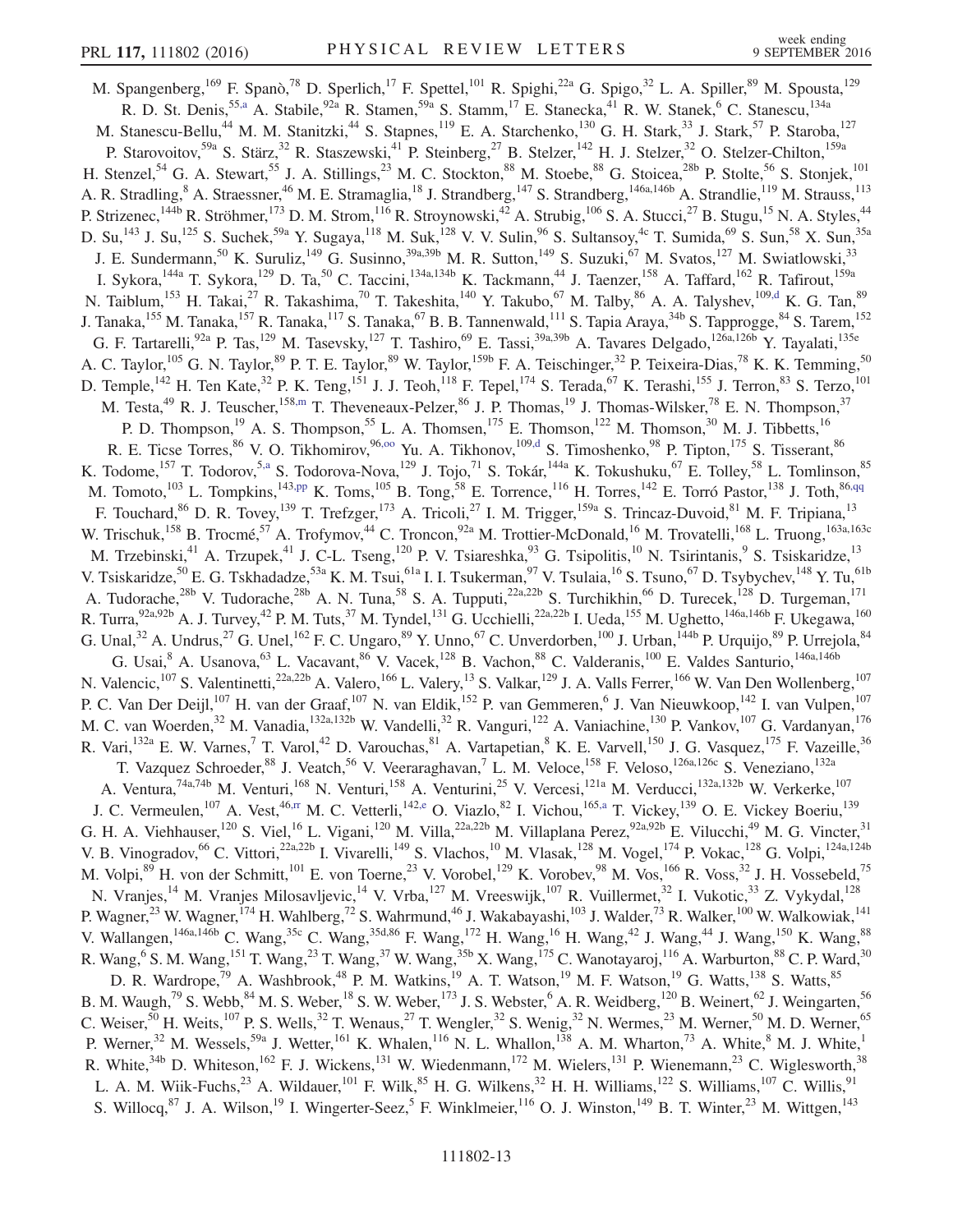J. Wittkowski,<sup>100</sup> T. M. H. Wolf,<sup>107</sup> M. W. Wolter,<sup>41</sup> H. Wolters,<sup>126a,126c</sup> S. D. Worm,<sup>131</sup> B. K. Wosiek,<sup>41</sup> J. Wotschack,<sup>32</sup> M. J. Woudstra,<sup>85</sup> K. W. Wozniak,<sup>41</sup> M. Wu,<sup>57</sup> M. Wu,<sup>33</sup> S. L. Wu,<sup>172</sup> X. Wu,<sup>51</sup> Y. Wu,<sup>90</sup> T. R. Wyatt,<sup>85</sup> B. M. Wynne,<sup>48</sup> S. Xella,<sup>38</sup> D. Xu,<sup>35a</sup> L. Xu,<sup>27</sup> B. Yabsley,<sup>150</sup> S. Yacoob,<sup>145a</sup> D. Yamaguchi,<sup>157</sup> Y. Yamaguchi,<sup>118</sup> A. Yamamoto,<sup>67</sup> S. Yamamoto,<sup>155</sup> T. Yamanaka,<sup>155</sup> K. Yamauchi,<sup>103</sup> Y. Yamazaki,<sup>68</sup> Z. Yan,<sup>24</sup> H. Yang,<sup>35e</sup> H. Yang,<sup>172</sup> Y. Yang,<sup>151</sup> Z. Yang,<sup>15</sup> W-M. Yao,<sup>16</sup> Y. C. Yap,<sup>81</sup> Y. Yasu,<sup>67</sup> E. Yatsenko,<sup>5</sup> K. H. Yau Wong,<sup>23</sup> J. Ye,<sup>42</sup> S. Ye,<sup>27</sup> I. Yeletskikh,<sup>66</sup> A. L. Yen,<sup>58</sup> E. Yildirim,  $84$  K. Yorita,  $170$  R. Yoshida,  $6$  K. Yoshihara,  $122$  C. Young,  $143$  C. J. S. Young,  $32$  S. Youssef,  $24$  D. R. Yu,  $16$  J. Yu,  $8$ J. M. Yu,<sup>90</sup> J. Yu,<sup>65</sup> L. Yuan,<sup>68</sup> S. P. Y. Yuen,<sup>23</sup> I. Yusuff,<sup>3[0,ss](#page-18-5)</sup> B. Zabinski,<sup>41</sup> R. Zaidan,<sup>35d</sup> A. M. Zaitsev,<sup>130[,ff](#page-17-31)</sup> N. Zakharchuk,<sup>44</sup> J. Zalieckas,<sup>15</sup> A. Zaman,<sup>148</sup> S. Zambito,<sup>58</sup> L. Zanello,<sup>132a,132b</sup> D. Zanzi,<sup>89</sup> C. Zeitnitz,<sup>174</sup> M. Zeman,<sup>128</sup> A. Zemla,<sup>40a</sup> J. C. Zeng,<sup>165</sup> Q. Zeng,<sup>143</sup> K. Zengel,<sup>25</sup> O. Zenin,<sup>130</sup> T. Ženiš,<sup>144a</sup> D. Zerwas,<sup>117</sup> D. Zhang,<sup>90</sup> F. Zhang,<sup>172</sup> G. Zhang,<sup>35[b,nn](#page-18-0)</sup> H. Zhang,<sup>35c</sup> J. Zhang,<sup>6</sup> L. Zhang,<sup>50</sup> R. Zhang,<sup>23</sup> R. Zhang,<sup>35[b,tt](#page-18-6)</sup> X. Zhang,<sup>35d</sup> Z. Zhang,<sup>117</sup> X. Zhao,<sup>42</sup> Y. Zhao,<sup>35d</sup> Z. Zhao,<sup>35b</sup> A. Zhemchugov,<sup>66</sup> J. Zhong,<sup>120</sup> B. Zhou,<sup>90</sup> C. Zhou,<sup>47</sup> L. Zhou,<sup>37</sup> L. Zhou,<sup>42</sup> M. Zhou,<sup>148</sup> N. Zhou,<sup>35f</sup> C. G. Zhu,<sup>35d</sup> H. Zhu,<sup>35a</sup> J. Zhu,<sup>90</sup> Y. Zhu,<sup>35b</sup> X. Zhuang,<sup>35a</sup> K. Zhukov,<sup>96</sup> A. Zibell,<sup>173</sup> D. Zieminska,<sup>62</sup> N. I. Zimine,<sup>66</sup> C. Zimmermann,<sup>84</sup> S. Zimmermann,<sup>50</sup> Z. Zinonos,<sup>56</sup> M. Zinser,<sup>84</sup> M. Ziolkowski,<sup>141</sup> L. Živković,<sup>14</sup> G. Zobernig,<sup>172</sup> A. Zoccoli,<sup>22a,22b</sup>

M. zur Nedden, $^{17}$  and L. Zwalinski $^{32}$ 

(ATLAS Collaboration)

 ${}^{1}$ Department of Physics, University of Adelaide, Adelaide, Australia

<sup>2</sup>Physics Department, SUNY Albany, Albany, New York, USA

 $3$ Department of Physics, University of Alberta, Edmonton, Alberta, Canada

<sup>4a</sup>Department of Physics, Ankara University, Ankara, Turkey

<sup>4b</sup>Istanbul Aydin University, Istanbul, Turkey

 $4c$ Division of Physics, TOBB University of Economics and Technology, Ankara, Turkey

<sup>5</sup>LAPP, CNRS/IN2P3 and Université Savoie Mont Blanc, Annecy-le-Vieux, France

 $^{6}$ High Energy Physics Division, Argonne National Laboratory, Argonne, Illinois, USA

 $^7$ Department of Physics, University of Arizona, Tucson, Arizona, USA

 ${}^{8}$ Department of Physics, The University of Texas at Arlington, Arlington, Texas, USA

<sup>9</sup>Physics Department, University of Athens, Athens, Greece

 $10P$ hysics Department, National Technical University of Athens, Zografou, Greece

 $11$ Department of Physics, The University of Texas at Austin, Austin, Texas, USA

 $2$ Institute of Physics, Azerbaijan Academy of Sciences, Baku, Azerbaijan

 $13$ Institut de Física d'Altes Energies (IFAE), The Barcelona Institute of Science and Technology, Barcelona, Spain

<sup>14</sup>Institute of Physics, University of Belgrade, Belgrade, Serbia

<sup>15</sup>Department for Physics and Technology, University of Bergen, Bergen, Norway

<sup>16</sup>Physics Division, Lawrence Berkeley National Laboratory and University of California, Berkeley, California, USA

 $17$ Department of Physics, Humboldt University, Berlin, Germany

 $^{18}$ Albert Einstein Center for Fundamental Physics and Laboratory for High Energy Physics, University of Bern, Bern, Switzerland

<sup>19</sup>School of Physics and Astronomy, University of Birmingham, Birmingham, United Kingdom

 $^{20a}$ Department of Physics, Bogazici University, Istanbul, Turkey

<sup>20b</sup>Department of Physics Engineering, Gaziantep University, Gaziantep, Turkey

 $20c$ Istanbul Bilgi University, Faculty of Engineering and Natural Sciences, Istanbul, Turkey

 $^{20d}$ Bahcesehir University, Faculty of Engineering and Natural Sciences, Istanbul, Turkey

<sup>21</sup>Centro de Investigaciones, Universidad Antonio Narino, Bogota, Colombia

<sup>22a</sup>INFN Sezione di Bologna, Italy

 $2^{2b}$ Dipartimento di Fisica e Astronomia, Università di Bologna, Bologna, Italy

 $^{23}$ Physikalisches Institut, University of Bonn, Bonn, Germany

<sup>24</sup>Department of Physics, Boston University, Boston, Massachusetts, USA

 $^{25}$ Department of Physics, Brandeis University, Waltham, Massachusetts, USA

<sup>26a</sup>Universidade Federal do Rio De Janeiro COPPE/EE/IF, Rio de Janeiro, Brazil

<sup>26b</sup>Electrical Circuits Department, Federal University of Juiz de Fora (UFJF), Juiz de Fora, Brazil

<sup>26c</sup>Federal University of Sao Joao del Rei (UFSJ), Sao Joao del Rei, Brazil

<sup>26d</sup>Instituto de Fisica, Universidade de Sao Paulo, Sao Paulo, Brazil

<sup>27</sup>Physics Department, Brookhaven National Laboratory, Upton, New York, USA

<sup>28a</sup>Transilvania University of Brasov, Brasov, Romania, Romania

 $^{28b}$ National Institute of Physics and Nuclear Engineering, Bucharest, Romania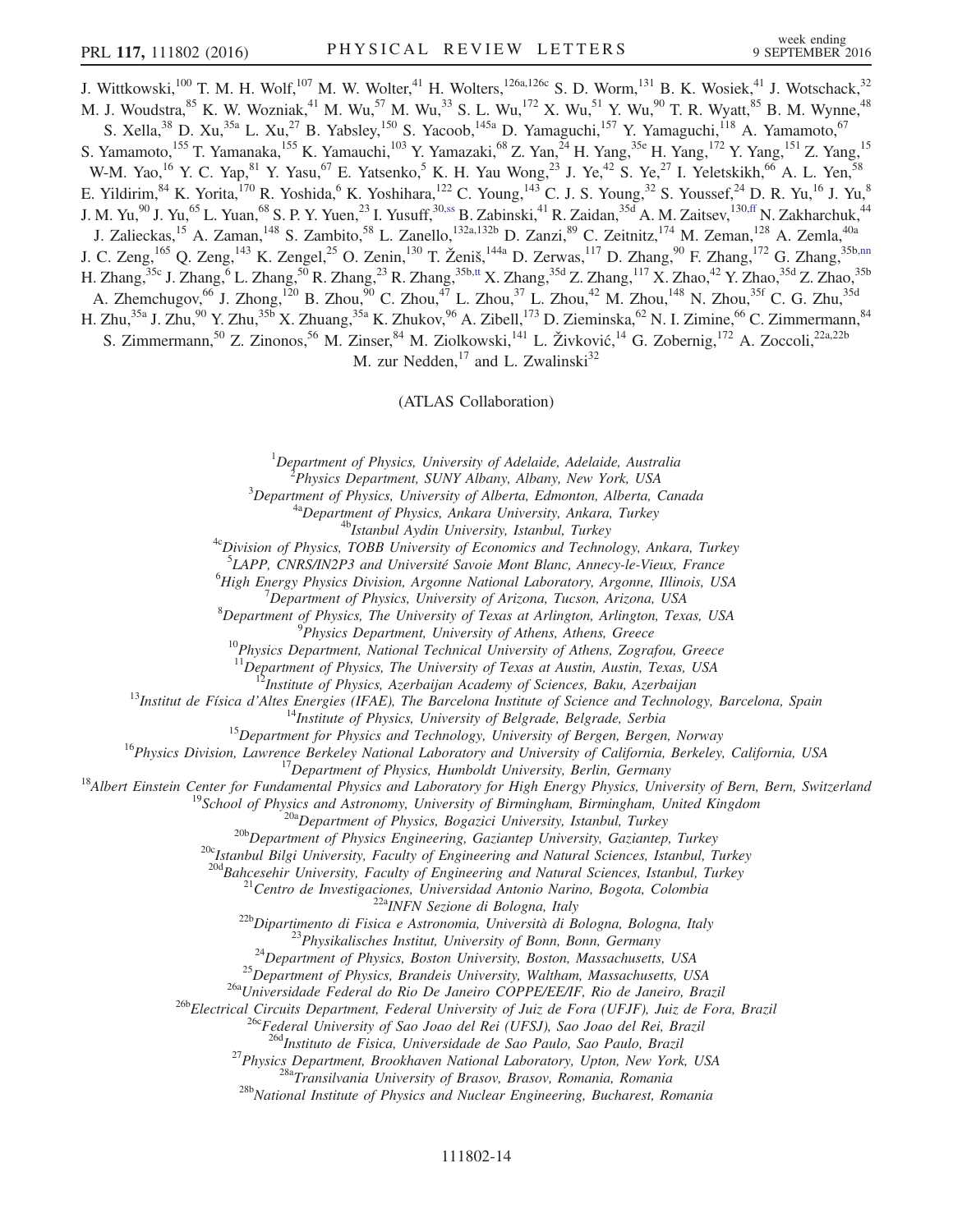$28c$ National Institute for Research and Development of Isotopic and Molecular Technologies, Physics Department, Cluj Napoca, Romania <sup>28d</sup>University Politehnica Bucharest, Bucharest, Romania <sup>28e</sup>West University in Timisoara, Timisoara, Romania  $^{29}$ Departamento de Física, Universidad de Buenos Aires, Buenos Aires, Argentina  $30C$ avendish Laboratory, University of Cambridge, Cambridge, United Kingdom  $31$ Department of Physics, Carleton University, Ottawa, Ontario, Canada <sup>32</sup>CERN, Geneva, Switzerland  $33$ Enrico Fermi Institute, University of Chicago, Chicago, Illinois, USA  $34a$ Departamento de Física, Pontificia Universidad Católica de Chile, Santiago, Chile <sup>34b</sup>Departamento de Física, Universidad Técnica Federico Santa María, Valparaíso, Chile <sup>35a</sup>Institute of High Energy Physics, Chinese Academy of Sciences, Beijing, China 35b Department of Modern Physics, University of Science and Technology of China, Anhui, China  $35c$ Department of Physics, Nanjing University, Jiangsu, China 35dSchool of Physics, Shandong University, Shandong, China <sup>35e</sup>Department of Physics and Astronomy, Shanghai Key Laboratory for Particle Physics and Cosmology, Shanghai Jiao Tong University, Shanghai; (also affiliated with PKU-CHEP), China <sup>35f</sup>Physics Department, Tsinghua University, Beijing 100084, China <sup>36</sup>Laboratoire de Physique Corpusculaire, Clermont Université and Université Blaise Pascal and CNRS/IN2P3, Clermont-Ferrand, France  $37$ Nevis Laboratory, Columbia University, Irvington, New York, USA <sup>38</sup>Niels Bohr Institute, University of Copenhagen, Kobenhavn, Denmark 39aINFN Gruppo Collegato di Cosenza, Laboratori Nazionali di Frascati, Italy <sup>39b</sup>Dipartimento di Fisica, Università della Calabria, Rende, Italy <sup>40a</sup>AGH University of Science and Technology, Faculty of Physics and Applied Computer Science, Krakow, Poland <sup>40b</sup>Marian Smoluchowski Institute of Physics, Jagiellonian University, Krakow, Poland <sup>41</sup>Institute of Nuclear Physics Polish Academy of Sciences, Krakow, Poland <sup>42</sup>Physics Department, Southern Methodist University, Dallas, Texas, USA <sup>43</sup>Physics Department, University of Texas at Dallas, Richardson, Texas, USA  $^{44}$ DESY, Hamburg and Zeuthen, Germany <sup>45</sup>Institut für Experimentelle Physik IV, Technische Universität Dortmund, Dortmund, Germany <sup>46</sup>Institut für Kern- und Teilchenphysik, Technische Universität Dresden, Dresden, Germany  $^{47}$ Department of Physics, Duke University, Durham, North Carolina, USA <sup>48</sup>SUPA - School of Physics and Astronomy, University of Edinburgh, Edinburgh, United Kingdom <sup>49</sup>INFN Laboratori Nazionali di Frascati, Frascati, Italy <sup>50</sup>Fakultät für Mathematik und Physik, Albert-Ludwigs-Universität, Freiburg, Germany Section de Physique, Université de Genève, Geneva, Switzerland 52<sup>a</sup>INFN Sezione di Genova, Italy 52b Dipartimento di Fisica, Università di Genova, Genova, Italy 53aE. Andronikashvili Institute of Physics, Ivane Javakhishvili Tbilisi State University, Tbilisi, Georgia <sup>53b</sup>High Energy Physics Institute, Tbilisi State University, Tbilisi, Georgia <sup>54</sup>II Physikalisches Institut, Justus-Liebig-Universität Giessen, Giessen, Germany <sup>55</sup>SUPA - School of Physics and Astronomy, University of Glasgow, Glasgow, United Kingdom <sup>56</sup>II Physikalisches Institut, Georg-August-Universität, Göttingen, Germany <sup>57</sup>Laboratoire de Physique Subatomique et de Cosmologie, Université Grenoble-Alpes, CNRS/IN2P3, Grenoble, France  $8$ Laboratory for Particle Physics and Cosmology, Harvard University, Cambridge, Massachusetts, USA <sup>59a</sup>Kirchhoff-Institut für Physik, Ruprecht-Karls-Universität Heidelberg, Heidelberg, Germany <sup>59b</sup>Physikalisches Institut, Ruprecht-Karls-Universität Heidelberg, Heidelberg, Germany 59cZITI Institut für technische Informatik, Ruprecht-Karls-Universität Heidelberg, Mannheim, Germany  $^{60}$ Faculty of Applied Information Science, Hiroshima Institute of Technology, Hiroshima, Japan <sup>61a</sup>Department of Physics, The Chinese University of Hong Kong, Shatin, N.T., Hong Kong, China <sup>61b</sup>Department of Physics, The University of Hong Kong, Hong Kong, China <sup>61c</sup>Department of Physics, The Hong Kong University of Science and Technology, Clear Water Bay, Kowloon, Hong Kong, China  $^{62}$ Department of Physics, Indiana University, Bloomington, Indiana, USA <sup>63</sup>Institut für Astro- und Teilchenphysik, Leopold-Franzens-Universität, Innsbruck, Austria <sup>64</sup>University of Iowa, Iowa City, Iowa, USA <sup>65</sup>Department of Physics and Astronomy, Iowa State University, Ames, Iowa, USA <sup>66</sup>Joint Institute for Nuclear Research, JINR Dubna, Dubna, Russia  $^{67}$ KEK, High Energy Accelerator Research Organization, Tsukuba, Japan <sup>68</sup>Graduate School of Science, Kobe University, Kobe, Japan

#### 111802-15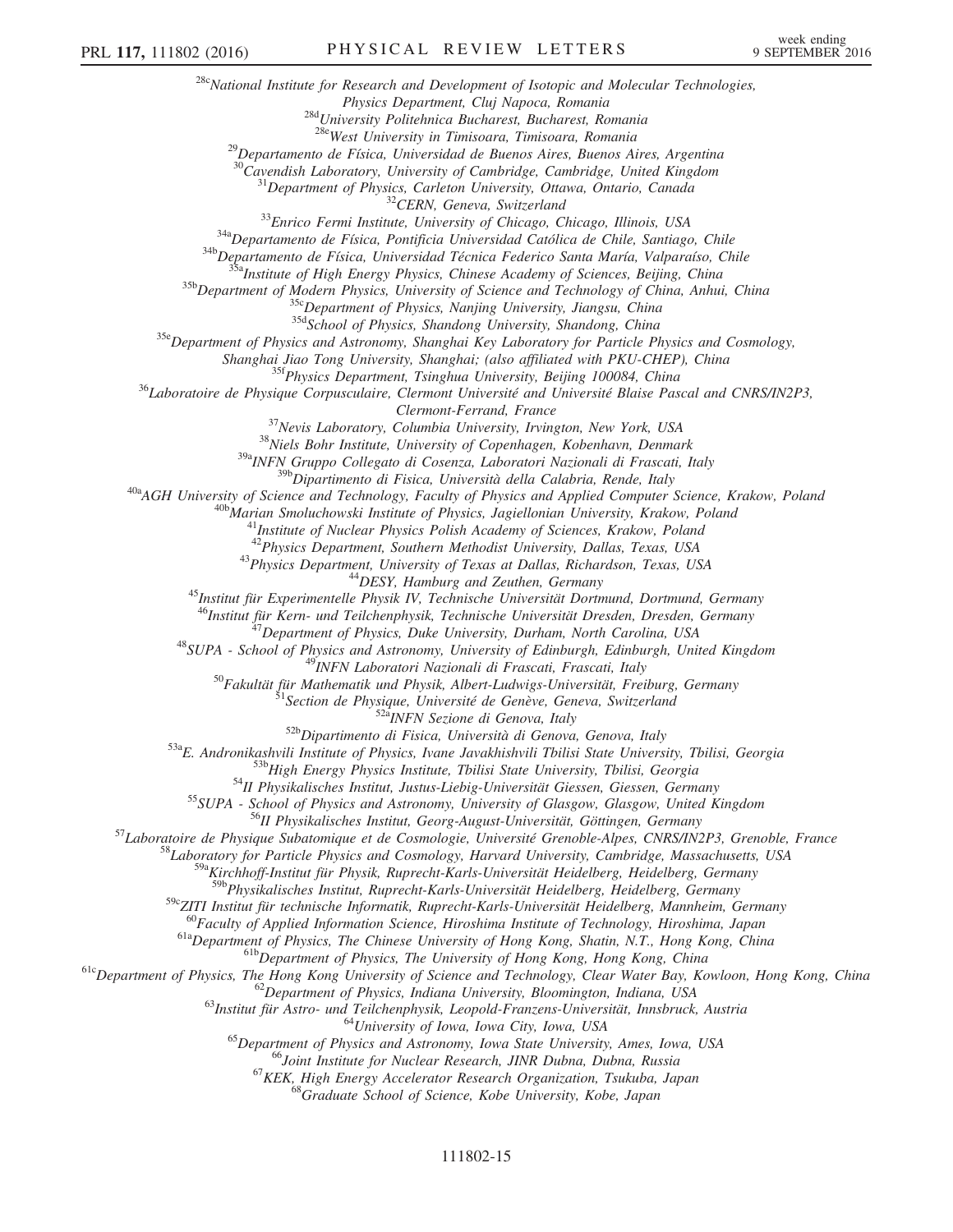<sup>69</sup>Faculty of Science, Kyoto University, Kyoto, Japan

 $70K$ yoto University of Education, Kyoto, Japan

 $17$ Department of Physics, Kyushu University, Fukuoka, Japan

 $^{72}$ Instituto de Física La Plata, Universidad Nacional de La Plata and CONICET, La Plata, Argentina

 $^{73}$ Physics Department, Lancaster University, Lancaster, United Kingdom

<sup>74a</sup>INFN Sezione di Lecce, Italy

 $74b$ Dipartimento di Matematica e Fisica, Università del Salento, Lecce, Italy

 $75$ Oliver Lodge Laboratory, University of Liverpool, Liverpool, United Kingdom

 $^{76}$ Department of Physics, Jožef Stefan Institute and University of Ljubljana, Ljubljana, Slovenia

 $^{77}$ School of Physics and Astronomy, Queen Mary University of London, London, United Kingdom

 $^{78}$ Department of Physics, Royal Holloway University of London, Surrey, United Kingdom

 $79$ Department of Physics and Astronomy, University College London, London, United Kingdom

<sup>80</sup>Louisiana Tech University, Ruston, Louisiana, USA

<sup>81</sup>Laboratoire de Physique Nucléaire et de Hautes Energies, UPMC and Université Paris-Diderot and CNRS/IN2P3, Paris, France

 $82$ Fysiska institutionen, Lunds universitet, Lund, Sweden

83Departamento de Fisica Teorica C-15, Universidad Autonoma de Madrid, Madrid, Spain

84 Institut für Physik, Universität Mainz, Mainz, Germany

<sup>85</sup>School of Physics and Astronomy, University of Manchester, Manchester, United Kingdom

 $^{86}$ CPPM, Aix-Marseille Université and CNRS/IN2P3, Marseille, France

 $87$ Department of Physics, University of Massachusetts, Amherst, Massachusetts, USA

 $88$ Department of Physics, McGill University, Montreal, Québec, Canada

School of Physics, University of Melbourne, Victoria, Australia

 $90$ Department of Physics, The University of Michigan, Ann Arbor, Michigan, USA

 $91$ Department of Physics and Astronomy, Michigan State University, East Lansing, Michigan, USA

92a<sub>INFN</sub> Sezione di Milano, Italy

92bDipartimento di Fisica, Università di Milano, Milano, Italy

 $93B.$ I. Stepanov Institute of Physics, National Academy of Sciences of Belarus, Minsk, Republic of Belarus

94 National Scientific and Educational Centre for Particle and High Energy Physics, Minsk, Republic of Belarus

<sup>95</sup>Group of Particle Physics, University of Montreal, Montreal, Québec, Canada

<sup>96</sup>P.N. Lebedev Physical Institute of the Russian Academy of Sciences, Moscow, Russia

<sup>97</sup>Institute for Theoretical and Experimental Physics (ITEP), Moscow, Russia

<sup>98</sup>National Research Nuclear University MEPhI, Moscow, Russia

<sup>99</sup>D.V. Skobeltsyn Institute of Nuclear Physics, M.V. Lomonosov Moscow State University, Moscow, Russia

<sup>100</sup>Fakultät für Physik, Ludwig-Maximilians-Universität München, München, Germany

<sup>101</sup>Max-Planck-Institut für Physik (Werner-Heisenberg-Institut), München, Germany

<sup>102</sup>Nagasaki Institute of Applied Science, Nagasaki, Japan

<sup>103</sup>Graduate School of Science and Kobayashi-Maskawa Institute, Nagoya University, Nagoya, Japan

104a<sub>INFN</sub> Sezione di Napoli, Italy

104b Dipartimento di Fisica, Università di Napoli, Napoli, Italy

<sup>105</sup>Department of Physics and Astronomy, University of New Mexico, Albuquerque, New Mexico, USA

<sup>106</sup>Institute for Mathematics, Astrophysics and Particle Physics, Radboud University Nijmegen/Nikhef, Nijmegen, Netherlands

<sup>107</sup>Nikhef National Institute for Subatomic Physics and University of Amsterdam, Amsterdam, Netherlands

<sup>108</sup>Department of Physics, Northern Illinois University, DeKalb, Illinois, USA

<sup>109</sup>Budker Institute of Nuclear Physics, SB RAS, Novosibirsk, Russia

<sup>110</sup>Department of Physics, New York University, New York, New York, USA<br><sup>111</sup>OL: State University, Calumbus, Objec USA

<sup>1</sup>Ohio State University, Columbus, Ohio, USA

<sup>112</sup>Faculty of Science, Okayama University, Okayama, Japan

<sup>113</sup>Homer L. Dodge Department of Physics and Astronomy, University of Oklahoma, Norman, Oklahoma, USA

 $14$ Department of Physics, Oklahoma State University, Stillwater, Oklahoma, USA

<sup>115</sup>Palacký University, RCPTM, Olomouc, Czech Republic

<sup>116</sup>Center for High Energy Physics, University of Oregon, Eugene, Oregon, USA

<sup>117</sup>LAL, Université Paris-Sud, CNRS/IN2P3, Université Paris-Saclay, Orsay, France

 $118$ Graduate School of Science, Osaka University, Osaka, Japan

 $119$ Department of Physics, University of Oslo, Oslo, Norway

<sup>120</sup>Department of Physics, Oxford University, Oxford, United Kingdom

<sup>121a</sup>INFN Sezione di Pavia, Italy

<sup>121b</sup>Dipartimento di Fisica, Università di Pavia, Pavia, Italy

<sup>122</sup>Department of Physics, University of Pennsylvania, Philadelphia, Pennsylvania, USA

<sup>123</sup>National Research Centre "Kurchatov Institute" B.P.Konstantinov Petersburg Nuclear Physics Institute, St. Petersburg, Russia

<sup>124a</sup>INFN Sezione di Pisa, Italy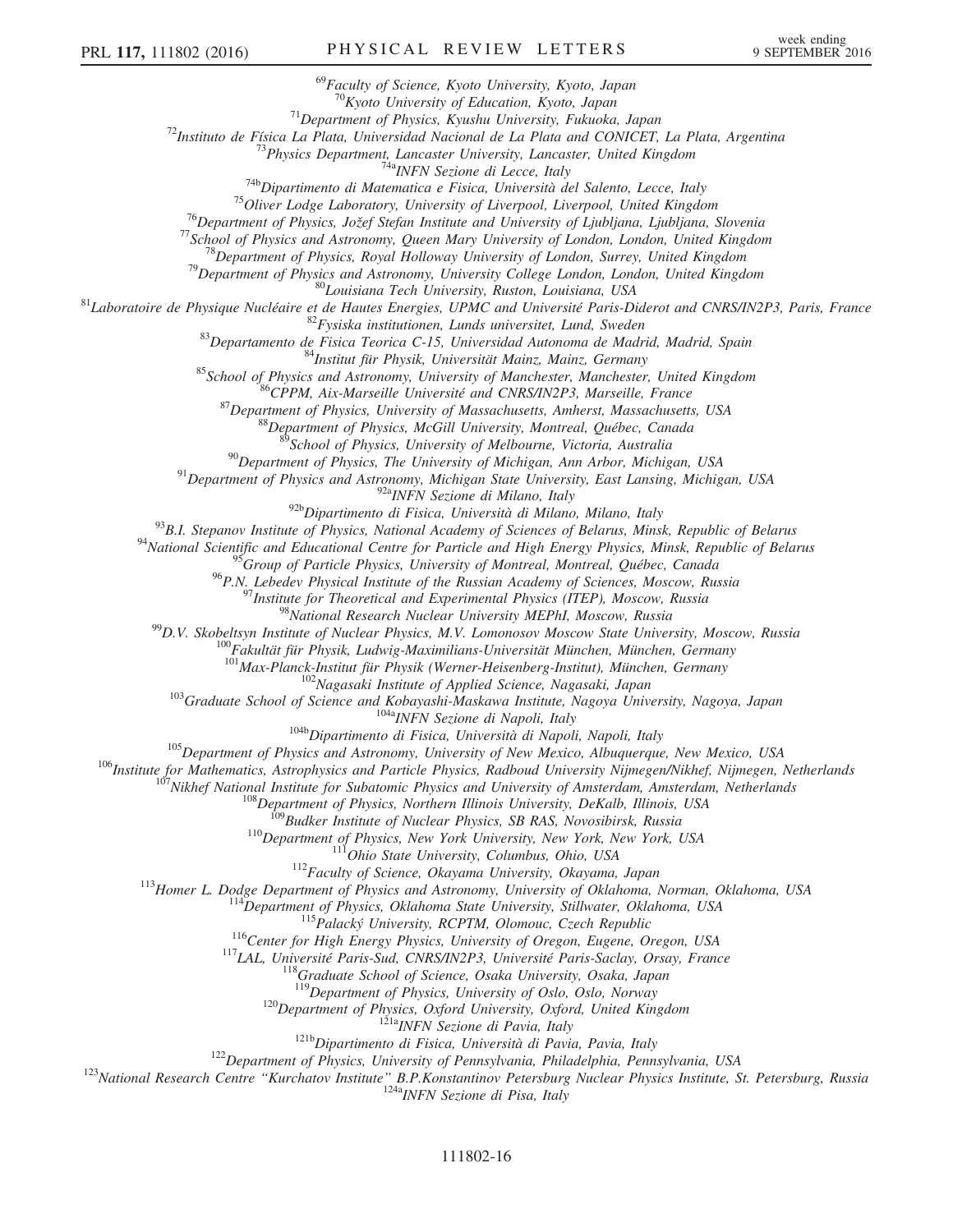<sup>124b</sup>Dipartimento di Fisica E. Fermi, Università di Pisa, Pisa, Italy

<sup>125</sup>Department of Physics and Astronomy, University of Pittsburgh, Pittsburgh, Pennsylvania, USA

<sup>126a</sup>Laboratório de Instrumentação e Física Experimental de Partículas - LIP, Lisboa, Portugal

<sup>126b</sup>Faculdade de Ciências, Universidade de Lisboa, Lisboa, Portugal

<sup>126c</sup>Department of Physics, University of Coimbra, Coimbra, Portugal

<sup>126d</sup>Centro de Física Nuclear da Universidade de Lisboa, Lisboa, Portugal

126eDepartamento de Fisica, Universidade do Minho, Braga, Portugal

<sup>126f</sup>Departamento de Fisica Teorica y del Cosmos and CAFPE, Universidad de Granada, Granada (Spain), Portugal

<sup>126g</sup>Dep Fisica and CEFITEC of Faculdade de Ciencias e Tecnologia, Universidade Nova de Lisboa, Caparica, Portugal

 $127$ Institute of Physics, Academy of Sciences of the Czech Republic, Praha, Czech Republic

 $128C$ zech Technical University in Prague, Praha, Czech Republic

 $129$ Faculty of Mathematics and Physics, Charles University in Prague, Praha, Czech Republic

 $130$ State Research Center Institute for High Energy Physics, NRC KI, Protvino, Russia

<sup>131</sup> Particle Physics Department, Rutherford Appleton Laboratory, Didcot, United Kingdom

132a<sub>INFN</sub> Sezione di Roma, Italy

<sup>132b</sup>Dipartimento di Fisica, Sapienza Università di Roma, Roma, Italy

<sup>133a</sup>INFN Sezione di Roma Tor Vergata, Italy

<sup>133b</sup>Dipartimento di Fisica, Università di Roma Tor Vergata, Roma, Italy

<sup>134a</sup>INFN Sezione di Roma Tre, Italy

<sup>134b</sup>Dipartimento di Matematica e Fisica, Università Roma Tre, Roma, Italy

<span id="page-17-3"></span><span id="page-17-1"></span><span id="page-17-0"></span><sup>135a</sup>Faculté des Sciences Ain Chock, Réseau Universitaire de Physique des Hautes Energies - Université Hassan II,

Casablanca, Morocco

135b Centre National de l'Energie des Sciences Techniques Nucleaires, Rabat, Morocco

135cFaculté des Sciences Semlalia, Université Cadi Ayyad, LPHEA-Marrakech, Morocco

135d Faculté des Sciences, Université Mohamed Premier and LPTPM, Oujda, Morocco

<sup>135e</sup>Faculté des sciences, Université Mohammed V, Rabat, Morocco

<span id="page-17-10"></span><span id="page-17-9"></span><span id="page-17-8"></span><span id="page-17-7"></span><span id="page-17-6"></span><span id="page-17-5"></span><span id="page-17-4"></span><span id="page-17-2"></span><sup>136</sup>DSM/IRFU (Institut de Recherches sur les Lois Fondamentales de l'Univers), CEA Saclay (Commissariat à l'Energie Atomique et

aux Energies Alternatives), Gif-sur-Yvette, France

<span id="page-17-11"></span><sup>137</sup>Santa Cruz Institute for Particle Physics, University of California Santa Cruz, Santa Cruz, California, USA

 $138$ Department of Physics, University of Washington, Seattle, Washington, USA

139 Department of Physics and Astronomy, University of Sheffield, Sheffield, United Kingdom

 $140$ Department of Physics, Shinshu University, Nagano, Japan

<sup>141</sup>Fachbereich Physik, Universität Siegen, Siegen, Germany

 $142$ Department of Physics, Simon Fraser University, Burnaby, British Columbia, Canada

<sup>143</sup>SLAC National Accelerator Laboratory, Stanford, California, USA

<sup>144a</sup>Faculty of Mathematics, Physics & Informatics, Comenius University, Bratislava, Slovak Republic

<span id="page-17-20"></span><span id="page-17-19"></span><span id="page-17-18"></span><span id="page-17-17"></span><span id="page-17-16"></span><span id="page-17-15"></span><span id="page-17-14"></span><span id="page-17-13"></span><span id="page-17-12"></span><sup>144b</sup>Department of Subnuclear Physics, Institute of Experimental Physics of the Slovak Academy of Sciences, Kosice, Slovak Republic

 $145a$ Department of Physics, University of Cape Town, Cape Town, South Africa

<sup>145b</sup>Department of Physics, University of Johannesburg, Johannesburg, South Africa

<sup>145c</sup>School of Physics, University of the Witwatersrand, Johannesburg, South Africa

 $146a$ Department of Physics, Stockholm University, Sweden

<sup>146b</sup>The Oskar Klein Centre, Stockholm, Sweden

 $147$ Physics Department, Royal Institute of Technology, Stockholm, Sweden

<span id="page-17-25"></span><span id="page-17-24"></span><span id="page-17-23"></span><span id="page-17-22"></span><span id="page-17-21"></span><sup>148</sup>Departments of Physics & Astronomy and Chemistry, Stony Brook University, Stony Brook, New York, USA

<sup>149</sup>Department of Physics and Astronomy, University of Sussex, Brighton, United Kingdom

<sup>150</sup>School of Physics, University of Sydney, Sydney, Australia

<sup>151</sup>Institute of Physics, Academia Sinica, Taipei, Taiwan

 $152$ Department of Physics, Technion: Israel Institute of Technology, Haifa, Israel

<sup>153</sup>Raymond and Beverly Sackler School of Physics and Astronomy, Tel Aviv University, Tel Aviv, Israel

<sup>154</sup>Department of Physics, Aristotle University of Thessaloniki, Thessaloniki, Greece

<span id="page-17-32"></span><span id="page-17-31"></span><span id="page-17-30"></span><span id="page-17-29"></span><span id="page-17-28"></span><span id="page-17-27"></span><span id="page-17-26"></span><sup>155</sup>International Center for Elementary Particle Physics and Department of Physics, The University of Tokyo, Tokyo, Japan

<sup>156</sup>Graduate School of Science and Technology, Tokyo Metropolitan University, Tokyo, Japan

<sup>157</sup>Department of Physics, Tokyo Institute of Technology, Tokyo, Japan

<sup>158</sup>Department of Physics, University of Toronto, Toronto, Ontario, Canada

<sup>159a</sup>TRIUMF, Vancouver, British Columbia, Canada

<sup>159b</sup>Department of Physics and Astronomy, York University, Toronto, Ontario, Canada

<span id="page-17-38"></span><span id="page-17-37"></span><span id="page-17-36"></span><span id="page-17-35"></span><span id="page-17-34"></span><span id="page-17-33"></span> $160$ Faculty of Pure and Applied Sciences, and Center for Integrated Research in Fundamental Science and Engineering,

University of Tsukuba, Tsukuba, Japan

<sup>161</sup>Department of Physics and Astronomy, Tufts University, Medford, Massachusetts, USA

 $162$ Department of Physics and Astronomy, University of California Irvine, Irvine, California, USA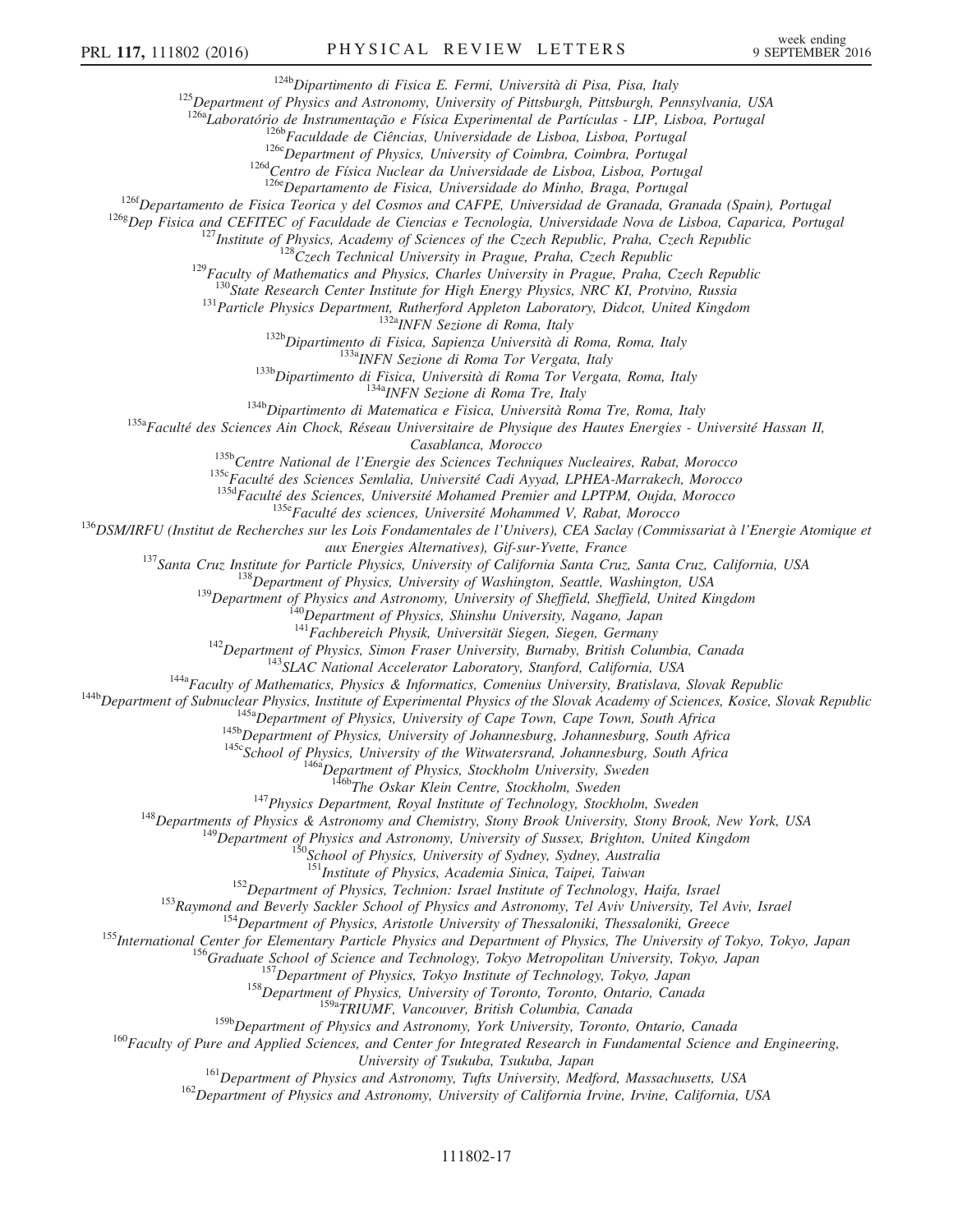<sup>163a</sup>INFN Gruppo Collegato di Udine, Sezione di Trieste, Udine, Italy

163b<sub>ICTP</sub>, Trieste, Italy

<sup>163c</sup>Dipartimento di Chimica, Fisica e Ambiente, Università di Udine, Udine, Italy

164 Department of Physics and Astronomy, University of Uppsala, Uppsala, Sweden

<sup>165</sup>Department of Physics, University of Illinois, Urbana, Illinois, USA

166 Instituto de Fisica Corpuscular (IFIC) and Departamento de Fisica Atomica,

<span id="page-18-6"></span><span id="page-18-5"></span><span id="page-18-4"></span><span id="page-18-3"></span><span id="page-18-2"></span><span id="page-18-1"></span><span id="page-18-0"></span>Molecular y Nuclear and Departamento de Ingeniería Electrónica and Instituto de Microelectrónica de Barcelona (IMB-CNM),

University of Valencia and CSIC, Valencia, Spain

<sup>167</sup>Department of Physics, University of British Columbia, Vancouver, British Columbia, Canada

168<br>Department of Physics and Astronomy, University of Victoria, Victoria, British Columbia, Canada

<sup>169</sup>Department of Physics, University of Warwick, Coventry, United Kingdom

<sup>170</sup>Waseda University, Tokyo, Japan

<sup>171</sup>Department of Particle Physics, The Weizmann Institute of Science, Rehovot, Israel

<sup>172</sup>Department of Physics, University of Wisconsin, Madison, Wisconsin, USA

<sup>173</sup>Fakultät für Physik und Astronomie, Julius-Maximilians-Universität, Würzburg, Germany

<sup>174</sup>Fakultät für Mathematik und Naturwissenschaften, Fachgruppe Physik, Bergische Universität Wuppertal, Wuppertal, Germany

<sup>175</sup>Department of Physics, Yale University, New Haven, Connecticut, USA

<sup>176</sup>Yerevan Physics Institute, Yerevan, Armenia

 $1^{177}$ Centre de Calcul de l'Institut National de Physique Nucléaire et de Physique des Particules (IN2P3), Villeurbanne, France

[a](#page-5-13)Deceased.

<sup>[b](#page-5-14)</sup>Also at Department of Physics, King's College London, London, United Kingdom.

<sup>[c](#page-5-15)</sup>Also at Institute of Physics, Azerbaijan Academy of Sciences, Baku, Azerbaijan.

- [d](#page-5-16)Also at Novosibirsk State University, Novosibirsk, Russia.
- <sup>[e](#page-5-17)</sup>Also at TRIUMF, Vancouver BC, Canada.
- $f$ Also at Department of Physics & Astronomy, University of Louisville, Louisville, KY, USA.
- <sup>[g](#page-5-19)</sup>Also at Department of Physics, California State University, Fresno CA, USA.
- [h](#page-5-20)Also at Department of Physics, University of Fribourg, Fribourg, Switzerland.
- [i](#page-6-0)Also at Departament de Fisica de la Universitat Autonoma de Barcelona, Barcelona, Spain.
- <sup>[j](#page-6-1)</sup>Also at Departamento de Fisica e Astronomia, Faculdade de Ciencias, Universidade do Porto, Portugal.
- [k](#page-6-2)Also at Tomsk State University, Tomsk, Russia.
- <sup>1</sup>A[l](#page-6-3)so at Universita di Napoli Parthenope, Napoli, Italy.
- [m](#page-6-4)Also at Institute of Particle Physics (IPP), Canada.
- <sup>[n](#page-7-0)</sup>Also at National Institute of Physics and Nuclear Engineering, Bucharest, Romania.
- <sup>[o](#page-7-1)</sup>Also at Department of Physics, St. Petersburg State Polytechnical University, St. Petersburg, Russia.
- <su[p](#page-7-2)>p</sup>Also at Department of Physics, The University of Michigan, Ann Arbor MI, USA.
- <sup>[q](#page-8-0)</sup>Also at Centre for High Performance Computing, CSIR Campus, Rosebank, Cape Town, South Africa.
- <sup>[r](#page-8-1)</sup>Also at Louisiana Tech University, Ruston LA, USA.
- [s](#page-8-2)Also at Institucio Catalana de Recerca i Estudis Avancats, ICREA, Barcelona, Spain.
- [t](#page-8-3)Also at Graduate School of Science, Osaka University, Osaka, Japan.
- <s[u](#page-8-4)p>u</sup>Also at Department of Physics, National Tsing Hua University, Taiwan.

<sup>[v](#page-8-5)</sup>Also at Institute for Mathematics, Astrophysics and Particle Physics, Radboud University Nijmegen/Nikhef, Nijmegen, Netherlands.

- [w](#page-8-6)Also at Department of Physics, The University of Texas at Austin, Austin TX, USA.
- [x](#page-8-7)Also at Institute of Theoretical Physics, Ilia State University, Tbilisi, Georgia.
- <sup>[y](#page-8-7)</sup>Also at CERN, Geneva, Switzerland.
- <sup>[z](#page-8-8)</sup>Also at Georgian Technical University (GTU), Tbilisi, Georgia.
- [aa](#page-9-0) Also at Ochadai Academic Production, Ochanomizu University, Tokyo, Japan.
- [bb](#page-9-0)<sub>Also</sub> at Manhattan College, New York NY, USA.
- <sup>[cc](#page-9-1)</sup>Also at Hellenic Open University, Patras, Greece.
- [dd](#page-9-2) Also at Academia Sinica Grid Computing, Institute of Physics, Academia Sinica, Taipei, Taiwan.
- [ee](#page-9-3)Also at School of Physics, Shandong University, Shandong, China.
- [ff](#page-10-0)Also at Moscow Institute of Physics and Technology State University, Dolgoprudny, Russia.
- <sup>[gg](#page-10-1)</sup>Also at Section de Physique, Université de Genève, Geneva, Switzerland.
- [hh](#page-10-2) Also at Eotvos Lorand University, Budapest, Hungary.
- [ii](#page-10-3)Also at International School for Advanced Studies (SISSA), Trieste, Italy.
- <sup>[jj](#page-11-0)</sup>Also at Department of Physics and Astronomy, University of South Carolina, Columbia SC, USA.
- [kk](#page-11-1) Also at School of Physics and Engineering, Sun Yat-sen University, Guangzhou, China.
- <sup>11</sup> Also at Institute for Nuclear Research and Nuclear Energy (INRNE) of the Bulgarian Academy of Sciences, Sofia, Bulgaria.
- [mm](#page-11-3)Also at Faculty of Physics, M.V.Lomonosov Moscow State University, Moscow, Russia.